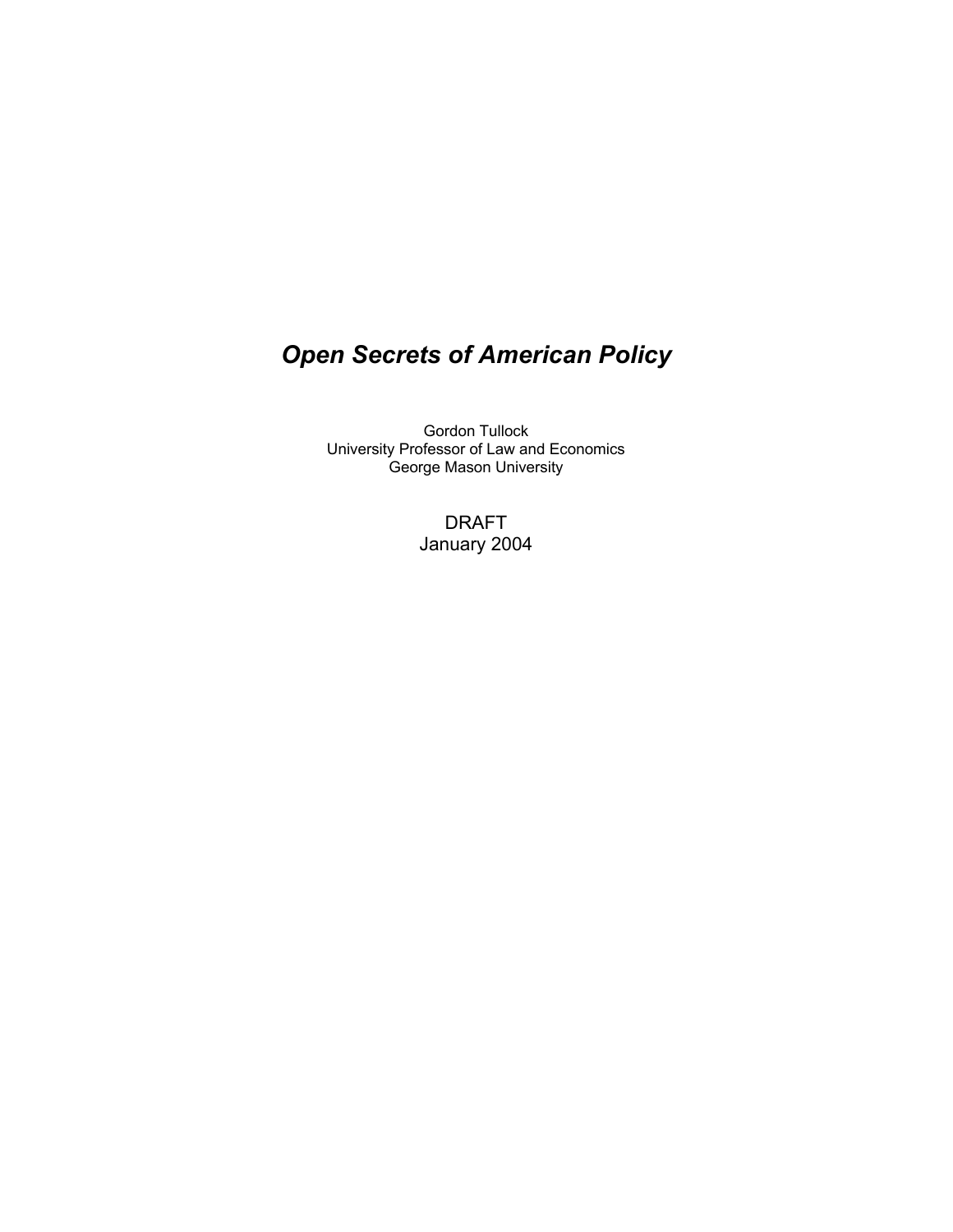# *Contents*

- 1. Introduction
- 2. Pearl Harbor Addendum
- 3. The Collapse of Nationalist China
- 4. The Korean War and the Army of the Republic of Korea
- 5. The War of the American Revolution
- 6. The Japanese Move South
- 7. The Pinochet Effect
- 8. The First War the United States Lost?
- 9. Did Kennedy Have More Popular Votes in 1960?
- 10. Drugs and Some Remarks on the Constitution
- 11. He that takes the Sword
- 12. Further Thoughts on the Korean War
- 13. Submarines
- 14. Aggression
- 15. Democratic Peace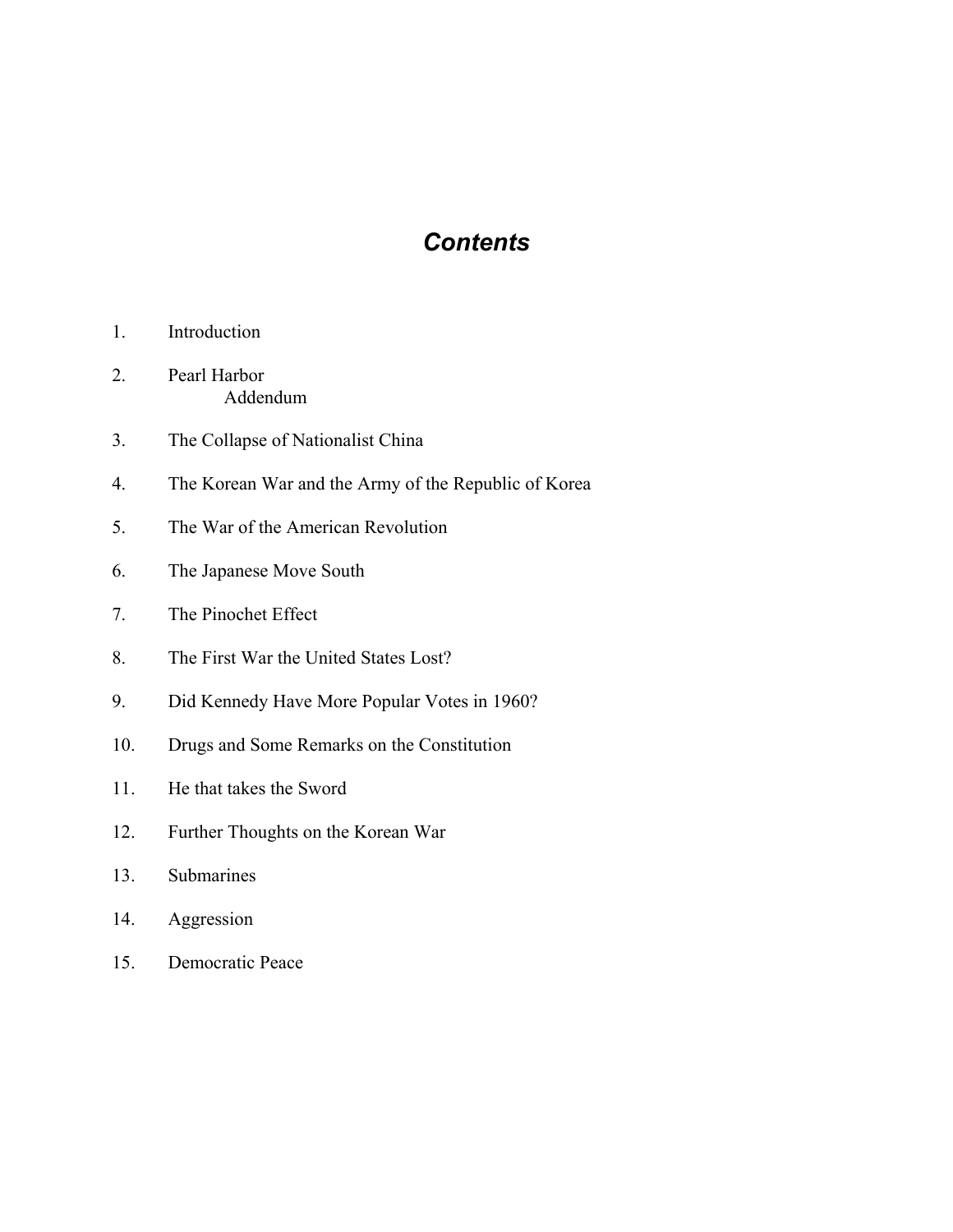## **OPEN SECRETS OF AMERICAN POLICY**

#### **I. INTRODUCTION**

Although "open secrets" seems a self-contradictory phrase, it seems also to be good English. My usage is I think less subject to criticism than most. In this essay I will be dealing with some areas in American foreign policy in which the conventional wisdom is not only wrong, but can be disproved from open sources like newspapers. In some cases I will bring in from open sources things that will surprise the "usually well informed" people although I will criticize ignorance rather than error.

Like most people I have been reading about the abysmal historic ignorance of the products of our educational system. Indeed I have a good example. I wanted to send a letter to Lord Bauer and told my secretary she could send it to the House of Lords. She asked for its address, and somewhat surprised, I said "London" would do. She wanted a Zip and a little further conversation revealed that she had never heard of the institution.

Still, the fact that newspapers carry stories in which they report ignorant answers to historical questions under the apparent impression that most, or at least many, of their readers will know the correct answer is good evidence that the history of our country is not totally a closed book to many citizens. Although the bulk of this collection deals with foreign policy, in some cases it will deal with domestic matters. Thus there should be a lot of "well informed" people who will realize there are holes in their information when they read the further chapters.

I should say that I think that these "revelations" have some political relevance, but not much.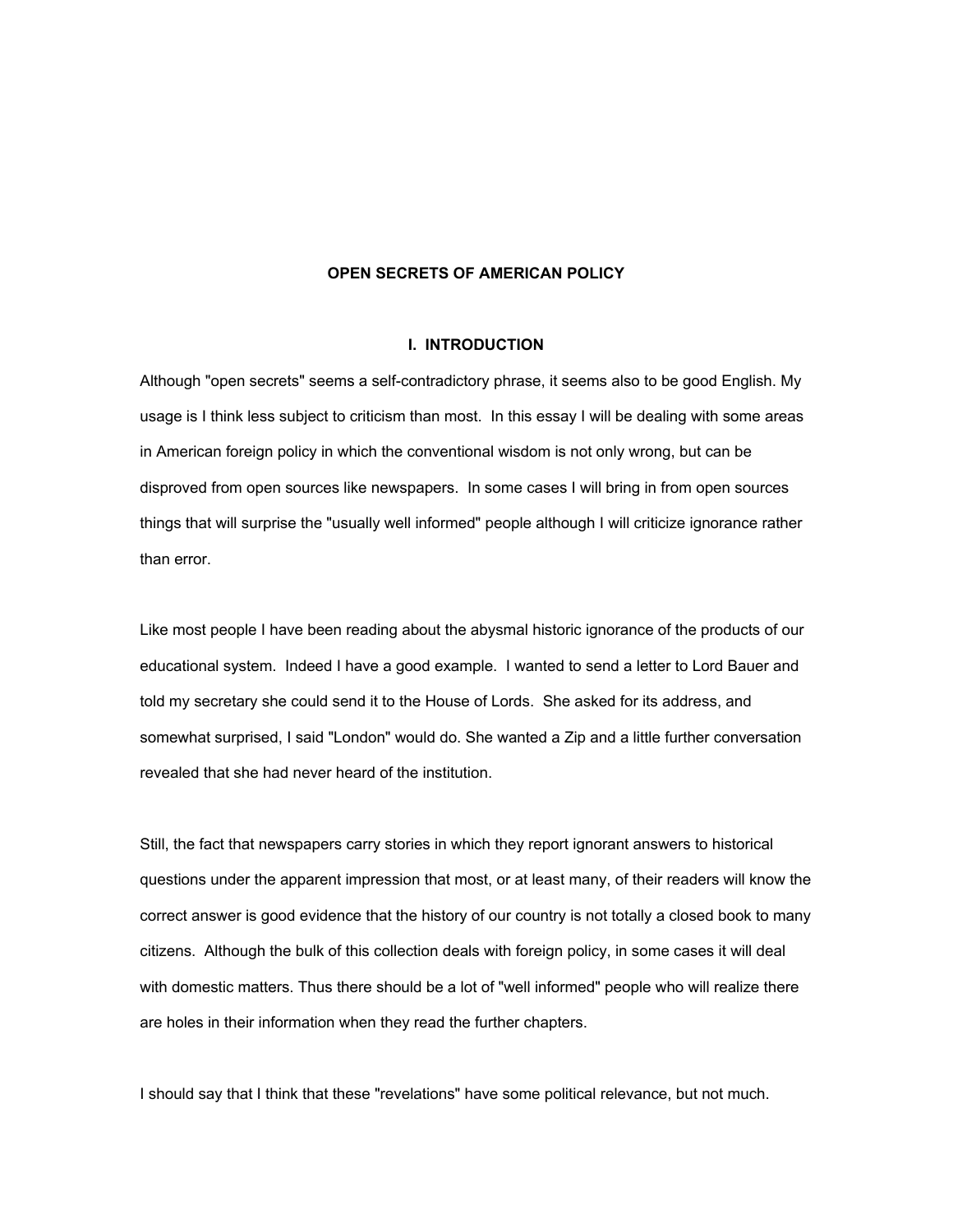There will be people who lower their opinion of certain historic figures, but I don't imagine this will shift many votes. Its effect on history books might be somewhat larger, but even there it is merely further revision in periods that have been subject to many revisions. Altogether, I think the main value of this study, like that of most historical writing is entertainment. Since I enjoy history and read a lot of it, I do not regard that as a criticism.

As far as sources are concerned, except where I have noted otherwise, the reader can confirm my factual information from contemporary newspapers. Where it is drawn from more obscure sources, I have footnoted them. Mainly, however, I suggest the reader trust me or consult the New York Times Index. Nothing contained here in will bring the world, or even a political party, to destruction.

#### **II. PEARL HARBOR**

In order to understand Pearl Harbor it is necessary to go back to 1904. In that year the Japanese started their war with Russia with a surprise torpedo attack on the Russian far eastern fleet at Port Arthur. Their accuracy wasn't very good, but they did cripple the fleet so that it was not able to interfere with the movement of Japanese troops into Manchuria. These troops were able to take Port Arthur by land assault thus making the Russian attempts to repair their ships nugatory.

The Russians undertook the very difficult task of moving their Baltic fleet to the Pacific. It arrived after the fall of Port Arthur and was destroyed at Tsushima while attempting to reach Vladivostok. The Japanese success resulted from two factors, one of which, of course, was their achievement of surprise. The other was the fact that although the Russian fleet was markedly bigger than the Japanese it was divided. If the Russians had concentrated both fleets in Port Arthur, it is very doubtful that the Japanese would have dared attack. As the great naval theorist Mahan pointed, however, if they had been concentrated in the Baltic it would have been also very dangerous for the Japanese to attack. They would have had temporary command of far eastern waters, but would have faced almost certain defeat when the combined Russian fleets arrived.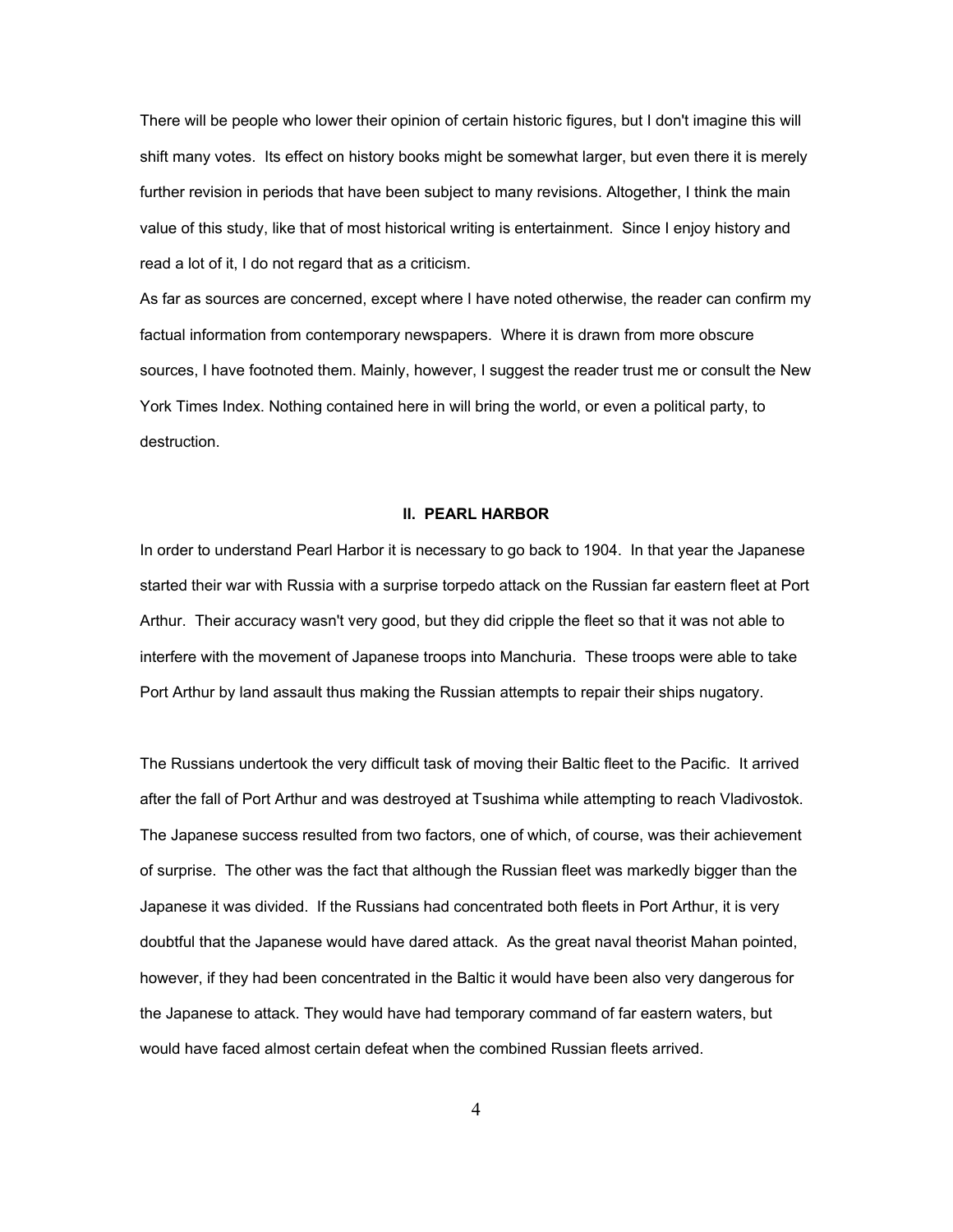The American navy knew this history and their war plans took it into account. The bulk of the fleet was concentrated in the Pacific with only three elderly battleships, a carrier, which was new, but had a serious design defect and some minor ships in the Atlantic. This Pacific fleet was markedly superior to the Imperial Navy. On receipt of a war warning, in order to minimize the chances of surprise, the war plans called for the Pacific fleet going to sea and taking a course intended to make it hard for the Japanese to find them. With both fleets looking for the other, and the American bigger, it was more likely that they would first miss, which would mean no surprise, or the American fleet would locate the Japanese before the Japanese located it, or each locate the other which would also mean no surprise. If, by chance, the Japanese located the American fleet before it located the Japanese fleet, The Americans would be on the alert and well able to defend themselves.

All of this was changed by a decision to move one battleship division and half of the scouting forces to the Atlantic. This made the surface fleet inferior to the Japanese and the carrier forces very much inferior. Instead of six carriers they now had only three. The Chief of Naval operations wanted to base the fleet in San Diego where it would probably have been safe from surprise attack. Roosevelt removed him and installed Stark who was less obstructive to presidential wishes. For the same reason he removed the commander of the pacific fleet and replaced him with the more cooperative Kimmel. Shortly after Pearl Harbor King was appointed Commander of the Navy and Stark was more or less ignored for the rest of the war. Kimmel was blamed for the success of the Japanese attack and also removed. There are many who feel this was unjust and an apology is due. So far none has been offered and it is far enough in the past so the most people have forgotten it.

Note that if they had moved the whole fleet, or most of it, to the Atlantic, this would have been equivalent to keeping the whole Russian fleet in the Baltic in 1905. The Pacific fleet was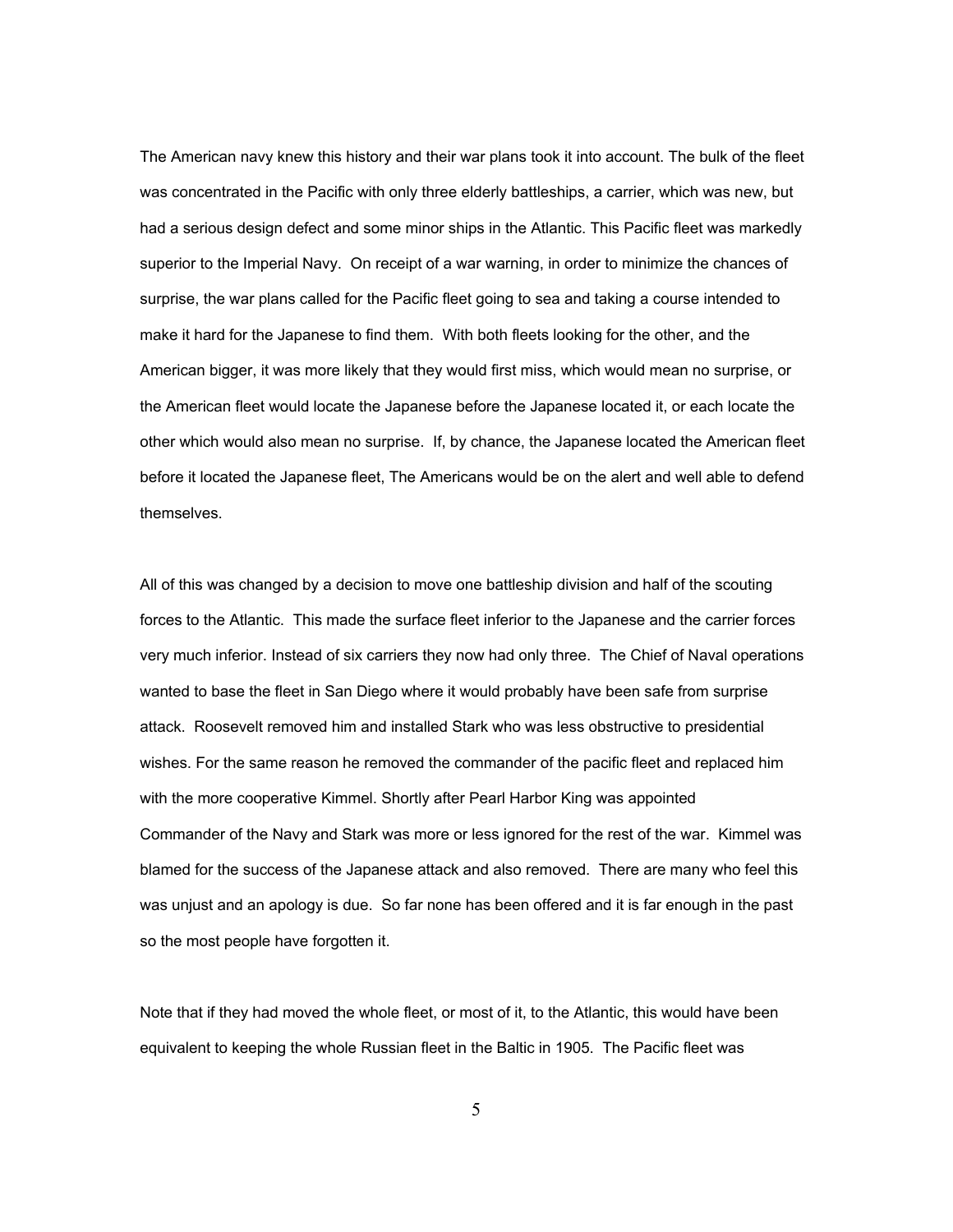vulnerable, but threatened Japan's drive to end the European empires in the Indies. If the whole fleet had been in the Atlantic, it would have taken long enough to move it into the Pacific so that Japan could "liberate' (of which more below) what is now Indonesia thus giving them an adequate petroleum supply. The American navy had been planning for some time a naval drive directly across the Pacific. This would not take place at the beginning of the war because the Japanese conscripted army in their navy islands was very much larger than the American forces that had only just begun adopting conscription. In any event the remaining American Pacific fleet would still have been too weak President Roosevelt wanted to maintain the fleet as a threat to Japan, although it was weak enough so that the threat was rather weak. It is not clear what he thought the ships he transferred could do in the Atlantic against the German submarines. They were not designed for antisubmarine warfare, nor where they easily converted to the type of ship needed to keep convoys safe.

Roosevelt's policy of threatening Japan in hopes they would withdraw from China was certainly risky, particularly after the Pacific fleet had been weakened. There is here possibly a very good bit and information on American and British foreign policy. The Germans maintained a listening post in the Channel Islands with good code breaking capacity. A three-volume report of the intercepts was published after the war. I will be quoting the intercepts play should be pointed out that they may be a postwar fake. Temporarily assuming that they are genuine, Roosevelt came to believe that he could trap the Japanese into an attack that would mean war. He discussed this with Churchill in these coded telephone messages that, may be, were intercepted and decoded by the Germans. He wanted to get into the war, and told Churchill that public opinion was overwhelmingly against. He thought that a Japanese attack would change that<sup>1</sup>.

Sometimes I hear, mainly from far right speakers, that Roosevelt deliberately caused the

l

<sup>1</sup> Gestapo Chief: The 1948 Interrogation of Heinrich Muller. Joseph Bender, Publ. There are several printings carried by Amazon. The conversations do not seem to have been recorded by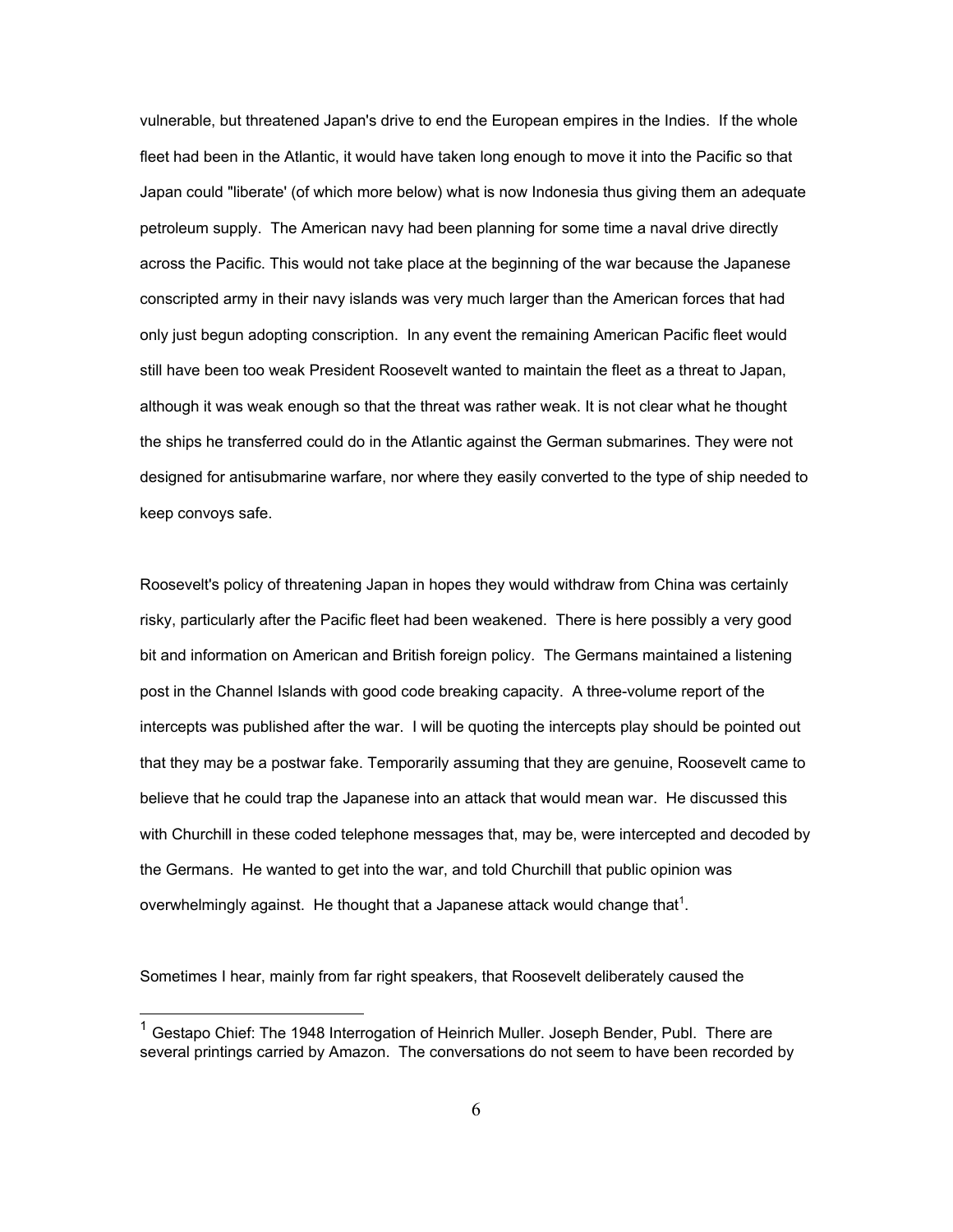destruction of our fleet at Pearl Harbor. At a lesser, and more probable level, I have heard that Secretary of War Stimson said that we would be willing to sacrifice 3 cruisers to get into the war but not 5. This might be true, but neither Stimson nor Roosevelt wanted to lose our entire battle line for that purpose.

The Russian mistake of 1904 was being repeated in spades. The Japanese were offered another opportunity to defeat their opponent in detail. A series of communication failures then led to Honolulu army and navy commanders not being warned although naval intelligence suspected the attack. Indeed the British also knew and Churchill warned Roosevelt in one of their purported telephone conversations<sup>2</sup>.

The Navy apparently thought, with the weakened fleet, it would be dangerous to go to sea, particularly with the carrier fleet halved. They choose to stay in Pearl even after the receipt of a war warning. One special factor which made this appear particularly sensible was the fact that airdropped torpedoes were thought to be unusable in shallow water, and Pearl Harbor was shallow. The successful British attack on Taranto, also shallow, should have warned us that some torpedoes could be used in shallow water $3$ .

Roosevelt, if the intercepts are to be trusted, mentioned the shallow nature of Pearl to Churchill as an argument that the fleet was safe, when Churchill said that British intelligence thought the Japanese were planning a carrier attack on Pearl<sup>4</sup>.

Unfortunately the Japanese had invented a torpedo which could be used in shallow water (as had

either the American or Russian government. The conversations relevant to our present subject are a small part of the three volumes.

op. cit.

 $3\text{ T}$  Taranto was not as shallow as Pearl Harbor. It was much harder to repair the Italian ships resting on the bottom at Taranto then at Pearl because they were farther down in the water. <sup>4</sup> Mueller, op. cit.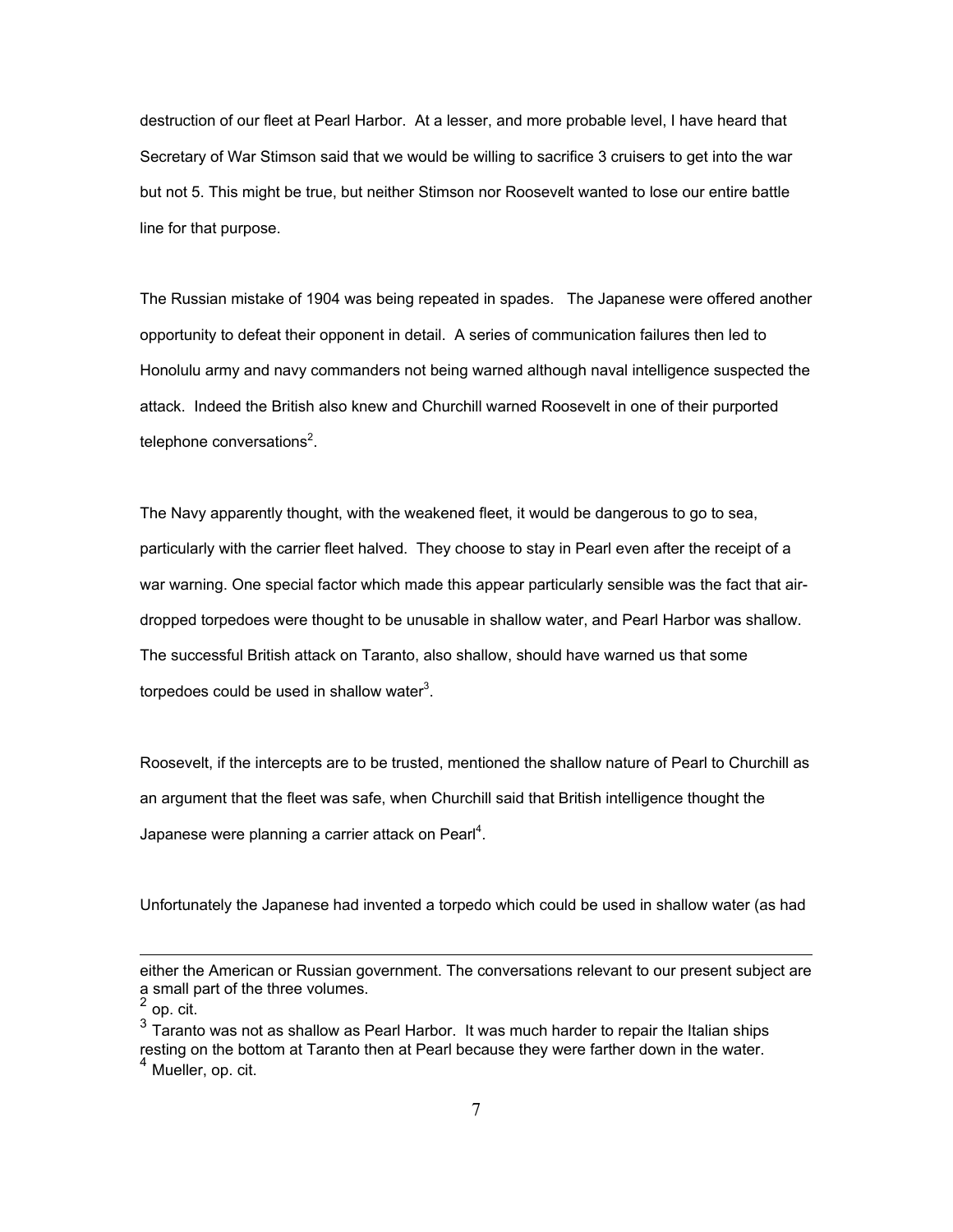the British). But it should be pointed out that the only battleship which the Americans admitted had been sunk, the Arizona, was a victim not of torpedoes, but of a conventional bomb.

The casualties at Pearl were concealed from the American people, but not from the Japanese. They flew a plane with night photography equipment over the Harbor on the night after the attack. They got excellent pictures and even published some of them in Tokyo papers. Pearl Harbor is rather shallow and although the entire fleet was resting on the bottom, most of it in two years or so could be repaired. In this it was like the Russian fleet at Port Arthur, although there was no army approaching Honolulu from the rear.

Why we had offered the Japanese this opportunity to defeat our fleet in detail is not obvious. In the post-war investigations some Republican congressmen implied it was deliberate in order to get into the war. The division of the fleet and the decision to keep it at Pearl rather than in the much safer (and better equipped) harbor at San Diego looks suspicious, but it was probably stupidity, not villainy.

I can offer an explanation from my own experience. At the time I was a student at the University of Chicago with a hobbyist's interest in foreign and military affairs. I remember reading our November 26 note in the New York Times in Harper library. I put the paper down and said; " My God, we are at war". Then sanity returned, and I thought: "The Japanese would not dare attack the United States". I suspect that somewhat the same thought pattern dominated Washington. But it should be kept in mind that I was not a professional and did not know that the Pacific fleet had been weakened.

In any event, the only people disciplined were the Navy and Air Force commanders in Hawaii, both of whom had simply obeyed orders. No one in Washington suffered, perhaps because the actual source of the stupid decision to weaken the fleet was the President. At a lower level, the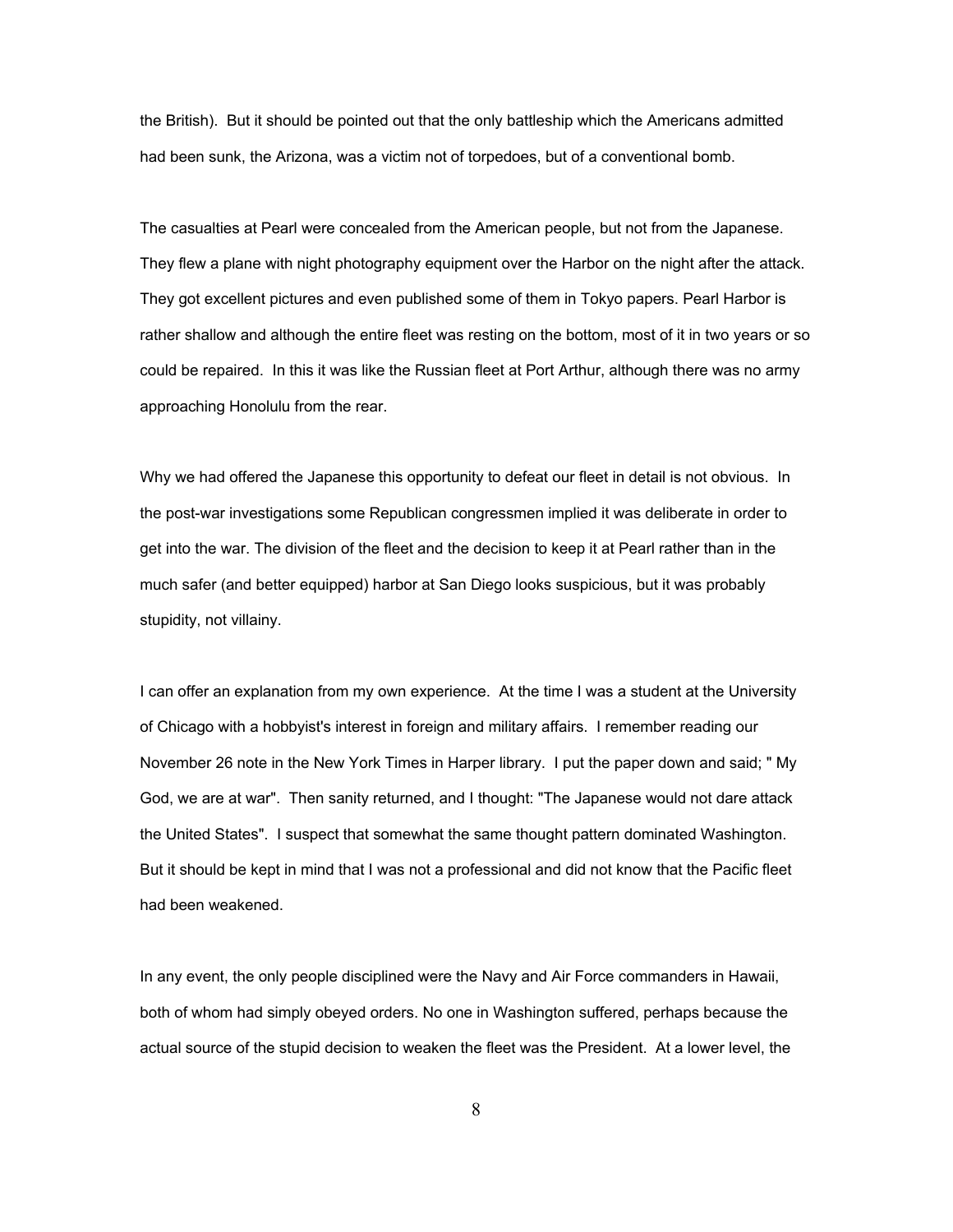failure to inform the commanders at Honolulu is more mysterious. The Americans had deciphered the Japanese diplomatic code. It specified time of delivery of the message starting war to the department of state and a tiny equivalent to 7 in the morning of December 7th. Everyone of importance in Washington, various army commands, and even MacArthur in far off Manila knew of the Japanese war message several hours before the attack<sup>5</sup>.

Why the commanders in Honolulu were not informed is a mystery, which was not cleared up even by the Republican Congressional investigation after the war. Apparently it was the result of a communications glitch, but no one was ever disciplined for it. The commanders, having been kept in ignorance, were publicly blamed for the defeat and removed.

But Washington was not the only source of stupid decisions. Another was Vice Admiral Nagumo. The three remaining American carriers had been sent out to deliver planes to Wake Island. They were returning and according to custom flew off their planes as soon as they were in range of Hawaii in order to give the pilots an extra day of leave. The planes were trying to land when the attack on the airfield was delivered.

There were thus three carriers within flying range west of Hawaii that were temporarily deficient in aircraft. Further, getting their planes back without breaking radio silence would be most difficult. Their planes having entered Hawaiian airspace during the attack by the Japanese attacking planes should have been seen and the Japanese radio personnel should have detected them, thus giving away the presence of the carriers. Even if neither of these methods worked, Nagumo certainly should have looked for them. He did not and thus lost an opportunity to halve our carrier force.

 $\overline{a}$ 

<sup>&</sup>lt;sup>5</sup> Stinnett, p 391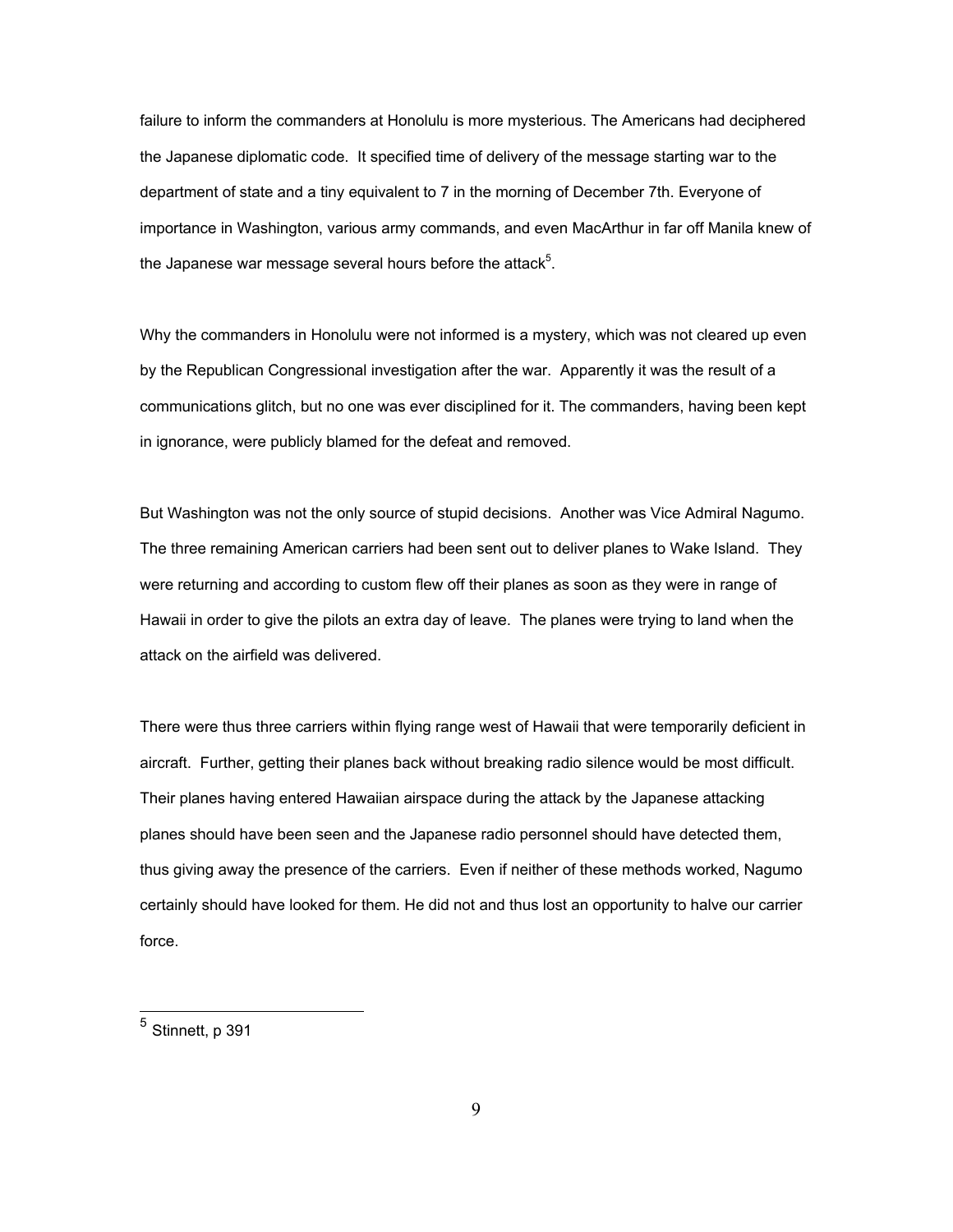In keeping with the deliberately deceptive report that only one battleship had been sunk, the newspapers were told that the American carriers had been ordered to search out and destroy the Japanese force. Presumably this was also meant for the public and not a serious order. Approaching Nagumo's force would have been extremely dangerous, particularly until our carriers had recovered their planes.

Nagumo continued to fail. He took his carriers north of Australia and, rather pointlessly bombed Darwin and then entered the Indian Ocean. The English had assembled a sizable fleet to keep control of the Indian Ocean, particularly the Bay of Bengal. Admiral Conningham had put to sea with the intent of engaging and defeating the Japanese fleet, leaving his chief of staff ashore. When the Chief of Staff realized how strong the Japanese force was, he sent a message to London feeling sure that Conningham would take it in. In this message he said that the British faced the likelihood of the worst defeat they had suffered since the long ago Dutch wars<sup>6</sup>.

Conningham took in the message and realized he should avoid action. Instead of turning away from the Japanese, however, he turned toward them. He felt that the Japanese reconnaissance would be at maximum range and hence would not find him at closer range. There was the chance that Nagumo would search nearer areas also, and planes going out to search or returning might overfly him by accident. Conningham spent the day watching the Japanese search on his radar (the Japanese did not yet have it) and worrying. Nagumo destroyed some minor ships and withdrew, thus for the second time missing an opportunity for a sizeable victory. Granted the number of planes he had, he should have searched more widely, not only in the area he thought was most likely.

The Japanese hoping to win a further victory decided to attack Midway on the theory that the

l

<sup>&</sup>lt;sup>6</sup> Main Fleet to Singapore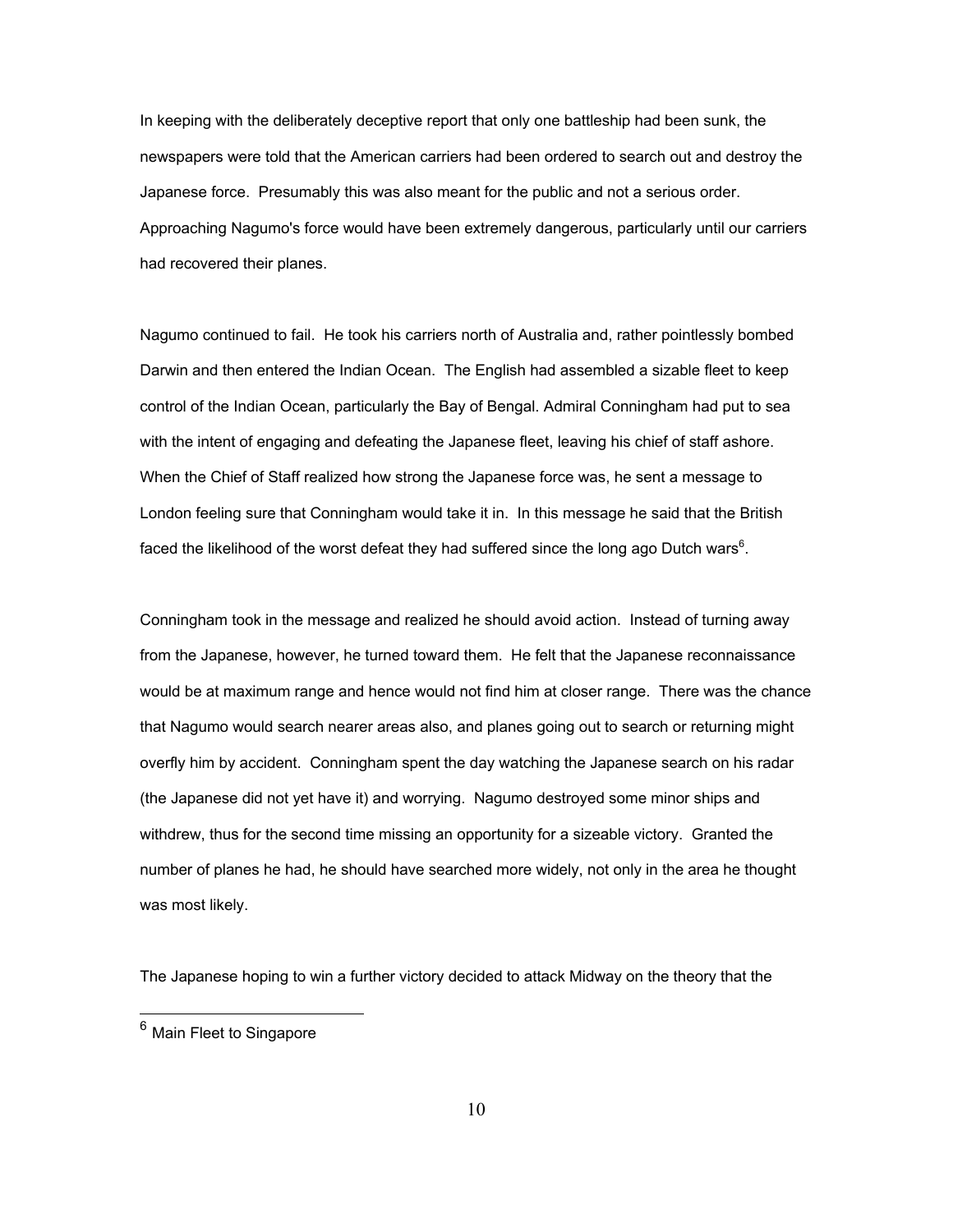Americans would have to defend it. Their battle plan was most peculiar, but that was Yamashita's fault, not Nagumo's. Yamashita divided his carriers sending 2 of the 6 off to the Aleutians. This left only 4 that was only slightly stronger than the American force if we realize that the airport at Midway also had planes which could have participated in the defense. Nagumo, although under Yamashita' command was in charge of the carriers. Yamashita took his battleships along, but made no use of them.

 I believe we were reading the Japanese messages and Nimitz knew about the division of the Japanese carriers. If he had known the whole Japanese fleet had been concentrated, I suspect he would have let Midway go as he had previously let Wake go.

Battleships are of little use against carriers that can always stay out of range of gunfire. Midway, however, had no such maneuverability and could have been wrecked by gunfire. The carriers could then have been reserved for use against the American carriers that, hopefully, (and in accord with the Japanese plan) would try to defend Midway. The battleships, however, stayed back and Midway was bombed by carrier planes. This was not only inefficient, the fact that the torpedo-bombers were armed with bombs not torpedoes caused difficulty when it was realized that there were American carriers in the area.

The Japanese sometimes sent scouting planes out alone or sometimes in pairs. In an account that I read the carrier personnel were reported as wondering which method would be used and being mildly surprised at the choice of single planes. The scouting planes were a new type that had been rushed through for this mission. New planes sometimes have glitches, and the plane that overflew the American carriers had a radio failure with the result that the first indication that there were American carriers in the area reached the Japanese in the form of a surprise attack. Once again Nagumo's reconnaissance had failed.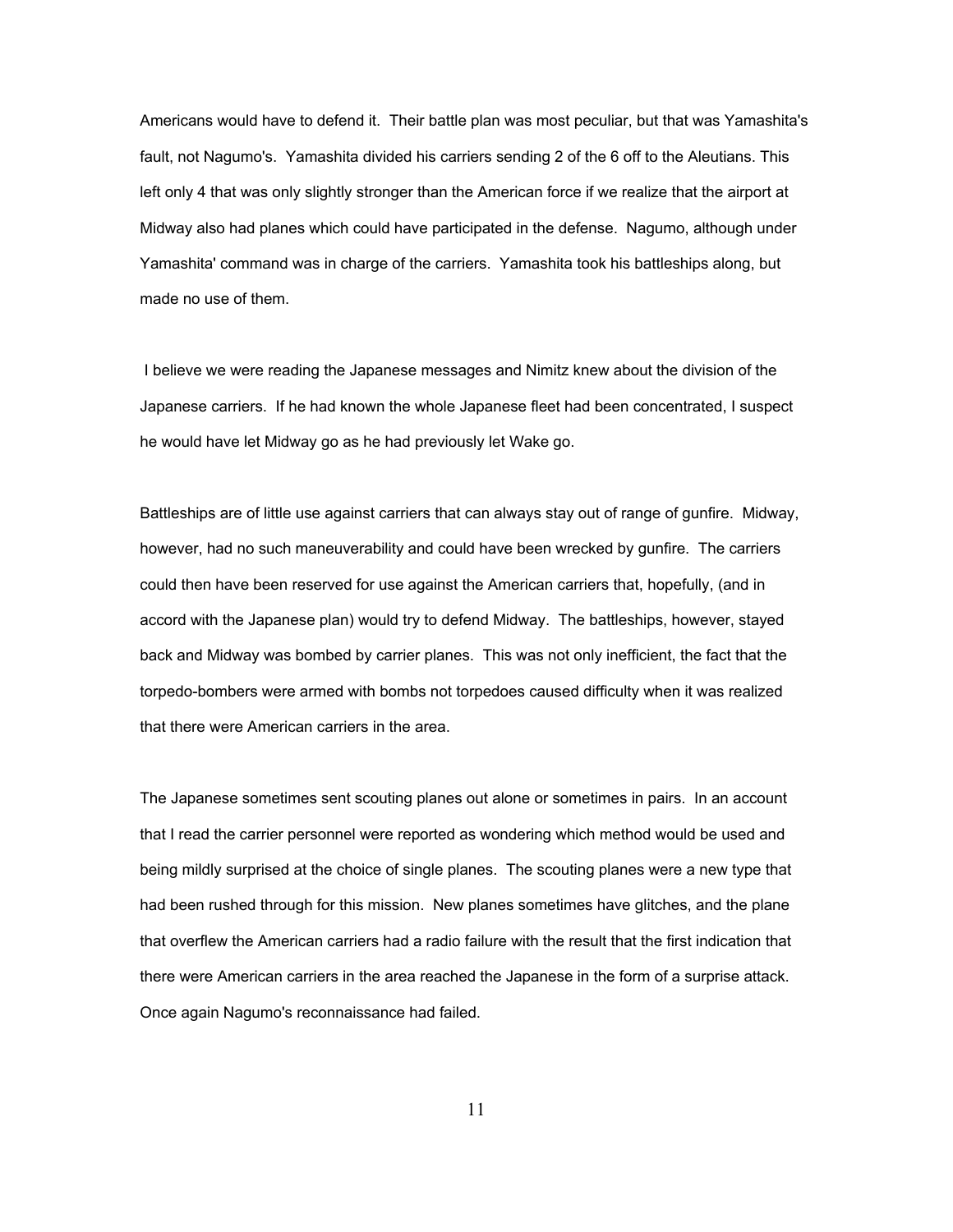It is not clear what the outcome would have been had Nagumo detected the American carriers earlier. Counting the airport at Midway as part of the American forces the two fleets were not too far from equal in air power. Still, it could hardly have been worse for the Japanese than what actually happened.

In all three of these cases, Nagumo's reconnaissance failed. One failure of reconnaissance can be put down to bad luck, two to very bad luck, but three show incompetence.

One of the peculiar features of the attack on Pearl Harbor is continuing conversely over our being surprised. After I had written the first draft of the above paper I read Stinnett's "Day of Deceit". This is a strong and recent revival of the Roosevelt plot theory of Pearl Harbor. David Kahn gave it a very strong and negative review in the New York Review of Books. This review did not succeed in killing it; in fact, I bought a paperback copy from a pile in the Des Moines airport shop. From all of this I deduce that Kahn's review was not very effective. Further there was an afterword and reproduction of some of the documents used by Stinnett that were not in my original hard back. Under the circumstances I thought it is a good opportunity to discuss both the plot theory and the general situation at the time.

Stinnett is newspaperman and does not understand, or, at least appreciate, scholarly footnote systems. Kahn complains, justly, about the impossibility of tracking down some of his sources. On the other hand, Kahn himself is not free from error. For example he says: "Stinnett claims that bearings were taken from the Philippines and Alaska and that the fix or fixes were transmitted to Hawaii." On the other hand, a little farther down in his article he says; ' Stinnett seems unaware that a single bearing does not fix a vessel's location. The line of bearing from the Philippines runs not only through the Kurile islands north of Japan, from which the strike force sailed, but also through the home waters of the Japanese fleet so it cannot be said to have located the strike force". Clearly he was sufficiently emotionally upset that he did not notice the contradiction.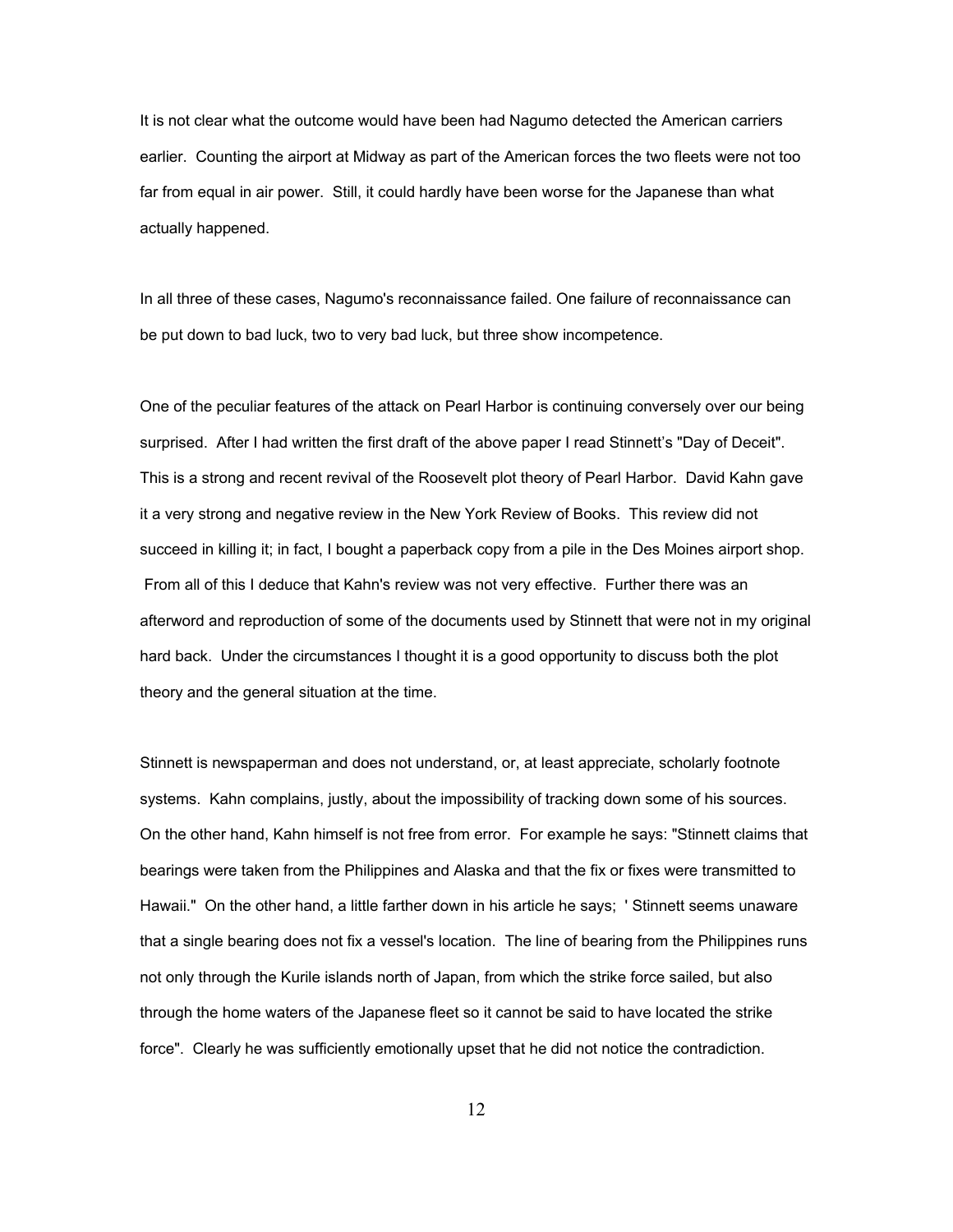This was a case in which there were many strong emotions. Devout admirers of Roosevelt could not concede that he was at fault even if the fault was an error rather than a conspiracy. Opponents of Roosevelt like to think of him as deliberately setting off the attack. Nowhere in Kahn's account is there any admission that Roosevelt was in error. Similarly Stinnett does not look for mistakes, but conspiracy.

There certainly were enough mistakes. The special message from Marshall about the Japanese diplomatic preparations did not reach Pearl Harbor although it did reach Manila. This was a communication failure for which no one was punished or even criticized in public. Further the radar on the island detected the approaching Japanese planes. The lieutenant in charge thought they were American planes coming from California and failed to pass the message on. As a third example, in Hawaii a guard destroyer at the entrance to Pearl Harbor sank a midget submarine trying to get into the harbor and reported this fact several hours before the air attack. So far as I know this is not been investigated, but I presume his higher officers thought that he had attacked a floating log.

A Japanese Air force squadron destroyed the bulk of the American Air Force in the Philippines by an air raid on Clarke field several hours after the attack on Pearl Harbor. There's never been any explanation for MacArthur's letting this happen, but he may have had no alternatives. His Air Force was weak and prospects of either attacking Japan or successfully concealing it at other airports was probably small.

We can also ask what Kimmel could have done if he had been warned. Granted that his carriers were far to the West he could probably not have made much use of them at the time of the attack. Of course if he had advanced warning he could have seen to it that at least they retained their aircraft. It is not clear that he would have been wise to put to sea, he was after all outnumbered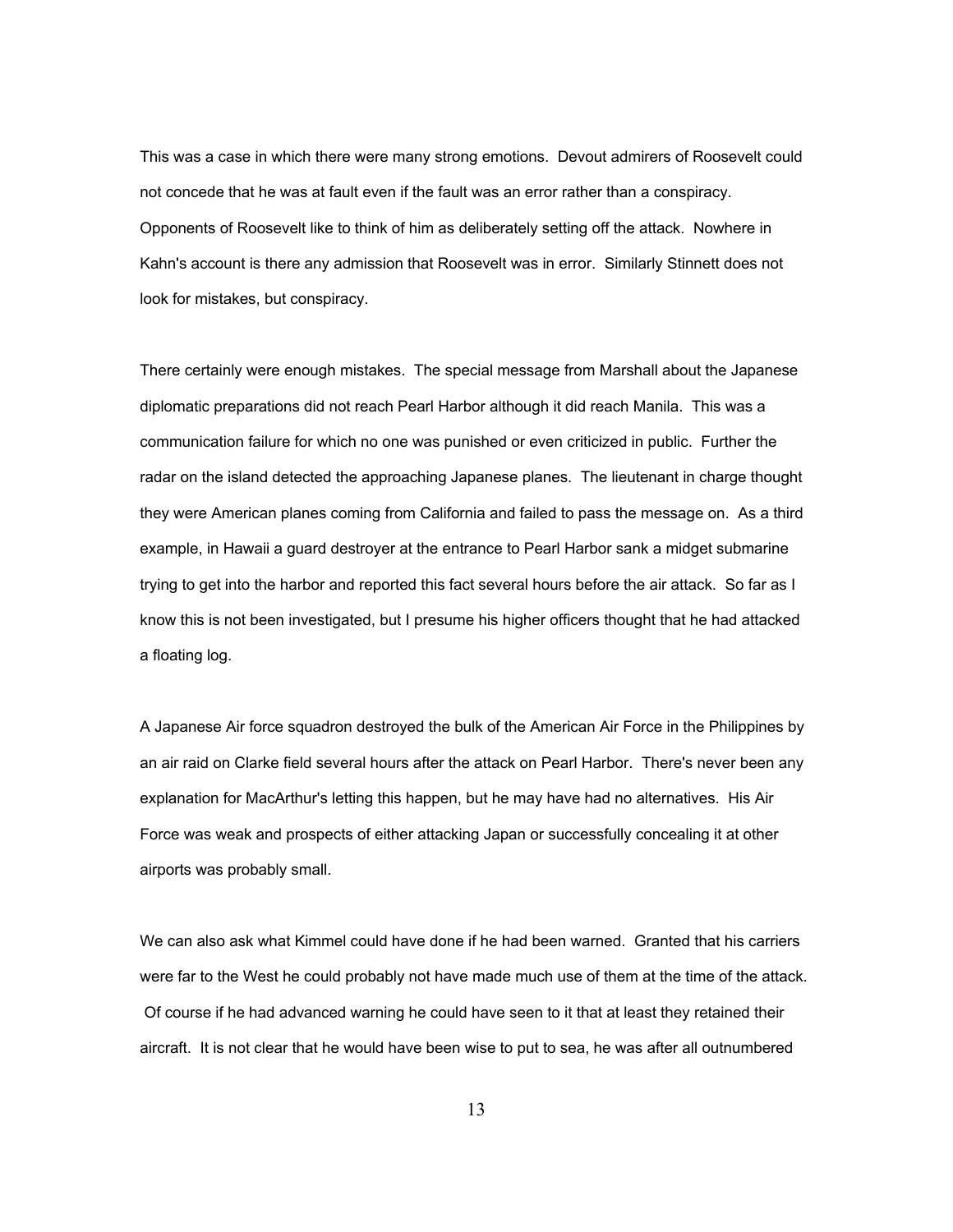particularly in carriers and if his ships had been sunk in deep water it would have been impossible to repair them. Putting them on alert would probably have been a waste of time granted the inaccuracy of the antiaircraft equipment at that time. One of the battleships, as a matter of routine, always went to battle stations at dawn. It was sunk just like the other battleships whose antiaircraft guns were not manned when the attack started.

If he'd known the exact time of the attack the Army commander could have put his planes in the air to defend the air space. They would have been heavily outnumbered however, and probably would only have moderated the attack. Altogether, even without the failure to get warning the weak fleet in Pearl Harbor would probably have been lost. The basic errors were made in Washington not in Pearl Harbor, but the idea of a plot rather than ineptitude is absurd.

## **III. THE COLLAPSE OF NATIONALIST CHINA**

The current intellectual view of the Communist victory in China is well summarized by Lars-Eric Nelson in a paragraph at the beginning of an article on another subject<sup>7</sup>.

Brogan was writing in the context of the debate over 'Who lost China?', which was premised on the assumption that the convulsive Chinese Communist revolution, a forty-year struggle involving hundreds of desperate people could have been thwarted, or at least turned in a positive direction, by adroit diplomacy in Washington. The inanity of the China debate was instantly apparent, yet the illusion thrives".

This is a pastiche of errors. The Manchu dynasty was overthrown in 19ll. Incidentally, ineptness on the part of President Taft was one of the factors, although not the decisive factor, in this overthrow. As had happened many times before in Chinese history, the fall of the dynasty was succeed by an armed struggle for dominance among various people and groups to establish a

-

 $^7$  Clinton and His Enemies, The New York Review of Books, Jan 20, 2000, p 18.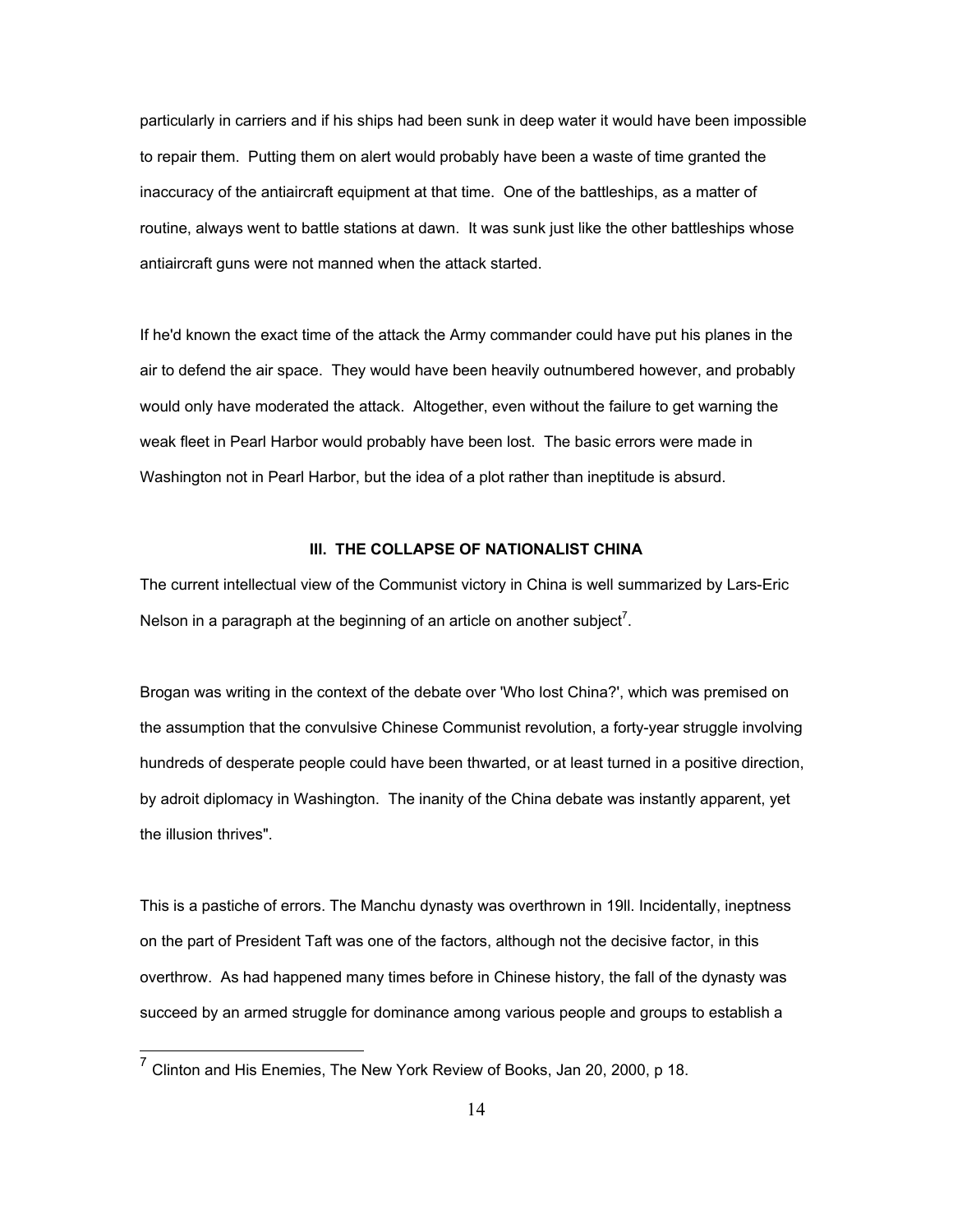new centralized government. The country fell into a disastrous civil war with warlords controlling provinces or other local areas and at perpetual war with each other.

The Nationalists led by Chiang Kai Shek and with much Russian aid drove north from Canton and took the lower Yangste Valley. It should be emphasized that not only was the Nationalist army given much aid by Russians, but also it was then allied with the Chinese Communist Party. Further, much of the territory nominally under control from Nanking was actually ruled by local warlords, some of whom rejoicing in formal commissions as local governors.

At this point Stalin revealed his normal paranoia. He ordered the Communists in China to overthrow the then national government and take formal power. This was very badly timed and planned with the result that the Chinese communists were literally beheaded on the mud flats outside Shanghai. There were a few high ranking Communists who were safe in Moscow, and some lesser communists holding small areas in south central China. Among these later was Mao Tse Tung.

Chiang began what he hoped would be the destruction of all the other warlords and the establishment of a true central government under his control. Among the armies he wished to destroy were the communists in south central china, but they were far from his principle preoccupation. His reduction of the power of the various province governors was reasonably successful, but only reasonably. With time he might have succeeded, but he did not get that time.

His campaign did include the Communists in their enclave in south central China and was successful enough so that they decided to move to a location near the Russian (Outer Mongolian) border. Chiang made little effort to stop them; they were in essence withdrawing from a part of China where he could replace them. The warlords controlling the provinces through which they marched, in general, were willing to let them pass without much fighting as long as it was clear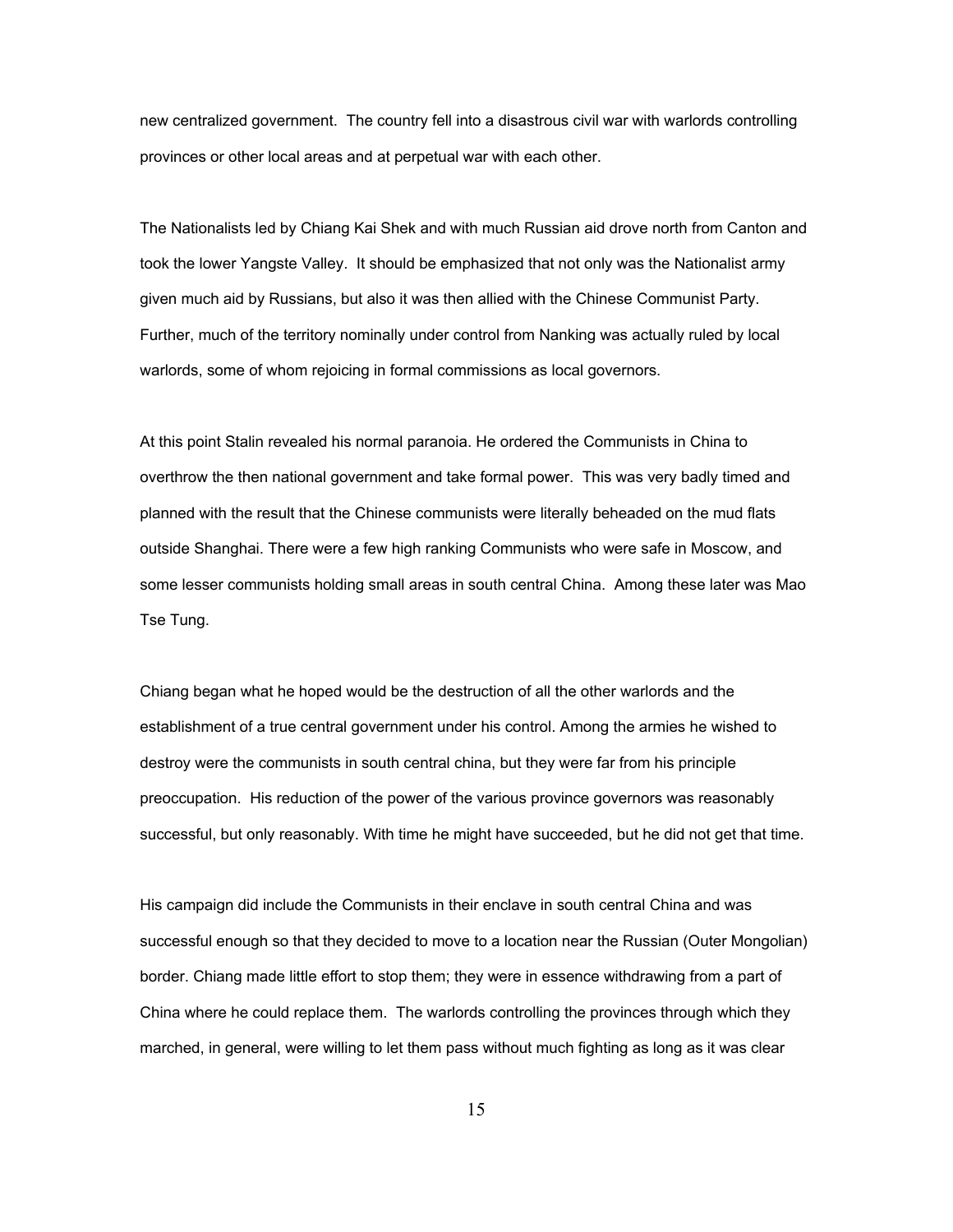they didn't intend to stay. Eventually they reached a rather poor and lightly populated area around Yenan where the Russians could supply them.

The most powerful warlord in China had been the "Old Marshall" in Manchuria. In the 20s he had made an unsuccessful effort to establish himself as sole ruler of China, and on the way back to Manchuria was assassinated by the Japanese. His son, the Young Marshall, succeeded to the throne. He was less tactful than his father, and got into an unsuccessful war with the Russians by trying to reduce the special privileges of their old sphere of influence in northern Manchuria. He then began irritating the Japanese in their sphere in southern Manchuria. His army had been permitted to deteriorate and had demonstrated incompetence in its attempt to resist the Russian invasion that followed his efforts to establish full sovereignty in Northern Manchuria. Incidentally, the Russian invasion of Northern Manchuria was the first violation of the Kellog-Briand pact.

The Japanese invaded southern Manchuria but politely stayed out of the Russian sphere in the north for some time. Stalin was busy domestically, and the Japanese, after a wait, took the north too. They established a puppet empire there and paused for a time.

Chiang continued his campaign to establish control over the rest of China. The elimination of the powerful Manchurian warlord regime by the Japanese was to some extent a help in this. The Chinese Communists, safe in far distant Yenan demanded war with Japan, but Chiang who appreciated the strength of the Japanese army confined himself to protests. He surely intended war after he had been able to unite and strengthen China.

The Japanese, however, did not give him time, they continued to press into North China and in 1937 Chiang was forced, partly by Communist intrigues, to declare war. The Japanese promptly invaded and demonstrated their military power by seizing all the major cities, the Yangste valley, and the land along most of the scattered railroads in China. The Nationalists retreated to the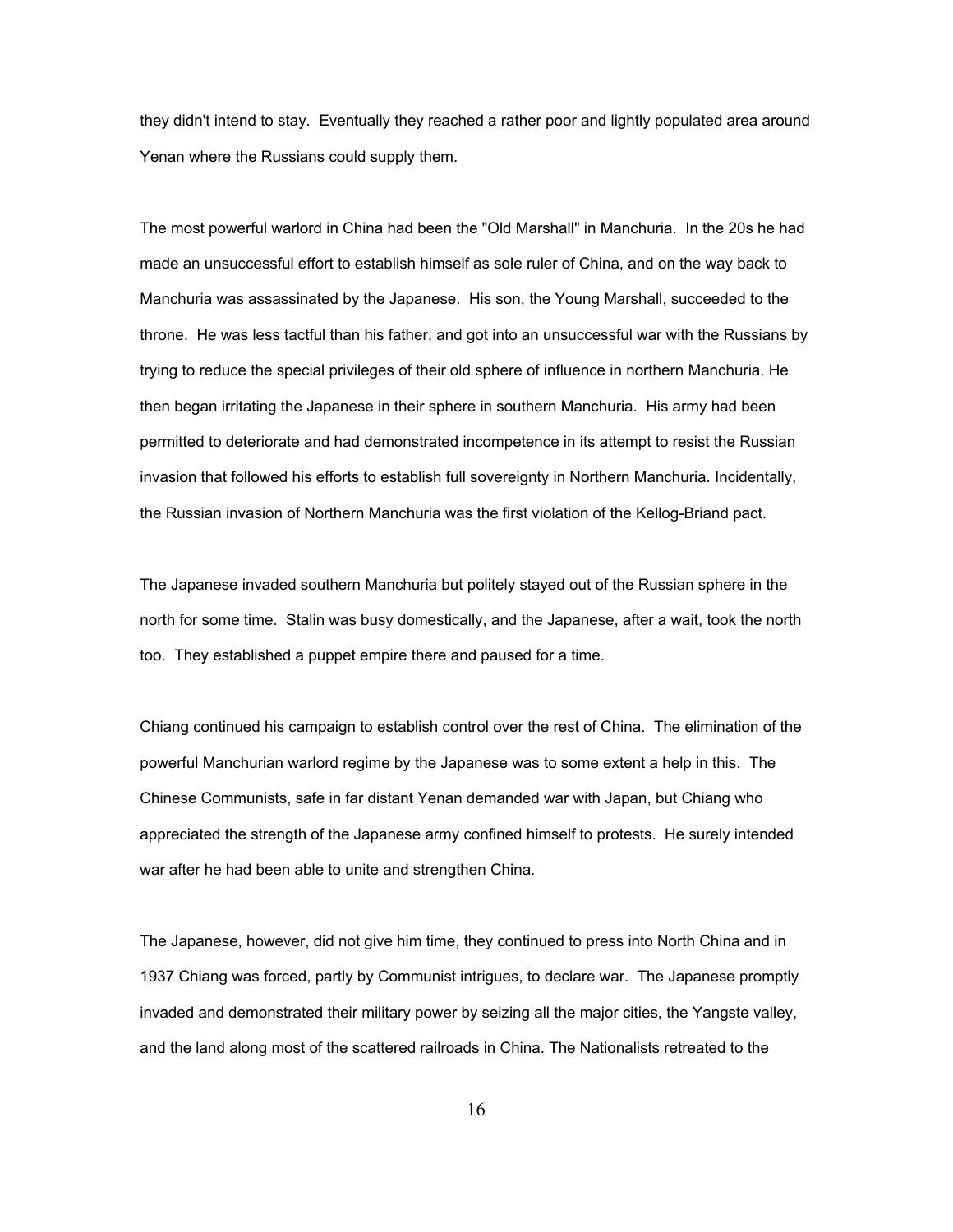provincial capital of Chungking. The Communists stayed in Yenan, and the Japanese, who talked about anti-communism, made no real effort to eliminate them. Presumably they knew that the sensible thing to do when your enemies quarrel is to help the weaker.

The Japanese strategy, like that at Midway, was peculiar. They occupied the lower Yangste and the land on its banks, most of the northern railroads and the coast including Canton. They then stopped and made no effort to take the rest of China until 1945, when it was too late. The railroad network was not very dense and there were large areas between the railroads and the rivers that the Japanese did not occupy. These areas remained under Chinese control and the Communists seized some of them. Incidentally, the western press referred to the communists as guerillas and either did not mention the other Chinese forces in the other unoccupied areas or called them bandits.

The Communists and the "bandits" mainly left each other alone. Both types of Chinese, after December  $7<sup>th</sup>$ , thought that the United States would win the war for them and hence did little fighting with the Japanese. There was some fighting between the Communist and Nationalist forces trying to get in good position for the time after what they thought was the inevitable defeat of Japan, but it was minor. Neither was able to do much in Manchuria, where the Japanese were in firm control.

The point of all this, which may seem irrelevant to later events, is to show that the "40 year struggle" was fairly minor. In l945, not only were the Communists present, but also there were many former or still warlords masquerading as provincial governors. The American Newspapers normally simply ignored the phenomenon and counted most of them as part pf Chiang's government.

With the collapse of Japan and the invasion of Manchuria by Russia, everyone tried to occupy the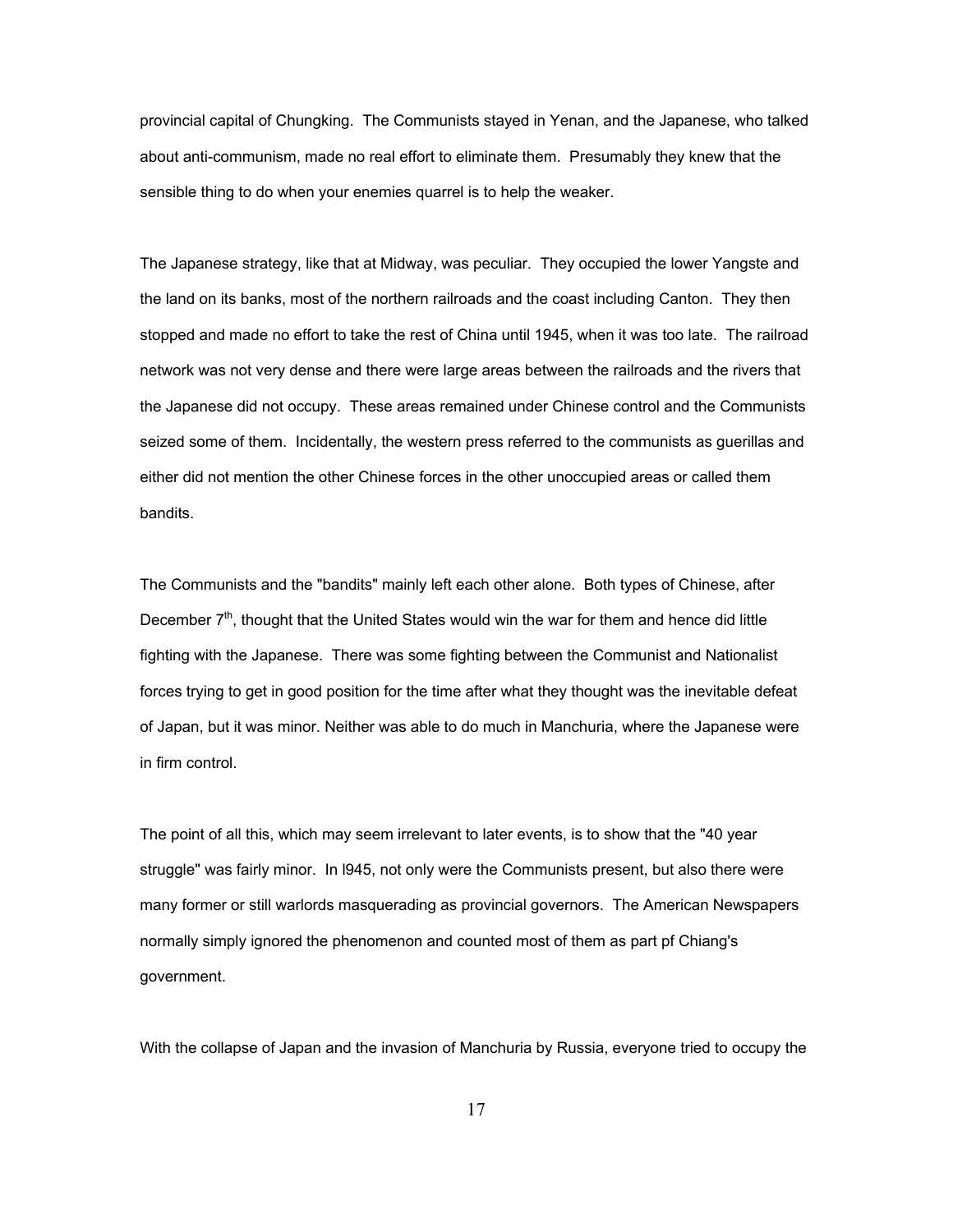newly vacated areas. The Communists withdrew the bulk of their forces into Manchuria where they were re-equipped by the Russians, mainly with Japanese arms. They also acquired the Japanese armament factories there. The Nationalists moved to replace the Japanese and Communists in the rest of China although some Communists still remained south of the Great wall. The Provincial governors-warlords also took advantage of the opportunity. Most of them held formal commissions in the National army or civil service.

The Nationalists then moved north and invaded Manchuria. The Communists tried to stop them and at Su Ping Kai the Nationalists won a major victory. The United States quickly slammed an arms embargo on the Nationalists. What led General Marshall to do this is has never been explained.

Its ostensible objective was to force the Nationalists to form a coalition government with the Communists. At this time preventing such coalitions in France and Italy was a major objective of American foreign policy.

I remember seeing a newsreel in which reporters asked President Truman why he was trying to set up a coalition with the Communists in China and trying to prevent similar coalitions in France and Italy. He responded simply by saying that a coalition between the Nationalists and Communists in China was very important and did not mention France and Italy.

Chiang, now being short of ammunition stopped his offensive in Manchuria and began efforts to negotiate a coalition with the Communists, essentially because he thought it was necessary for even reasonably good relations with the United States. He even arranged to elect a national assembly. The embargo stayed on. The Communists, having plenty of ammunition refused to negotiate on a coalition and switched to the offensive. They also withdrew their negotiators from Nanking. The embargo stayed on. The Communist offensive drove Chiang to Taiwan, and the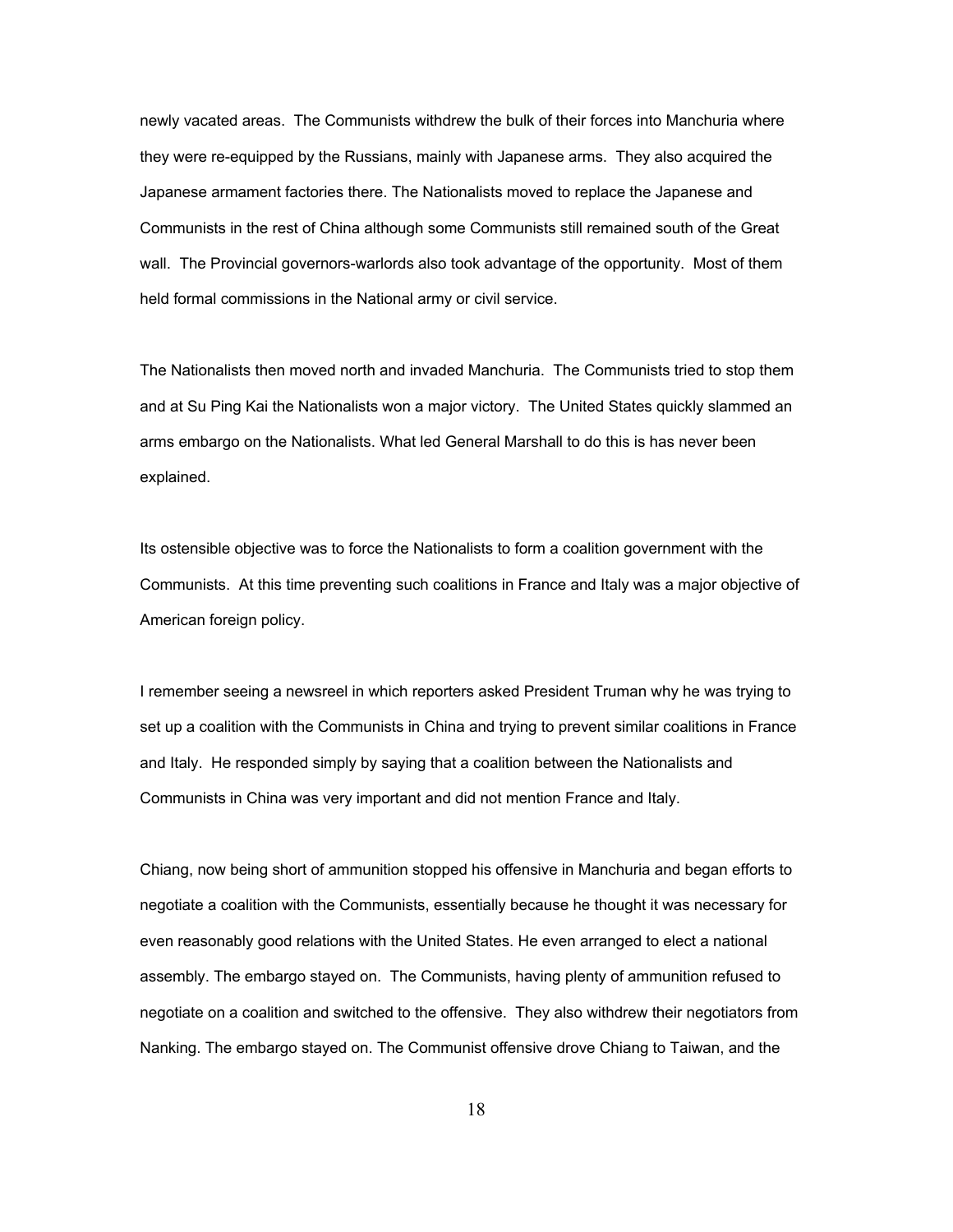embargo stayed on. It was only relaxed after the outbreak of the war in Korea.

It is not obvious that the Nationalists would have won without the embargo, but clearly we not only failed to support them diplomatically or materially, we took measures which greatly weakened them. None of this was a secret but seems to have vanished into the memory hole. A whole generation of China specialists did not mention it and., for a time favored the "agrarian reformers". The widespread massacre of "opposition elements" in the countryside was downplayed, but when mentioned normally approved. Apparently, many intellectuals regarded being a landlord as a capital crime.

I sometimes hear that the United States gave the Nationalists \$10,000,000,000 in arms after the Japanese surrender. I have been unable to find a printed explanation of the "gift", but I think I know what it was. As a sort of sop to those "reactionary" Americans who were not in favor of the Chinese revolution, all of the equipment left on the Pacific isles when our troops went home was given to the Nationalists about two years later. This may have been carried on our inventories as worth some thing like the above sum.

It had, however, simply been abandoned when the troops left. It had been subject to a rather wet, hot climate, and unguarded against theft. The Nationalists sent out a technical mission, which concluded it was junk. It was auctioned off to junk dealers in the United States with bids solicited for "Military equipment on Ulithi," etc. The total receipt from the auctions was about \$200,000,000. Since this money was in the United States, it was subject to the embargo and could not be used to buy ammunition or other military supplies. It had no effect on the fighting, but was useful for the Nationalists in other ways.

Whether the Nationalists would have won without our arms embargo, or even if we had given them real aid, is not clear. What is clear is that we more or less made their success impossible.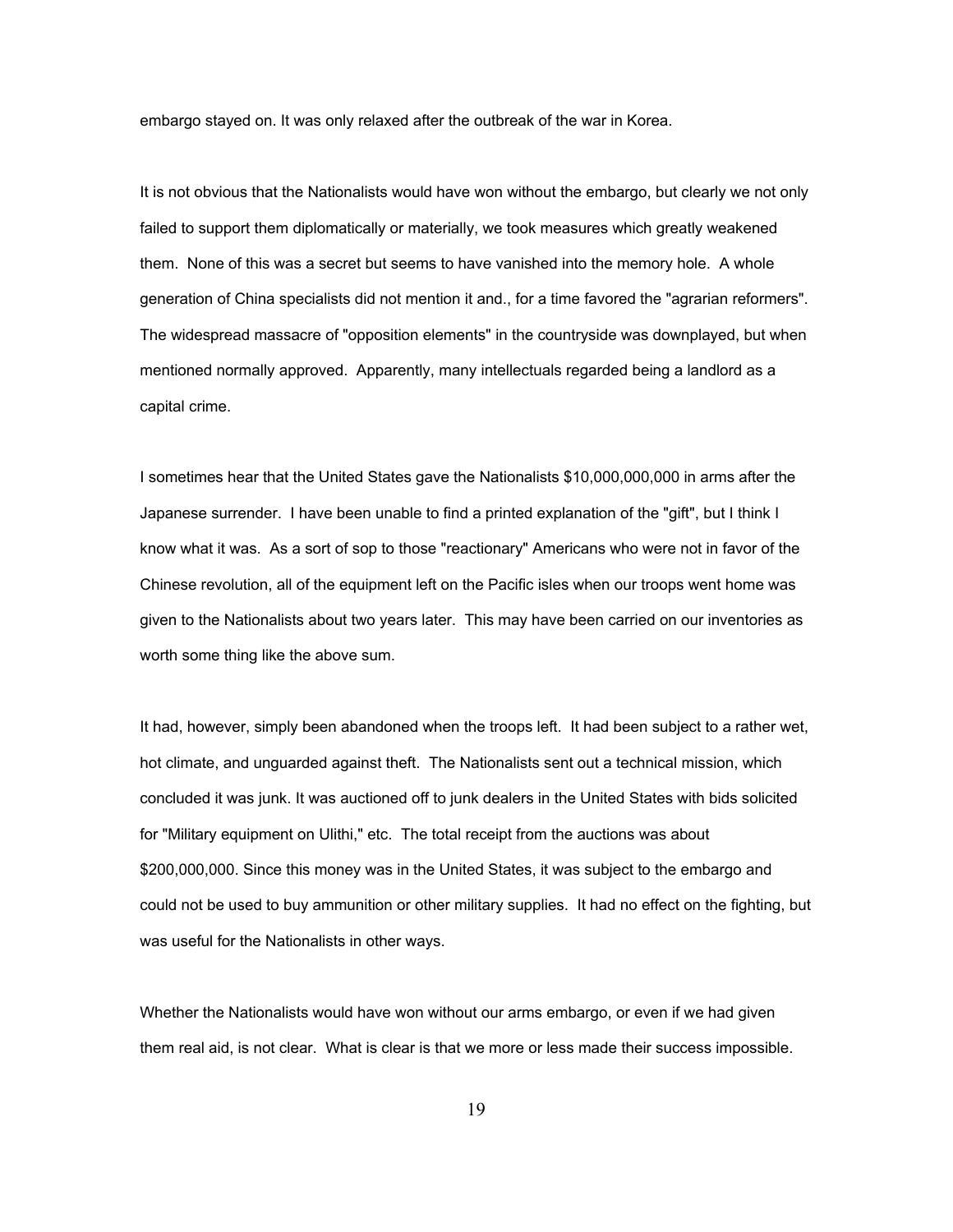They had to economize on ammunition and the Communists, supplied by Russia, did not. Further, our obvious antagonism was bad for their morale. Our continuous pressure for them to make concessions, together with our lack of interest in getting Communist concessions, was a continual burden.

But why did we fail to help the Nationalists? At the time we were working very hard to keep Communists out of governments elsewhere in the world. Further, why the myth that we helped them as much as possible? The quotation above, which is very recent, does not take that extreme position, but it does more or less say there was nothing we could do. Let me take up these questions one at a time.

Firstly, why did we not help the Nationalists? I was in Tientsin as a Vice Consul at the time it was taken by the Communists, so I can give part of the answer from my own experience. At the time I arrived in Tientsin, about a year before its capture, everyone in the Consulate General except myself and the Commercial Attaché thought that the Communists were likely to win and produce a markedly superior government. Both of us were recent arrivals, a matter whose importance will become apparent after a few paragraphs. The Consul General himself thought he was a personal friend of Chou En-lai, the Communist foreign minister. After Tientsin was taken he quickly found out that was untrue, and the lower level Communist officials took various actions that made his life difficult.

Most of my other colleagues were similarly disillusioned. One Vice Consul told me that he had been a mild socialist until the take over, but after a few weeks he began feeling that Senator Taft could bear watching. He was typical and my immediate colleagues were representative of our whole diplomatic establishment in China. Further, our English, French, and Italian fellow diplomats had more or less the same experience.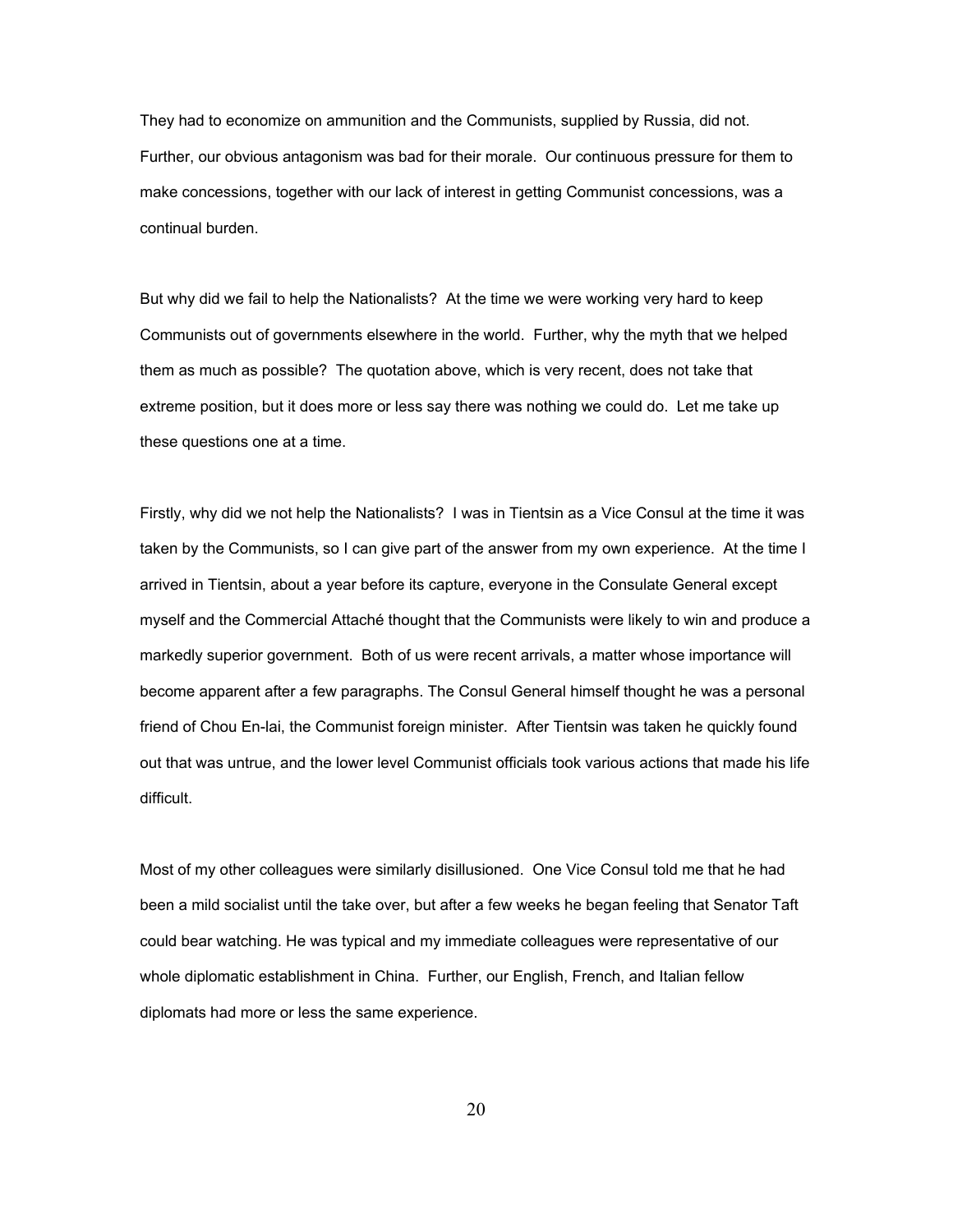Let me give a couple of examples of this attitude. A Fellow Vice Consul with whom I later worked in Hong Kong had been in an aid mission to China right after the war. He reported that he had continual difficulties with the Nationalist officials, but got along well with the Communists. On questioning I discovered that what he and the rest of the aid mission objected to in Nationalist behavior was that the grain being shipped into their areas was regarded by them as something they could use to pay peasants to repair various war damaged facilities instead of being distributed free with the repairs being made either by conscripting the peasants or taxing them. This was apparently a violation of regulations, but clearly sensible, even if the US agency objected.

He said that the Communists didn't do this. They did take the label which said "Gift of the American People" off, but their officials explained to him they had to in view of their political position. Children, he said, sometimes threw stones at them in Communist villages but this also was explicable given what the children were told by the local communist government. Clearly his position depended not upon the different behavior, but on a different initial position. I should say that he was not basically pro-Communist, but he was strongly anti-nationalist.

My second example involves Fu Tso-Yi who controlled, more or less autonomously, a north china province west of Peking. With the withdrawal of the Japanese he moved to Peking and was recognized by the Nationalist government as controller of that area and commander of the military there. He had acquired some foreign exchange and with the deterioration of the Nationalist position in Manchuria, he decided to get some new arms. In view of the embargo he planned on getting them from Sweden. The American Ambassador, Stuart, denounced the whole project in a circular message that I decoded as saying he was not going to permit warlords to flourish. Incidentally, the Swedish Ambassador took the same view.

Note that in essence Ambassador Stuart was choosing the Communists rather than a warlord who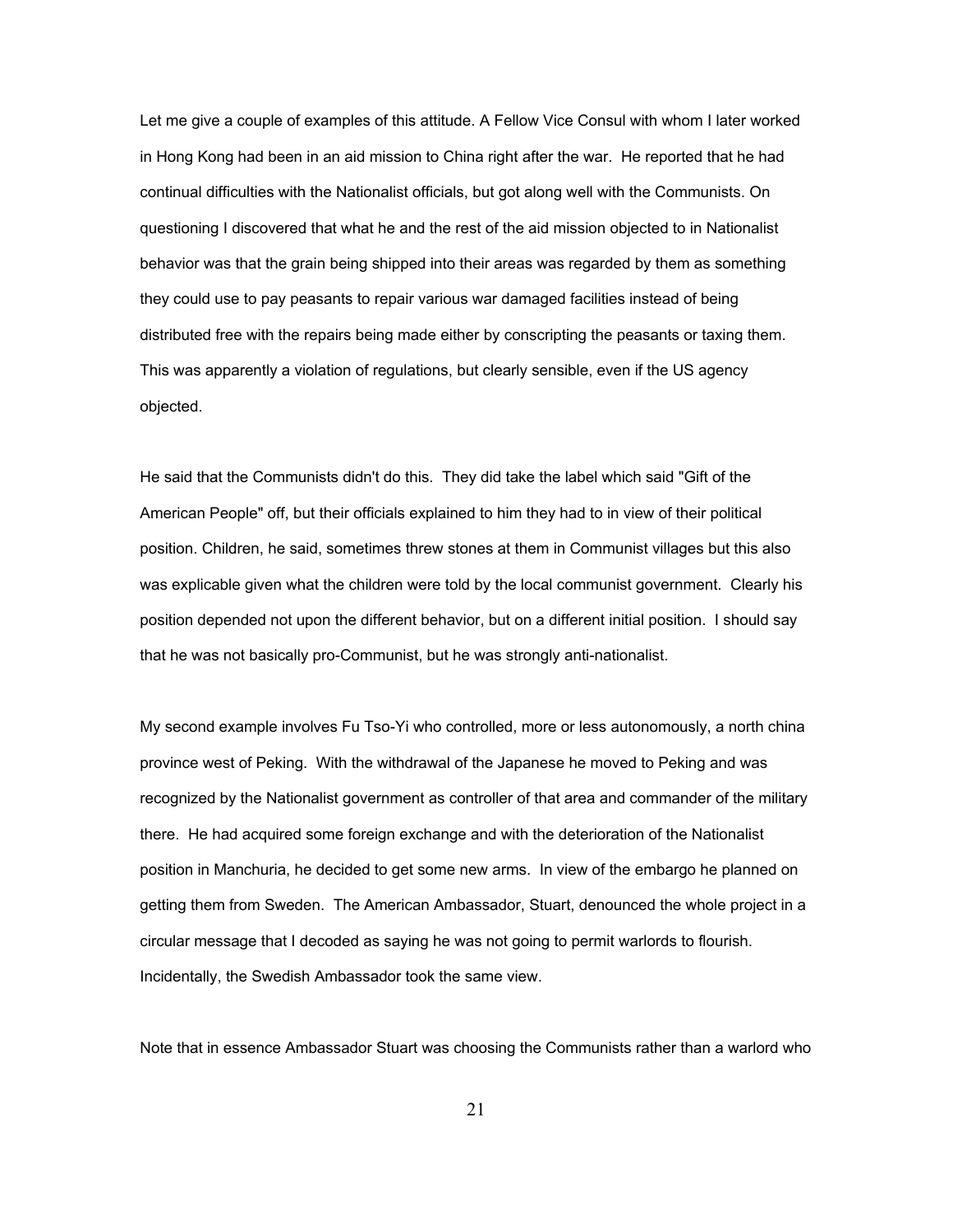was at least allied with the Nationalists. Fu took the obvious course of action.. He made a deal with the Communists in which he turned over Peking and the rest of the area held by his army to the Communists in return for being made a Minister in their government. At the time I thought he had made bad deal since I expected the Communists would get rid of him at the earliest opportunity. I was wrong. They left him in his Ministerial post until his retirement.

Both of these are merely examples of the general attitude. Nor was it confined to diplomats. Missionaries looked forward to the arrival of militant atheists, and businessmen contemplated the arrival of socialist opponents of private property with glee. The Department of State did not warn Americans to leave China, but merely said that during the changeover there might be disorder and suggested temporary precautions that might involve moving until the fighting had passed their area.

Why this attitude? Something similar had developed with the Taipings in the mid 19th century, the Boxers at the change of the century and with the 1911 overthrow of the Manchus. In my opinion, and as far as I know I am the only person who holds this opinion, it was a fundamental dislike of some aspects of Chinese culture. Further, if my theory is right, most people of western culture feel this way.

Different cultures normally differ in many ways; their moral codes are similarly different. The Chinese governments, by following the Chinese moral system were violating ours. They were, therefore, wicked and disliking them was the logical outcome. Our moral code requires toleration of different culture, but also condemning wicked practices. The two aspects of our moral code were dealt with by most of the orientalist that I knew by simply misinterpreting the Chinese moral code. In those areas where the Chinese did things that were wicked by our code, it would simply be alleged that the Chinese, with the exception of certain villainous government officials, felt the same way we did. Toleration of their differences was confined to toleration of minor items, with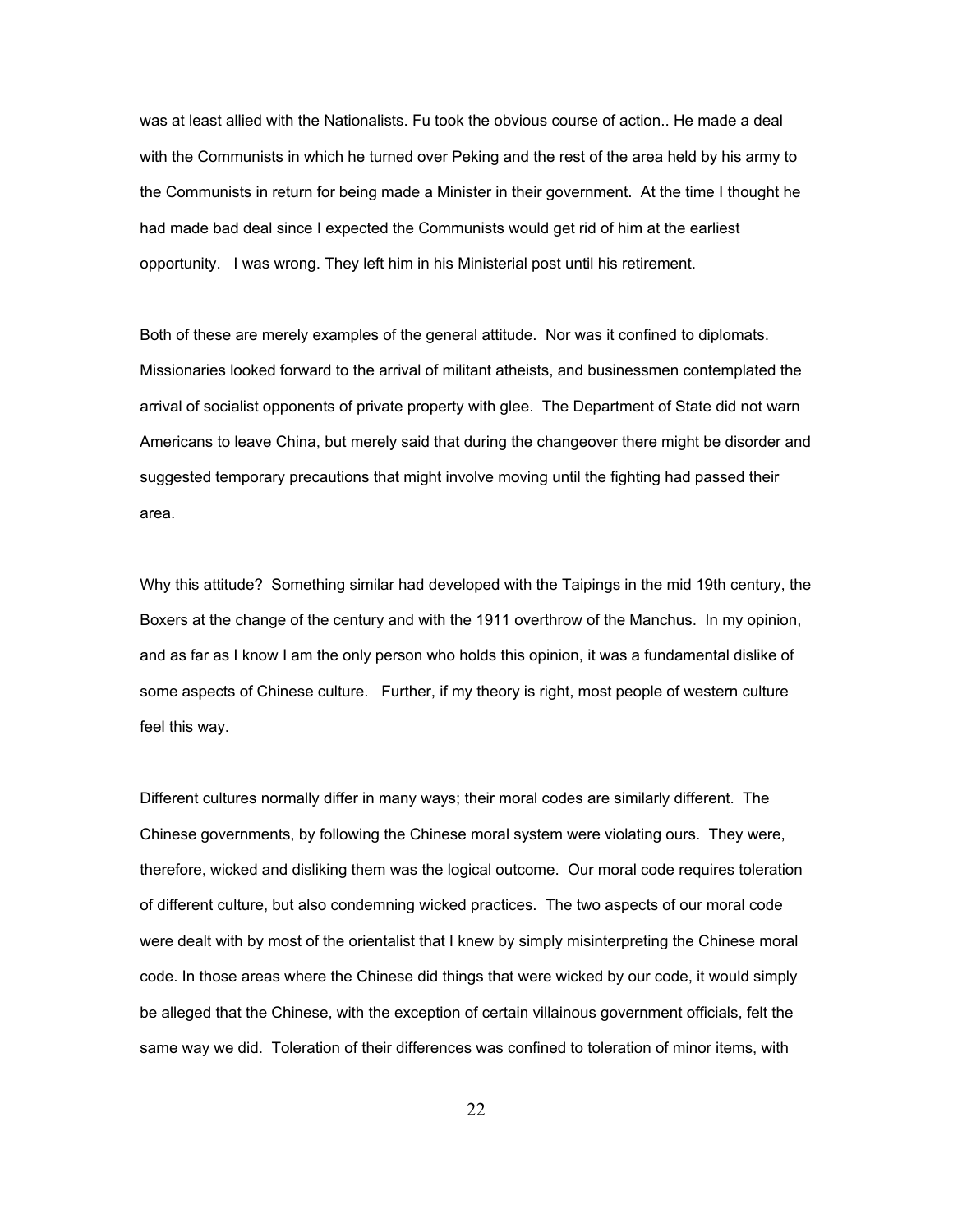sometimes references to situations where their moral code resembled ours but was stricter.

Thus the American (and British, French, etc) could claim toleration of differences while still condemning the "natives" for their "corruption', etc. I should say that native opponents of the existing regime normally repeated these criticisms to foreigners, essentially for political reasons.

Very few Americans had much experience with the Communists, and the same could be said about the Taipings and Boxers. Since they opposed the "corrupt" regime, they must really be on our side morally, and hence we supported them. Now that we are getting more contact with the Communists, we are beginning to show the same attitude to them. The people who so strongly opposed the Nationalists, however have not forgiven them. Hence the quotation at the beginning of this essay, and the continuing antagonism to the remnant Nationalists on Taiwan. In both the civil war in the late 40s and the present situation, realpolitik considerations lead and will lead to some halfhearted realization that the Communists are not our friends and hence some support for their opponents is sensible. As we learn more about the Chinese communists (if they survive) no doubt our antagonism will grow. It is essentially, although never explained in this way, intolerance of another moral system.

There were always American partisans of the Nationalists on the right, so our policy has not been unrelentingly anti-nationalist. Now that Taiwan is democratic their former enemies on the left have even begun to show tolerance for their government. Further, another historic western attitude to China has revived. In the 19th century the vast size of the Chinese market attracted many economic groups. It was said that if the Chinese added a foot to the length of their shirts, it would keep Lancashire busy for years. The low labor cost in China also attracted, and attracts, industrial interest. So far no one has made much money from this apparent opportunity, but it still clearly affects both our policy and intellectual opinion $8$ .

-

 $^8$  See "Oil for The Lamps of China", a novel but a realistic picture of business in China.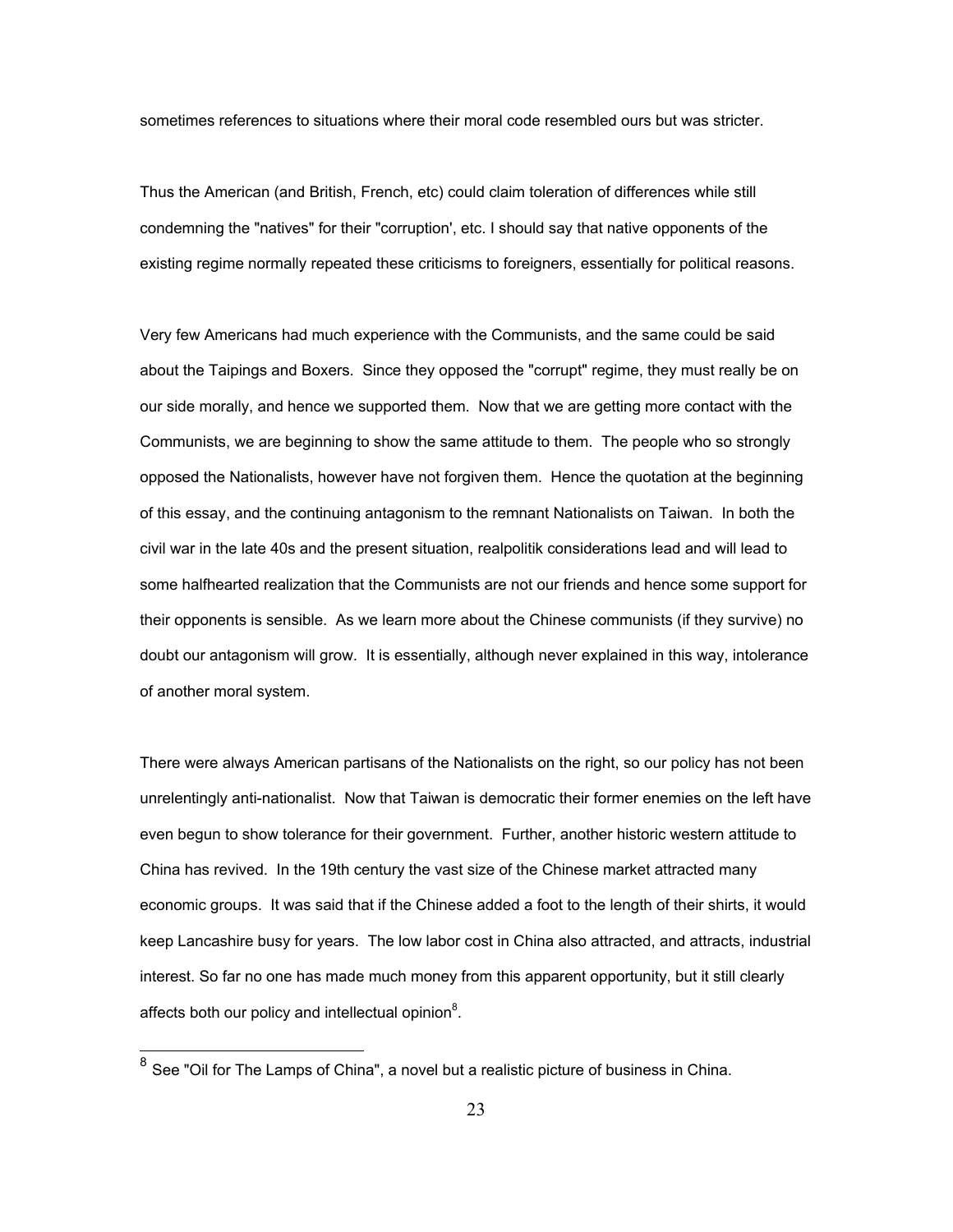#### **IV. THE KOREAN WAR AND THE ARMY OF THE REPUBLIC OF KOREA**

It is not really a secret, but also little known, that we forced the Republic of Korea to keep their army at about 100,000 men until mid 1952. Further, they were not permitted to have a real air force until well after the armistice. This is one of the reasons our forces were so severely outnumbered. Supply difficulties would not have permitted the Chinese Communists and the North Koreans to much expand the forces they had in North Korea. President Rhee wanted 2,400,000 men in the ROK army, and the manpower would have been available. After the expansion of the ROK army was put in hand in the summer of l952, the ROK army rose to 600,000 men by the summer of 1953, well after the end of the fighting. It obviously could have been larger, although probably not 2,400,000.

How did this happen? The first thing to talk about is President Rhee. He was undoubtedly a genius. He had passed high on the old civil service exams modeled after those in Imperial China. He then went on to Japan to get a more modern education. He returned to Korea, was arrested and tortured by the royal regime. When I knew him his hands still showed signs of the thumbscrews. He then went to the United States. Eventually he got a PhD in Theology from Princeton. He was elected President by the group that tried to overthrow Japan right after World War I and was sent abroad to represent them while they engaged unsuccessfully in peaceful nonresistance against the Japanese. The first treaty between the Republic of Korea and the United States was sealed with the seal he had been given so long ago in Seoul.

He remained President in exile, living mostly in the United States and marrying a German woman who was active in Seoul politics when he returned. He came back to Korea after the war and immediately began a very popular campaign against the armistice system, including the American forces as part of it. He was a very intelligent man and with his long residence in the United States he thoroughly understood our politics. The Korean whom he made ambassador in Washington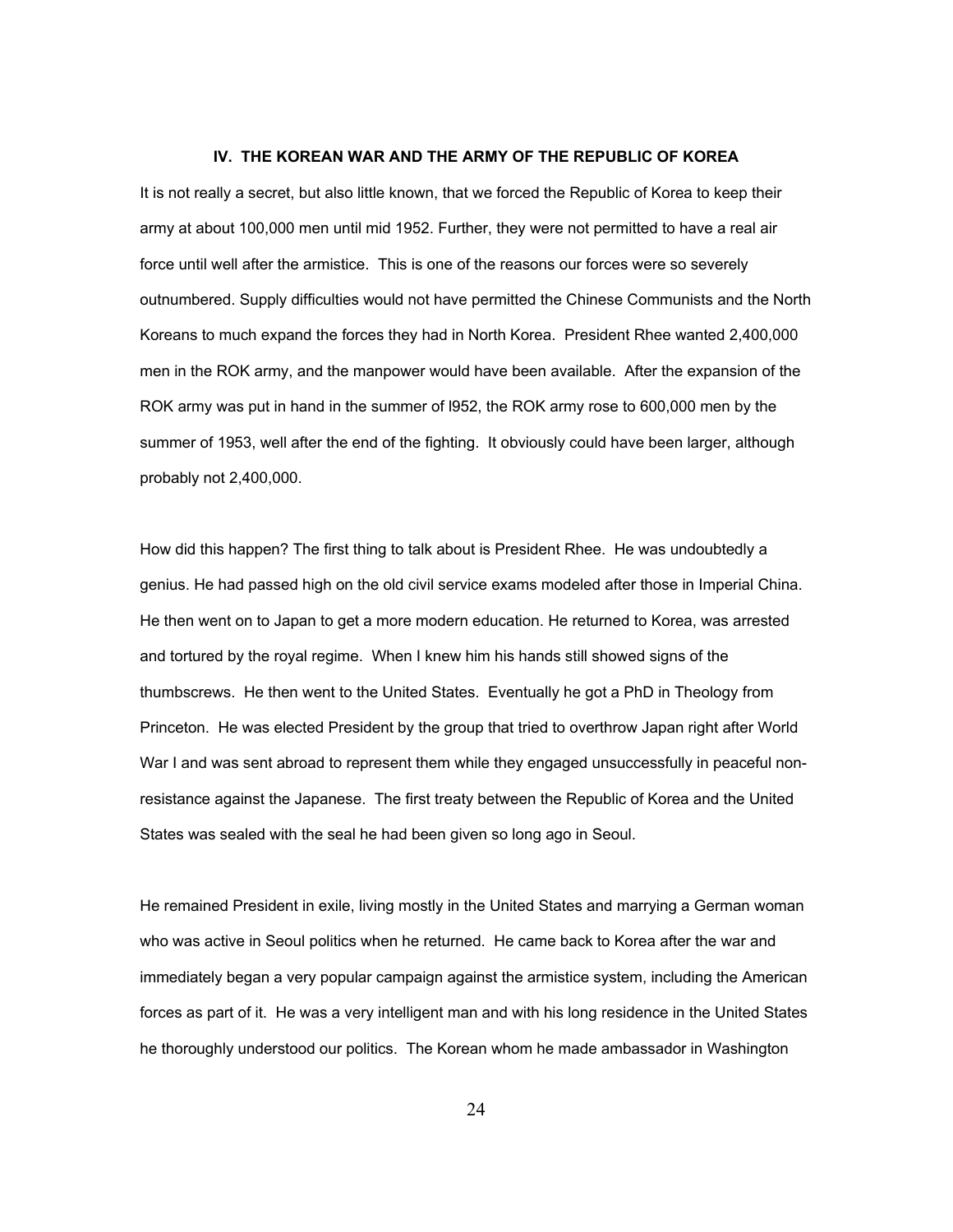had lived in the United States even longer and perhaps understood our politics even better.

He wanted Korea to be united and one of his favorite slogans was "March north". The Northerners also wanted it united, but under other auspices. This led to a number of armed clashes along the 38th parallel. The Americans were concerned about his starting a war with the Chinese and perhaps the Russians involved and hence kept his army small (100,000 men with no air force). At the time this wasn't a bad idea if it was assumed that the small size of his army, together with the fact that he was not given decent anti-tank weapons prevented his "March North". Unfortunately it gave the north a wonderful opportunity of which they took advantage. The poor state of the American occupation army in Japan together with an almost pathologically stupid intelligence chief who consistently underestimated the northern forces led to the early success of the Northern armies.

Diplomatically the Communists negotiated an agreement, now publicly available, between Stalin, Mao, and Kim under which the invasion would start, China would enter and Russia would provide air cover. Their air cover, incidentally, led to almost the only time that American and Russian military men exchanged shots in the whole of history. After the start of the war, the Russians provided aircraft and training to air forces for both China and North Korea, and when their air forces were adequate for the rather minor operations intermittently carried out south of the Yalu, the Russian air force, which had been badly shot up, withdrew. All three of these air forces operated out of airfields in Manchuria, which we did not bomb. We prevented the ROK from having an air force until well after the armistice.

The agreement between Mao, Stalin, and Kim specifically provided that China would enter so it was not our crossing the 38th parallel which brought them in. But all of this was largely offset by the fact that Russia was boycotting the UN and hence could not veto the Security Council resolution ratifying our entrance. Whether, if they had been present and cast a veto we would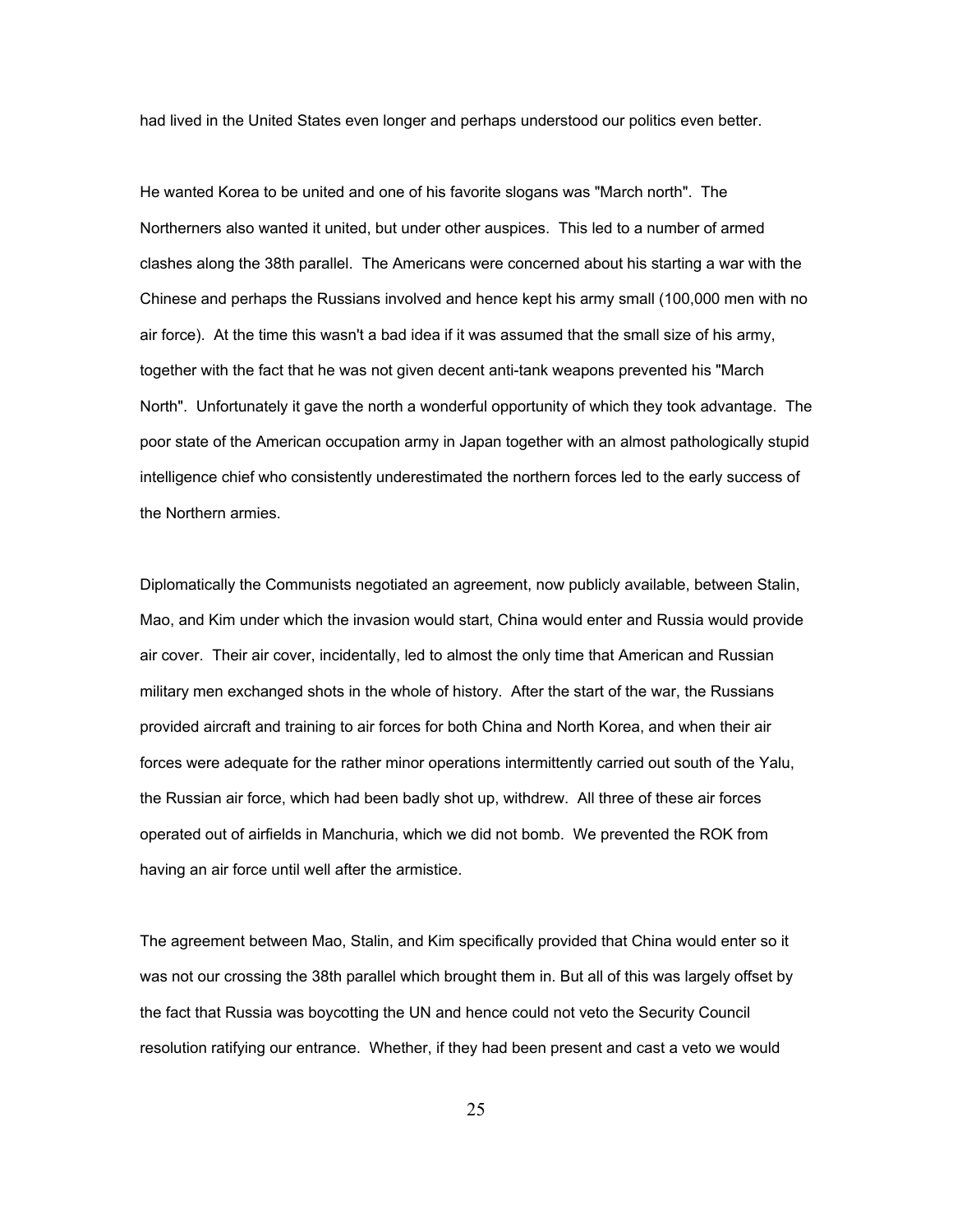have refrained from military action, I do not know. Recently we have been violating the UN Charter and ignoring the Security Council in many military operations, and we might have started in 1950 if we had been tempted by a veto.

Oddly, we kept the restrictions on the ROK army. President Rhee introduced conscription and put a lot of men in camps, but we refused to arm them. As mentioned above, he wanted 2,400,000 men in his army, which would be about the proportion of the adult population that France, England, Germany and Russia mobilized for World Wars I and II. We kept him to 100,000 legally although General Van Fleet cheated on his orders from Washington and got it up to about 120,000. This restriction on the ROK army is the open secret of this chapter. It is almost entirely unknown in the United States. The North with a much smaller population put about 4 times as many men into combat.

Our intelligence listed the North Korean army also as about 100,000. It could have hardly been more wrong. Nevertheless, on the basis of this poor guess, our pre-war policy was not hopelessly stupid. I should, however, say that in my opinion the estimates were formed to support the policy, not the policy based on the estimates.

But when the war broke out and the superiority of the northern forces was obvious to every newspaper reader, we stuck to our policy and G2 stuck to their 100,000-man estimate for several weeks. At the time I was studying Chinese at Cornell, and when the newspapers said that Chinese soldiers had been captured in Korea, I realized that the Chinese were in. Thus beating G2 by several weeks. G2 took the view that they were "stragglers" although what they were straggling from was not stated. This error was one of the major reasons why MacArthur disposed his troops in the north in a formation with his right flank uncovered. Peng Te Huai took advantage of the gap.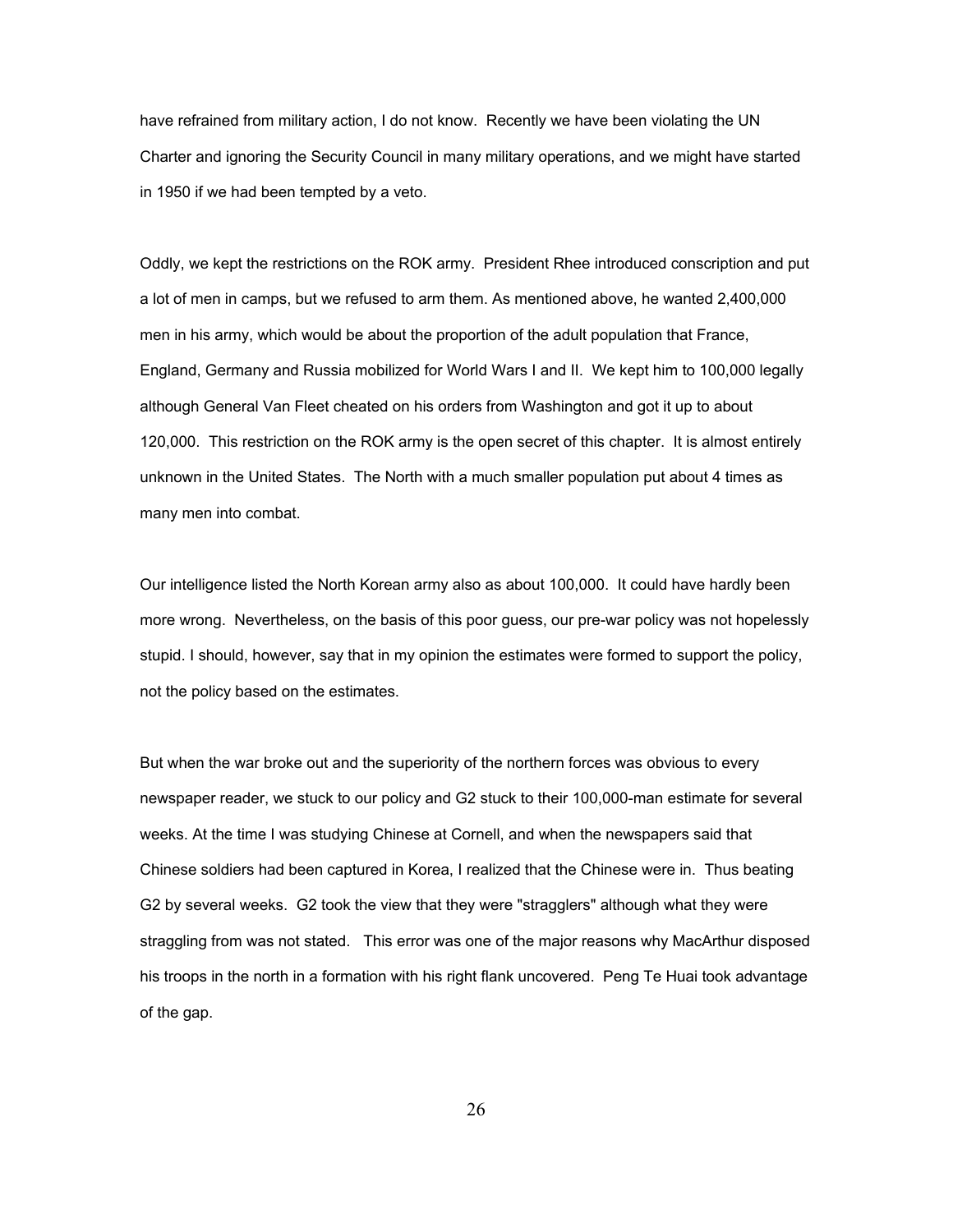The southern army remained limited to 100,000 men. General MacArthur asked for arms to raise it to 225,000 and Washington replied that they just couldn't find the necessary arms. This absurd statement was believed, not only by the American press, but also, surprisingly, by General MacArthur. Further, when the Russian air force entered the war, G2 briefing officers made major efforts to convince the press that they were Chinese and Korean pilots who had been trained by the Russians and hence always used Russian on their radios. The Russians did eventually withdraw their air division that had been badly shot up. In the later part of the war Chinese and Korean pilots, using Chinese and Korean on their radios, took the casualties inherent in flying the Migs. We continued to prohibit the development of a ROK air force.

One of the extraordinary features of this situation is that there was little press criticism, or even mention of it. I have looked at the rather few histories of the Korean war and they normally ignore the situation until the time General Eisenhower brought it up in the course of his campaign. This led to an interesting denouement. Apparently the fact that he was going to mention it leaked and the newspapers reported his plans about a day before he spoke.

The administration, reading the papers, immediately sent off an order to Korea for the expansion of the ROK army. When Eisenhower spoke on the subject, a few hours after the orders had been changed, General Bradley said, "General Eisenhower is wrong, the expansion of the Korean army has been put in hand." The armistice negotiations had already started and it was in a real sense too late, but by the summer of 1953 when the war officially stopped the ROK army numbered over 500,000 men,. Since they were mainly just inducted, they were not very well trained, of course.

As mentioned above, General Van Fleet had cheated on his orders and actually added about 20,000 men to the ROK army before the campaign incident. He was always rather unenthusiastic about the Army high command's policies and this may have been why he remained a Lieutenant General until his retirement, although he commanded the forces longer than anyone else and, on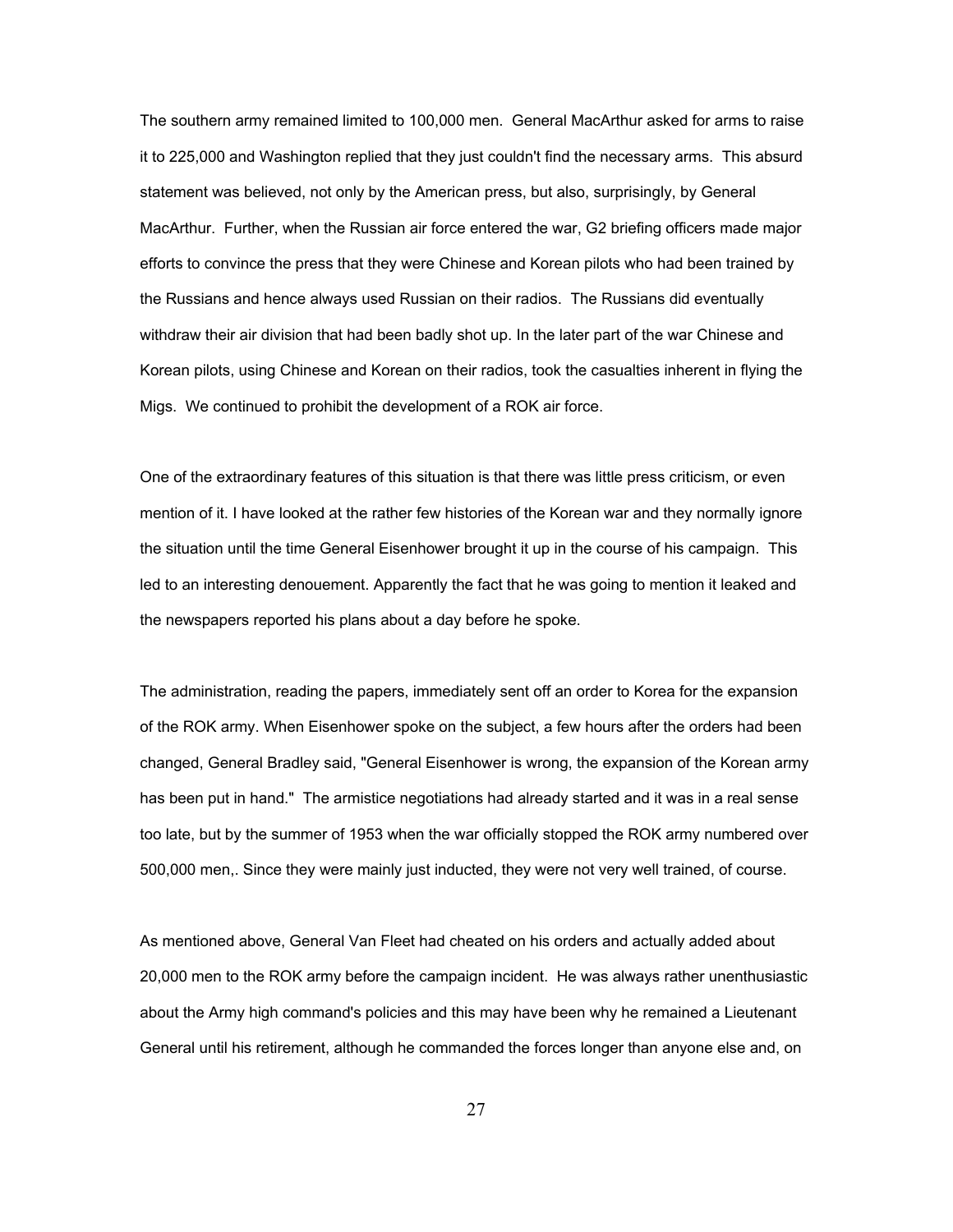the whole, was more successful than the others, all of whom were full generals.

This is a bit of non-history. As I said, I have looked at the few histories of the war and none of them criticized the restriction, although it must have cost many American lives. Some did, however, mention the eventual expansion which was said, correctly, to be politically inspired. Later Van Fleet, the American general who had the most experience with guerillas, and a mostly successful experience, was being sent to Vietnam when he made some off-the-record remarks about Stephenson. A reporter printed them and Van Fleet was left in his Florida retirement. Perhaps this cost even more lives.

Many years after the end of the war I met a former colleague in political section of the American Embassy in Korea at a Far Eastern Society meeting. I remarked that it was astonishing that most historians seemed to leave out this restriction on the ROK army. He responded, "Of course, he would have marched north".

The restrictions remained on for a long while. The air force was kept weak to non-existent and post armistice precautions were taken to make sure that the petroleum supplies in Korea were very small. The ammunition supplies were also limited. Altogether the bad relations between the Republic of Korea and us continued.

As a final bit of evidence, I am a member of the Asian Studies Association that publishes a journal complete with many book reviews. It is notable that there were few books on Korea reviewed until recently. Now that there are many Koreans in the American academic community the situation has changed and Korea now gets adequate attention.

#### **V. THE WAR OF THE AMERICAN REVOLUTION**

The title of this piece may surprise most readers who are accustomed to merely calling it the American Revolution In fact it was a world war with major naval battles in the Indian Ocean, and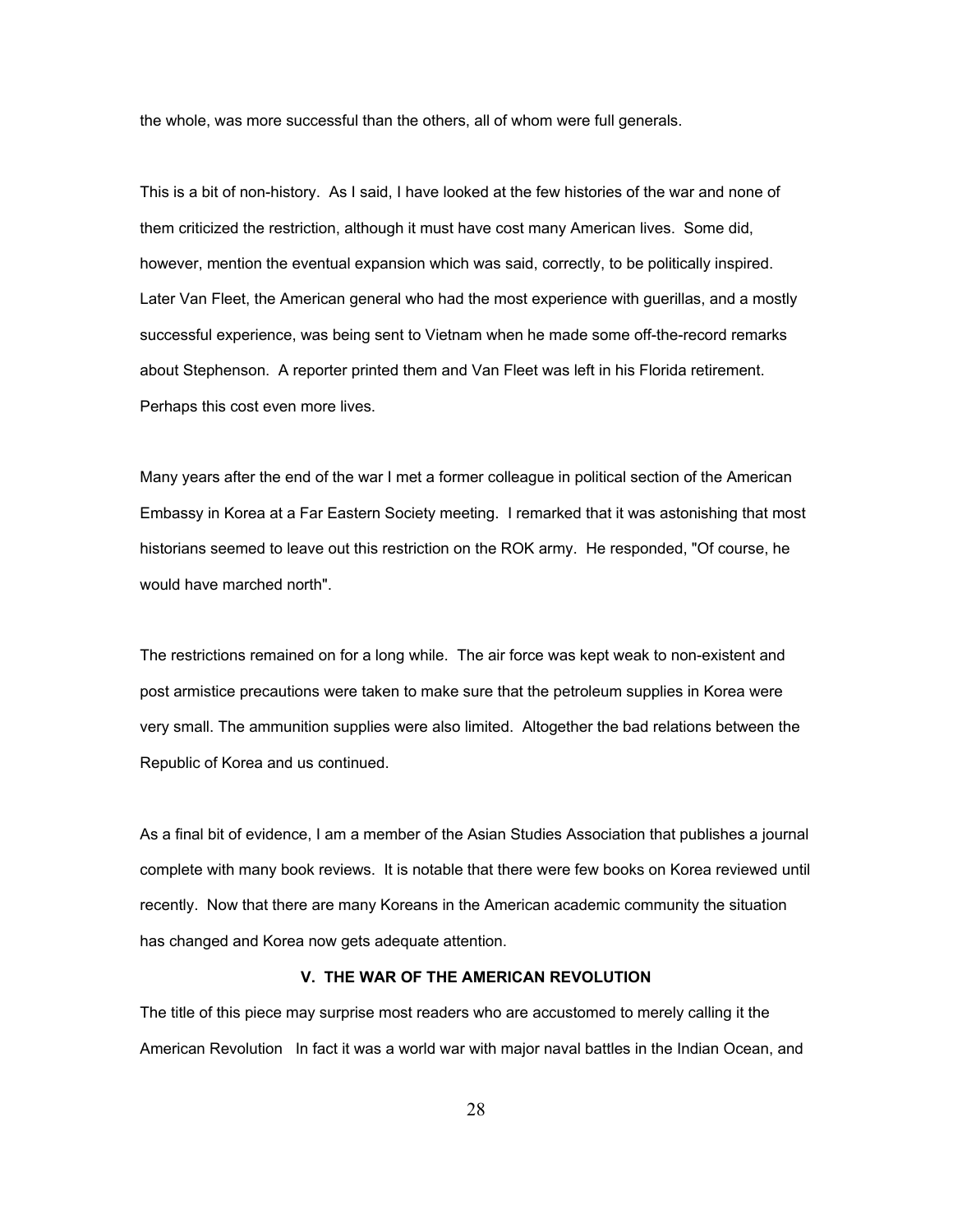almost the whole of Europe involved. Militarily the American theater was a sideshow. Further, what little fighting there was in that theater normally resulted in American defeats. Washington was a very good strategist, but a poor tactician and our troops rarely stood up to a British bayonet charge.

In order to understand the war, it is necessary to give a little earlier history. The Stuarts had normally gotten on well with France, but William was violently anti-French and devoted his reign to trying to destroy them. Anne, who followed, was a Stuart and after some time made peace. The Hanoverians who followed her picked up the feud and were in general successful. Some historians refer to a "second hundred years war". The war of the American Revolution was the last of this series of wars, although American historians normally do not deal with it in those terms.

What we call the French and Indian war is called the 7 years war in Europe. England with only the support of Prussia took on almost the whole of Europe. Frederick the Great was a brilliant general, but his army was small. At one point he lost Berlin to the Russians. Surprisingly England won, taking Canada and a lot of small but important sugar islands, and most of the French posts in India from Louis XV. In India Clive won a major victory over Indian forces at Plassey with the result that England could take over Bengal, the first major European holding on the subcontinent. Spain lost Florida and the Balerics. On the continent Frederick retained Silesia. Altogether England became the most powerful nation in Europe. In an outburst of tactless bad manners, the English Ambassadors all over Europe insisted that they precede the French on ceremonial occasions.

As a result the balance of power led to a coalition against the strongest power, England. Those powers that did not actually declare war against England formed a "League of Armed Neutrality<sup>9</sup>."

 $9$  Students of the balance of power sometimes refer to the need for a "balancer" and say that England took that role. Necessarily they ignore the war of the American Revolution in these discussions.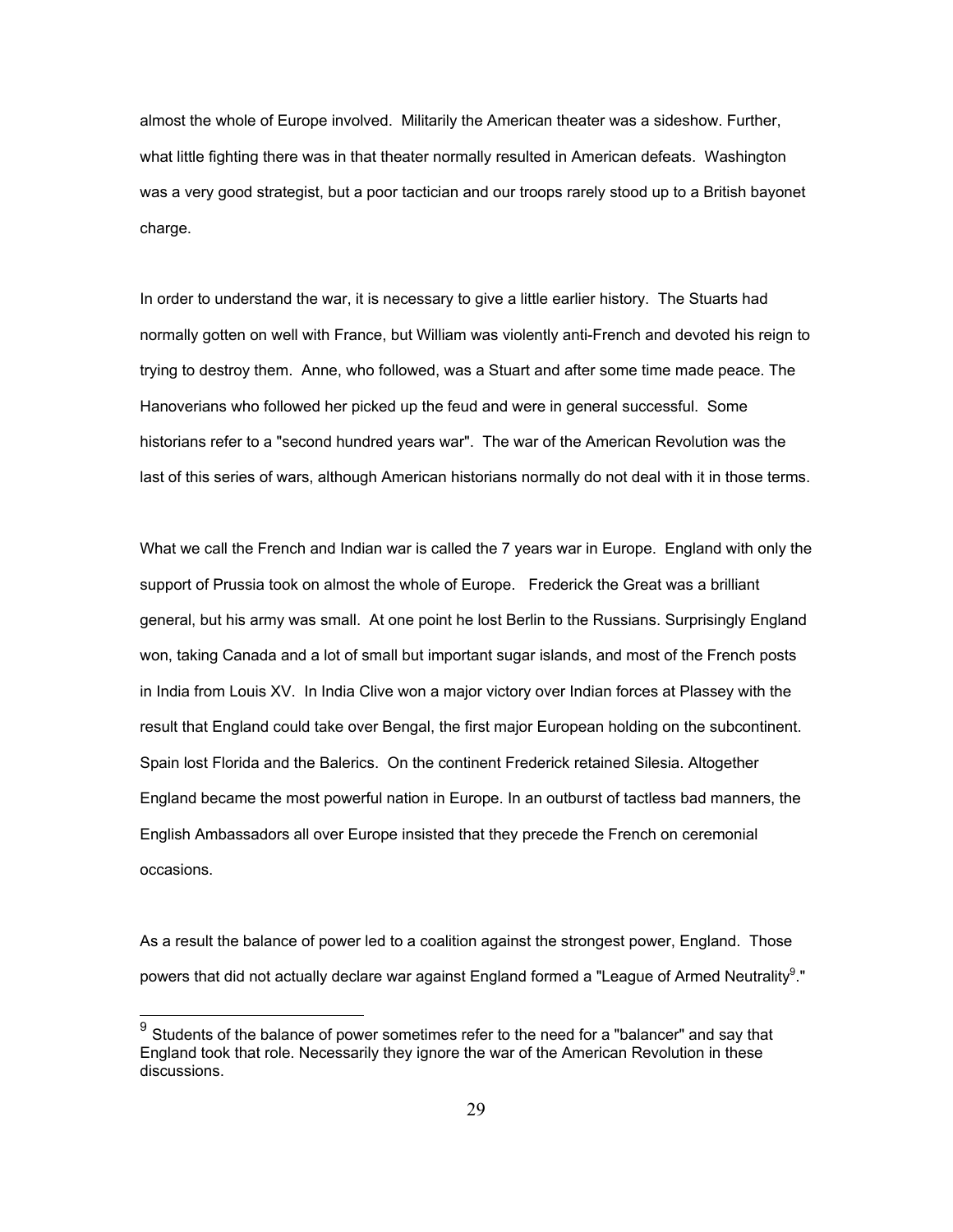Even Prussia joined. It occurred to France that since a third of the English lived on the west shore of the Atlantic, it might be possible to stir them up so that they became independent, thus greatly weakening England. Agitators, money and arms were employed to this end. Whether the American colonies would have revolted even without this support is unknown. Certainly their success would have been dubious $10$ .

In any event the uprising was apparently popular. The elected colonial legislatures everywhere supported it and, apparently local governments did so also<sup>11</sup>.

Further, the British were unable to place small garrisons in the countryside, which made it impossible for them to get the area under their control. Their experiment in New Jersey led to the small garrisons in Princeton and Trenton being beaten by Washington's army. This was, incidentally, his only real victory before Yorktown. His strategic ability, which led him to realize the importance of an army in being which made it impossible for the British to divide their army up into small local garrisons was vital.

Why, then did the French not immediately enter the war which they had done much to stir up? I have not read any serious attempt to answer this question, so I offer my own. They distrusted the fighting capacity of the American forces. American troops could apparently not withstand a British bayonet charge. Although the British suffered heavy losses at Bunker Hill, they did take it. Franklin was welcomed in Paris, and money and supplies continued to be furnished to the

 $\overline{a}$ 

 $10$  The next few paragraphs are based on: A Diplomatic History of the United States", Samuel Flagg Bemis, 3rd ed., Holt, New York, 1953.

 $11$  The popularity of the revolt is sometimes denied on the basis of a 19th century statement by Adams. He said the revolution was favored by about 1/4 of the Americans, opposed by about 1/4 and the remainder didn't care much either way. Since he was talking about the French revolution, the relevance of the quotation is dubious.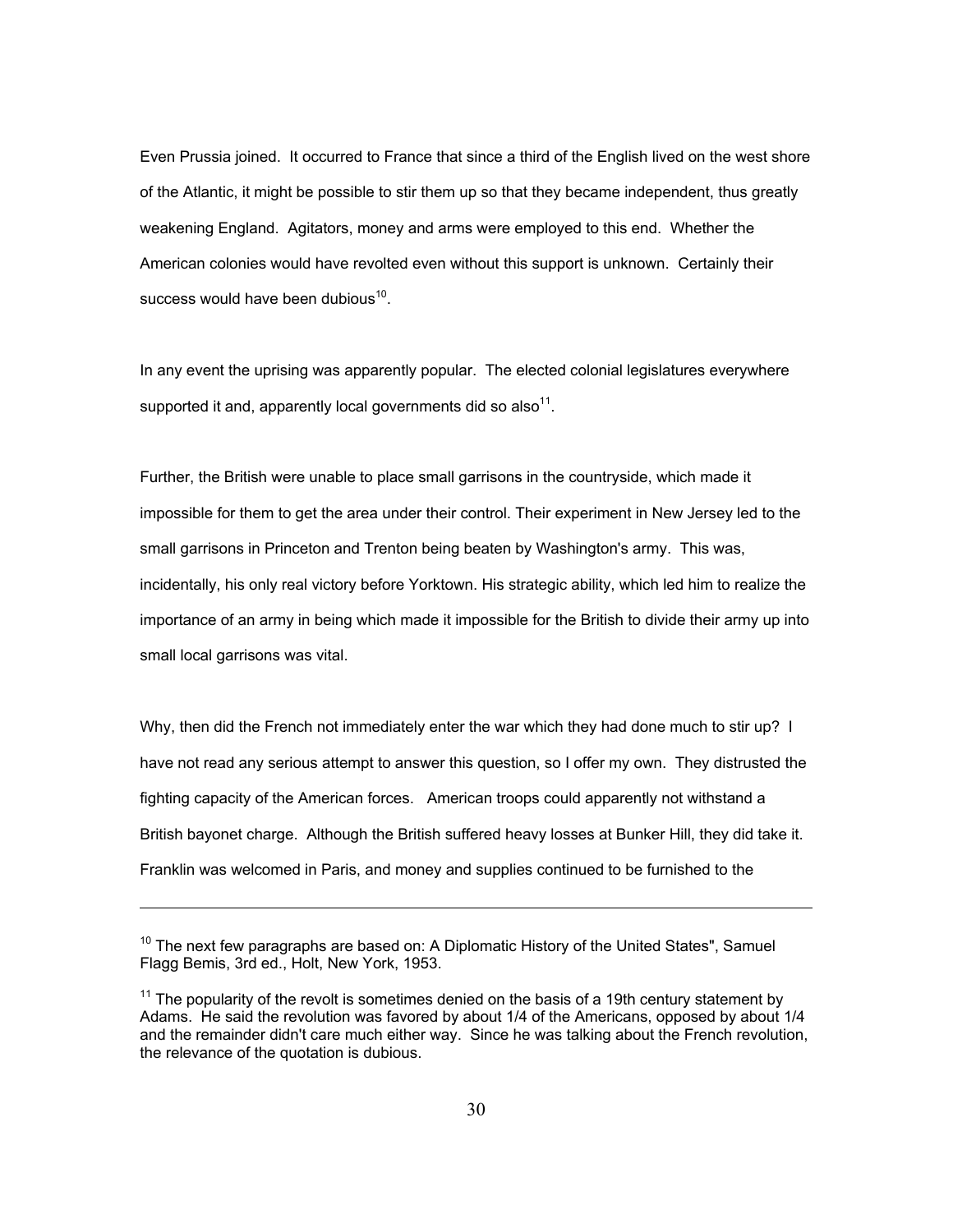revolting colonists, but France did not enter the war until Saratoga. When Burgoyne surrendered to Gage, France promptly declared war and convinced Spain they also should enter. The rest of Europe did not actually declare war, but the "armed neutrality" prevented an efficient blockade. The large Dutch navy cooperated with France and Spain<sup>12</sup>.

And they pushed the British fleet out of the channel in preparation for an invasion of the Isle of Wight. The late Bourbons were not very efficient, however, and the army was not ready, and by the time it was the allies had changed their minds. DeGrasse took a powerful fleet to the Caribbean to retake the sugar isles which had been lost in the 7 years war, and the Spaniards sent an almost equally strong force to retake Florida.

In what eventually became the United States, little happened. The British army marched from Philadelphia, beating Washington on the way to New York, which Clinton held for the rest of the war. He was watched by Washington and, after a time by Rochambeaus' French forces. There was little fighting, but the British decided they might have more popular support in the South and Cornwallis was sent there with a small force. After his successful landing, and the surrender of General Lincoln's army he faced only minor, irregular opposition from Marion. Cornwallis decided to march north and was able to brush aside Marion's forces. Major Ferguson's detached cavalry column was wiped out at Green Mountain and an American force stopped a British detachment at Cowpens. Cornwallis was however, able to continue his march north and eventually reached Yorktown.

In Yorktown he was in a familiar position for a British general, in possession of a port and awaiting the Royal Navy to reinforce or evacuate him. Washington, here demonstrated his fine strategic sense He arranged for De Grasse to come up from the Indies, thus interrupting his campaign to

-

<sup>&</sup>lt;sup>12</sup> The combined French and Spanish fleets were stronger than the British, as they were at Trafalgar.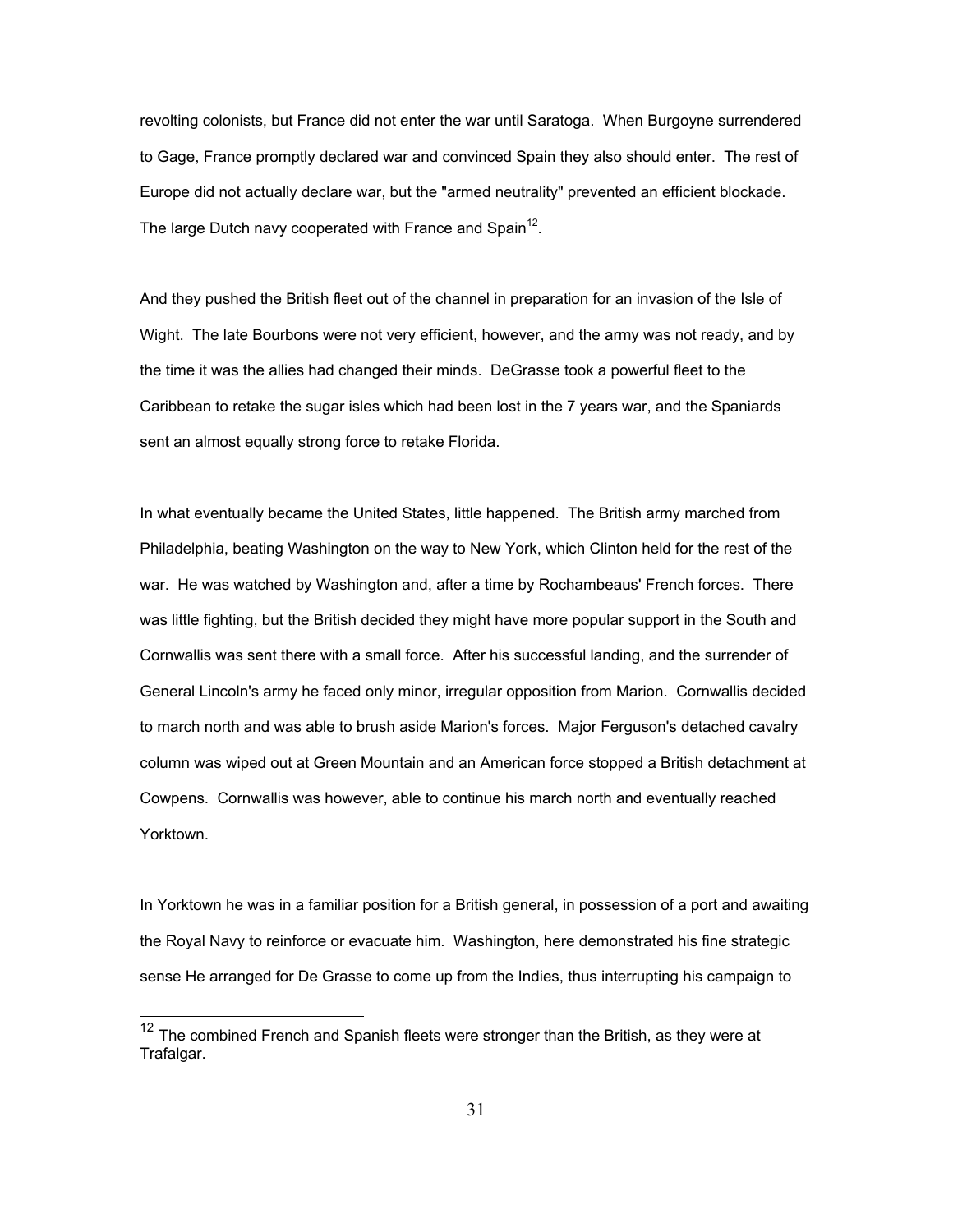reclaim the sugar isles, and with Rochambeau he marched south, managing to get away from New York without fighting. The march was uneventful except that the American troops refused to go on until they had been paid. The French provided the money.

The joint army at Yorktown was almost 4 times as large as Cornwallis's force. Further, although Cornwallis might have been willing to take on an American force larger than his, half of them were French. Meanwhile, the other part of Washington's plan brought DeGrasse's fleet to blockade Yorktown. A British fleet under Graves met DeGrasse off the Virginia capes, but after a brief cannonade, withdrew, Cornwallis was doomed. This tiny naval action should be listed as one of the decisive battles of history, but normally is not.

After Cornwallis' surrender the war continued, mainly without much fighting in the American Colonies, but with active naval campaigns. Sufren, the French commander in the Indian ocean, was the only French admiral who won Mahan's full approval. The largest battle of the war was fought off The Saints in which Rodney beat DeGrasse. In a way this British victory permitted the English to sign a most unfavorable peace without too much loss of face. Granted the odds against them, the British did well, but nevertheless, they were beaten. Historians frequently refer to the first and second British Empires, we were the first and the rest which, with a few exceptions, were taken after 1784, make up the second. The Caribbean and Indian situations were restored to the situation before the British victory in the 7 years war, although the British retained Bengal which had not been taken from the French originally. Spain got back Florida but the British retained Canada.

The independence of the American colonies, which was the principal French objective, was achieved. It seems likely that had the French revolution not broken out, they would have been partitioned by the European powers. Certainly the Continental Congress was worried enough to make Hamilton a lieutenant General to organize their defenses.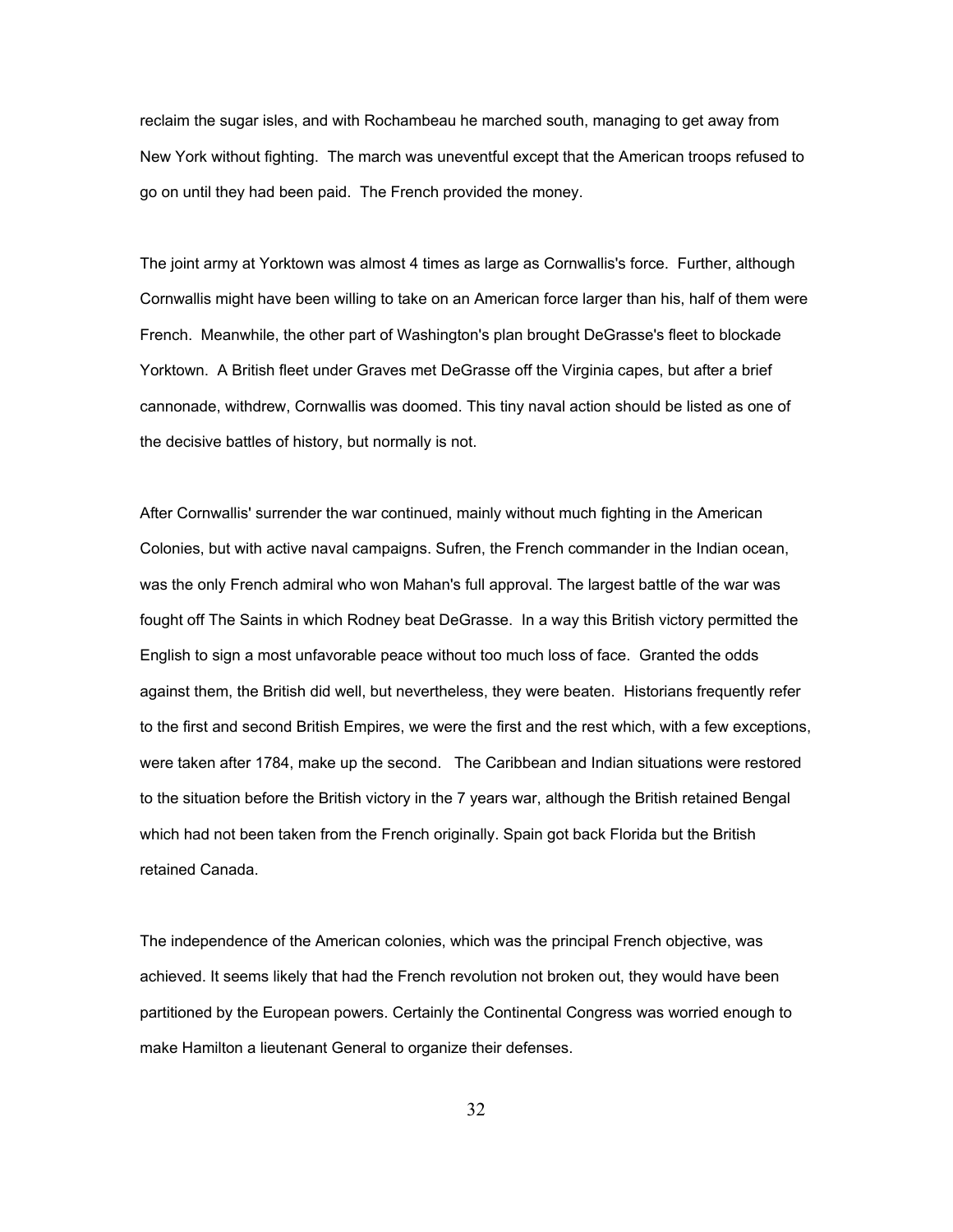#### **VI. THE JAPANESE MOVE SOUTH**

In the summer and fall of 1941 the Japanese had more or less decided to enter the war and the only major problem debated in their councils was whether they should attack north into Siberia or south into the European colonial empires. They decided to move south and a Russian spy reported that to Stalin who accordingly moved part of the army that was guarding Siberia against the Japanese to Europe. This had much to do with Hitler's failure to take Moscow in the fall of 1941.

The Navy thought it would be dangerous to move south with the American Navy free to intervene. Politically, I doubt that we would have directly intervened, but the Japanese analysis was far from stupid. We had arranged what amounted to a blockade on Japan which had no domestic sources of petroleum. The British and Dutch did not want war with Japan but they felt totally dependent upon the United States and went along with our wishes. We flatly refused to accept a compromise with Japan on China and, since blockades are normally thought of as acts of war (it was possible to do it at long range, like the British blockade of Germany in World War I. It could be argued that we initiated the war. In any event, a Japanese attack on the colonial empires with the American fleet at full strength would certainly have been dangerous.

Not long ago I read a newspaper account of a visit of Japanese veterans to Malaya. The American reporter was astounded at the statements by these veterans that they had liberated Malaya. In fact, the native populations generally greeted the Japanese with enthusiasm, although the Chinese immigrants didn't like them because of the invasion of China. They set up governments that the American press referred to as puppets, and which were certainly, not completely self-governing, but the natives were certainly more in control of the government than they had been under the former empires.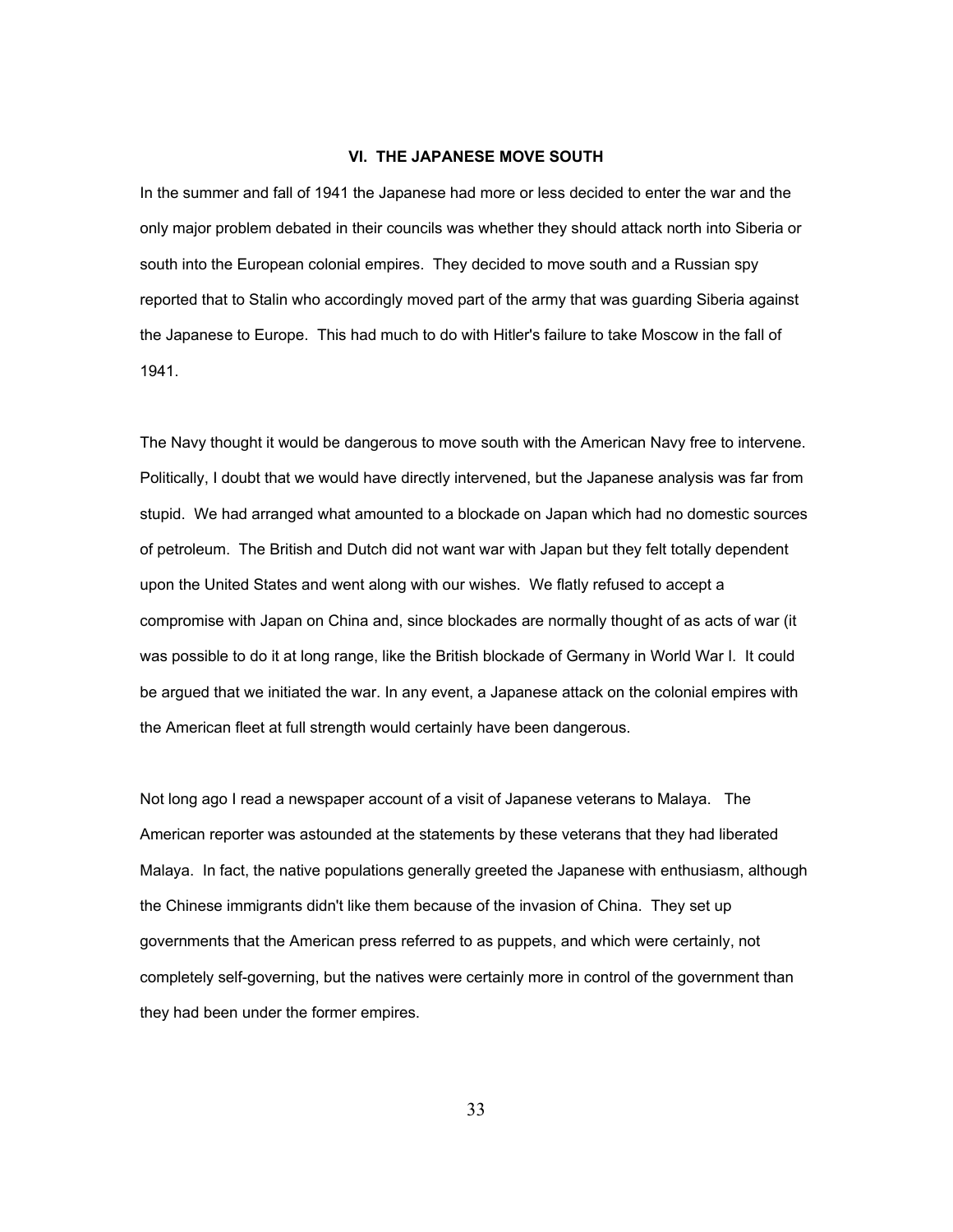Consider the situation in France, Belgium and Italy when large allied forces were present. The local governments had varying amounts of autonomy ranging from France, where DeGaulle was hard to control to Italy where the Royal government was quite weak. The same could be said in the territories to their south occupied by Japan. In general, the governments that we regarded as puppets seem to have been accepted. After the war the leaders of these governments were not punished by the natives, and in most cases remained in or returned to power, which is fairly good proof that they were not regarded locally as merely puppets.

Long after the war, when these countries discovered that they could get funds out of Japan by complaining, the history of the wartime period was revised. Japan paid some reparations, possibly in part because the industries providing the exports to that area wanted them.

Let us go through the Imperial territories overrun one at a time. The Philippines had been promised independence in 1943 and had a local government complete with a President and an army (Commanded by MacArthur and with many American staff officers). The Army fought the Japanese, holding out at Bataan for a fairly long time, and the President accompanied MacArthur first to Bataan and then to the United States. The Japanese established the leader of the principle opposition party, Jose P. Laurel as President. After the war he returned to being head of the principal opposition party and his son succeeded him. Mr. Aquino finally ended the Laurel dynasty, but there could not have been strenuous opposition to the Japanese puppet among the Filipinos, regardless of the view of the American press.

The American forces held a war crimes trial with several Japanese generals sentenced to death. One of them, interestingly, was a member of Korean Royal house. The commanding general, Yamashita, was executed after the court martial had been appealed to the United States Supreme Court. In a dissent Murphy pointed out that Yamashita had nothing to do with the specific war crime for which he was executed.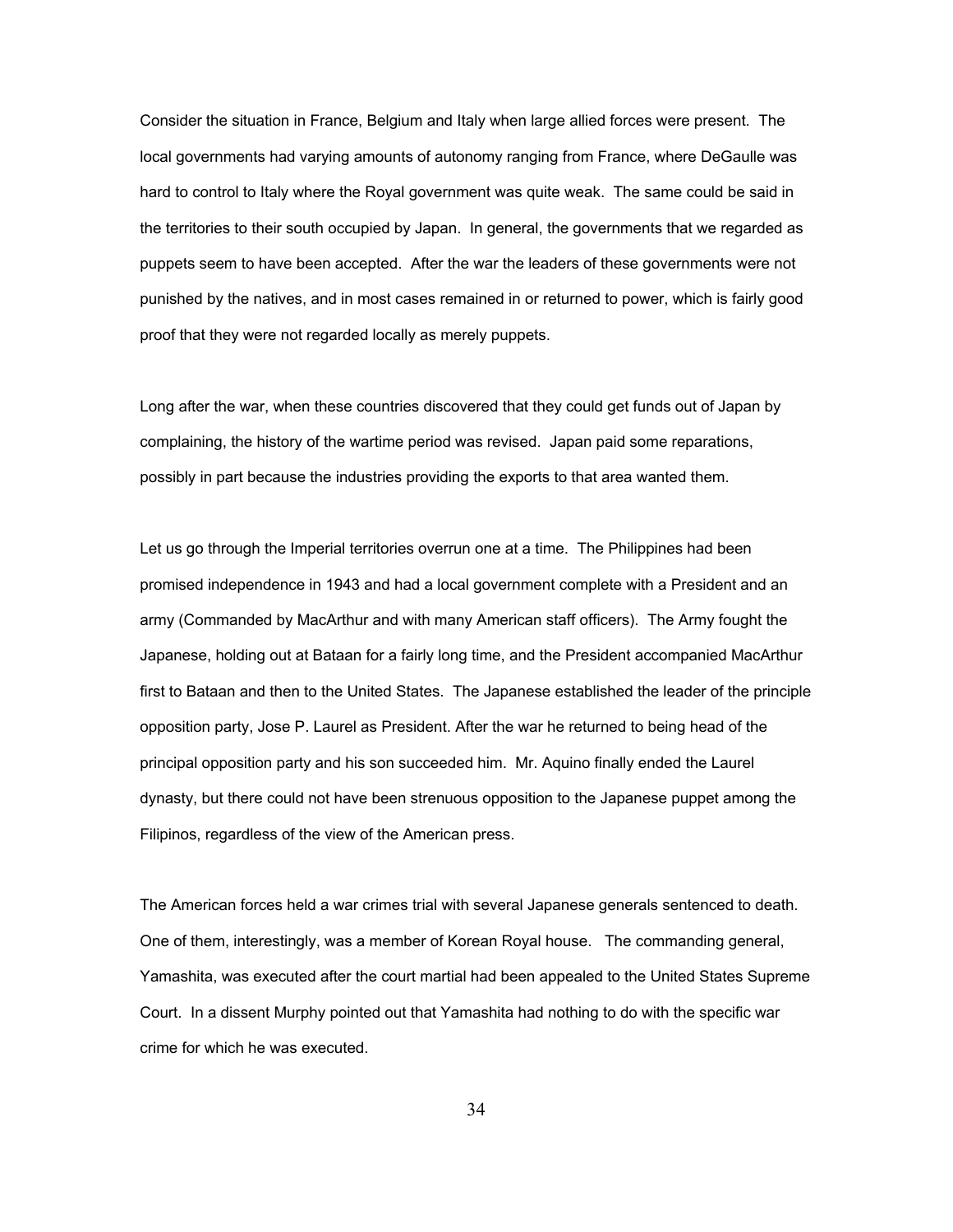When MacArthur landed, he quickly occupied the central Luzon plain. Yamashita withdrew his forces into the northern mountains quickly enough so that no significant part of his army was cut of by the invasion. He then held out until the end of the war. Unfortunately, a small naval unit failed to follow his orders and remained in Manila. What inspired this small ship repair unit, about 300 men under the command of an admiral, to remain is unknown.

They were not equipped with combat arms, and made themselves some spears. Using these spears they attacked several hundred Filipino civilians, mainly female, and killed most of them. They were themselves then killed. None of them survived to explain what they thought they were doing. Not only were they disobeying Yamashita's order to withdraw north, they also disobeyed his orders to treat the Filipinos as allies, not enemies. No troops actually under his control committed atrocities in the Philippines, a fact which Murphy emphasized in his dissent. Although this was a trial that the United States certainly cannot be proud of, it apparently was popular with at least some Filipinos, mainly relatives of the victims of the massacre.

Moving further south Soekarno and Hatta had been in a rather unpleasant detention center in the New Guinea jungles. As part of their defense preparations, the Dutch took them out and gave them minor positions in their government. When the Japanese arrived they were put in charge of the new government. The Indonesians and the Japanese seem to have gotten along reasonably well. The principle problem faced by the Indonesians during the war was the activities of the American submarines which cut of almost all trade.

Toward the end, when the Japanese defeat was becoming obvious, there was some tendency to abandon them, although Soekarno gave a very strong pro Japanese speech right after the signing of the surrender. Presumably information was not getting around very quickly.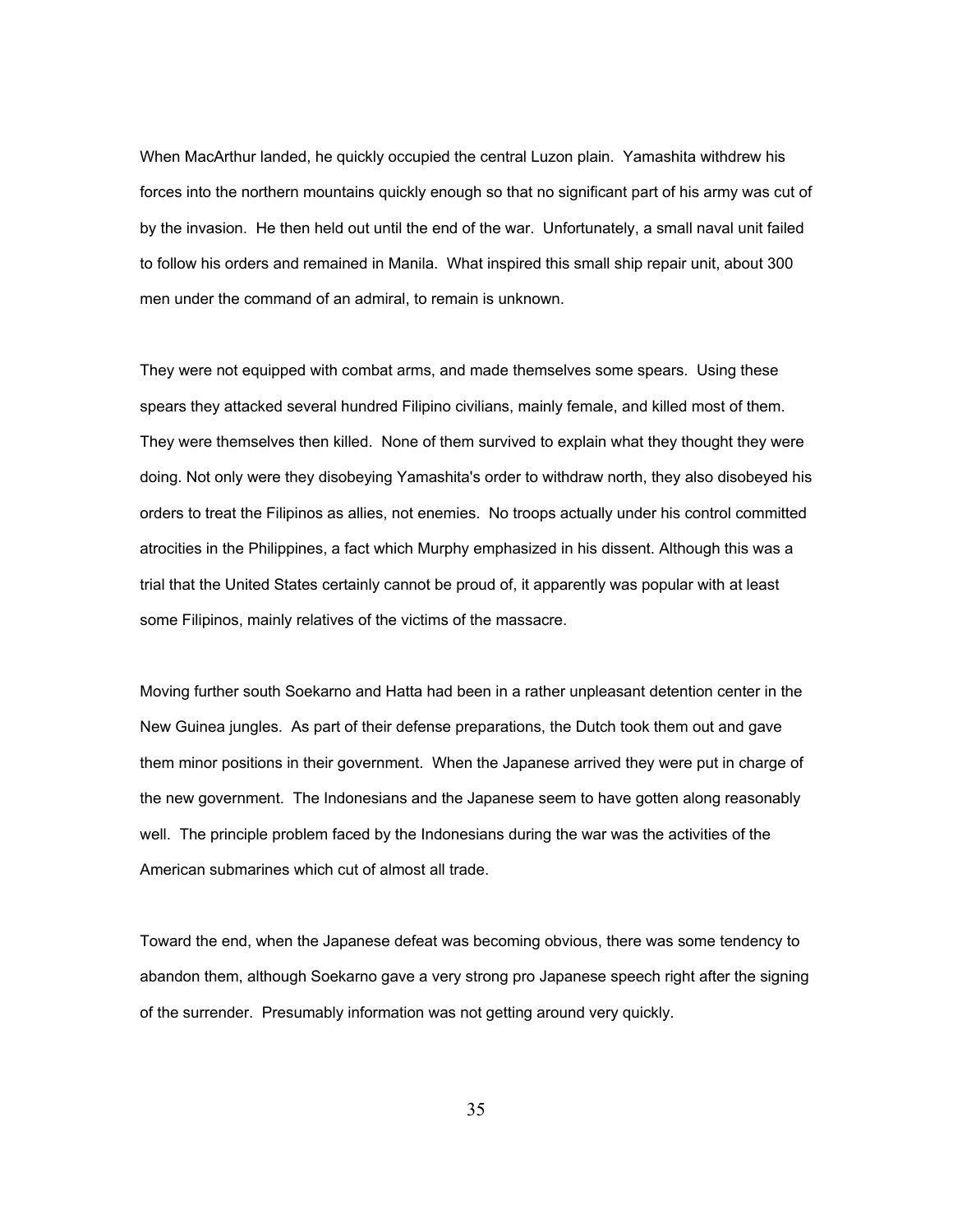In what was then known as French Indo-China the Japanese left the French in general control. The French a set of their own puppets including a nominal emperor in Viet Nam, a nominal King in Cambodia, and a set of native "rulers" in Laos. After the fall of France, Cambodia and Laos fell under Thai control. They had been taken from the Thai earlier. A few months before the end of the war the Japanese replaced the French in Vietnam, and in so doing improved the status of the native rulers. When they surrendered they let these native rulers, like Emperor Bao Dai, take complete control and it was some time before the English got troops in The French took even longer to get there and they never re-established the kind of control they had before the war.

As an interesting sidelight, Ho Chi Minh was in Nationalist south China during most of the war. He apparently thought that the French deuxeme bureau made it too dangerous to go into Vietnam. When the Japanese liquidated the French colonial government, he thought it was safe and went in. The initial occupation force in north Vietnam was Chinese, and they left both him and the French remnants undisturbed. When French troops arrived, the Chinese Nationalists withdrew and took no further part in Vietnam politics.. Once again, there was no effort to "punish" the people who had "collaborated" with the Japanese.

Moving to the west, Thailand was under control of a dictator, Pibul Songram, in 1941. He joined the Japanese is a rather halfhearted way. He formally declared war and made no objection, to the Japanese expeditionary force that landed in southern Thailand en route to Malaysia. He permitted the Japanese to use Thailand for logistical support, but his troops took no significant part in the war. The American air force bombed Bangkok. At the end of the war he withdrew into private life, but a few years later he returned to politics and once again became dictator. There was no sign that the Thai people found the "collaborators" in any way criminal.

In the Malay peninsula the native princes were in nominal control of most of the area, much like the native princes in India. The Japanese left them in control and after the war the British made all of them abdicate because of their collaboration. There was no sign of popular opposition to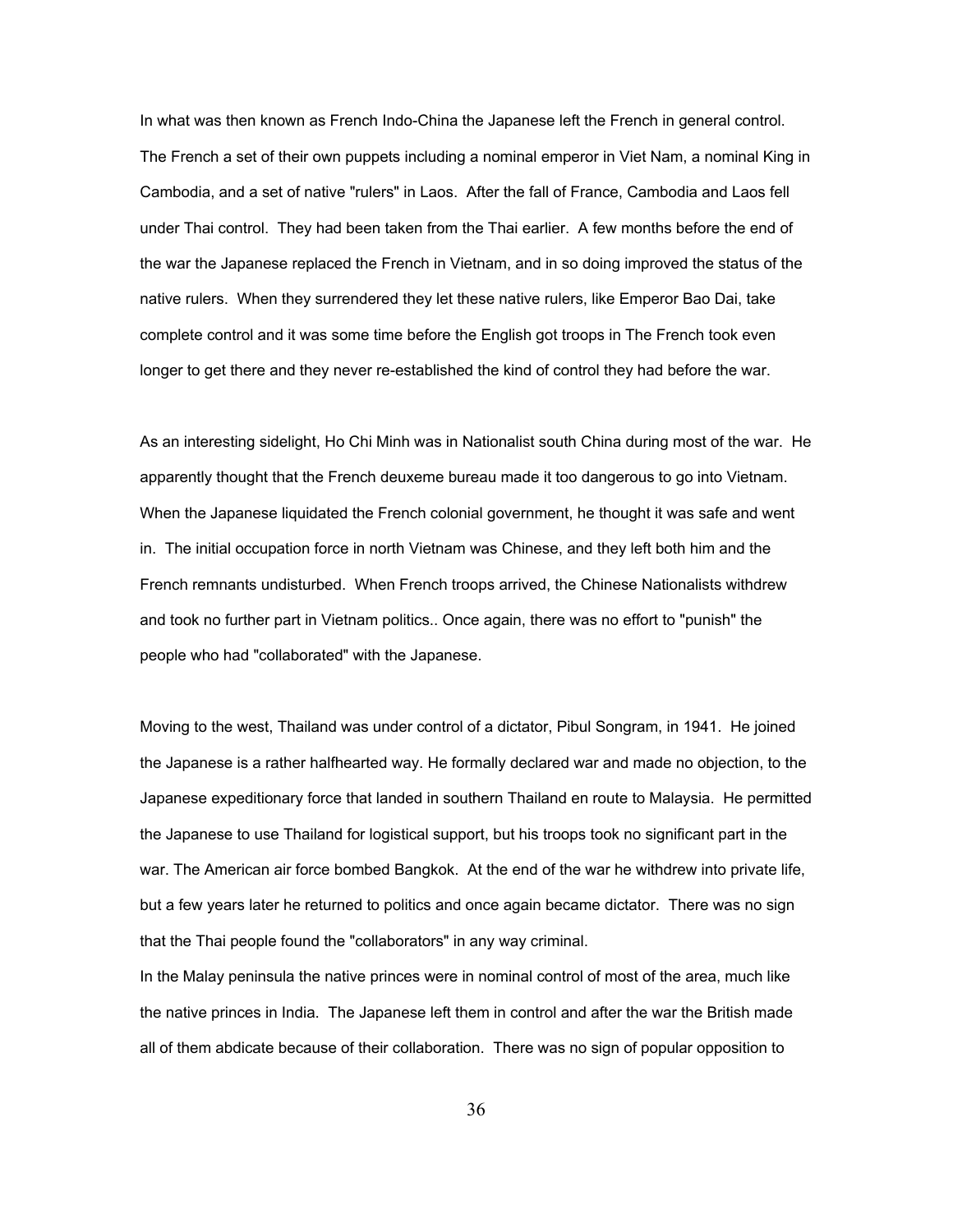them, and after a period they all withdrew their abdications. They remained in much the same situation as before the war until the British withdrew. At the beginning they played a major part in the new independent government, but they have been pushed into a mainly ceremonial role by the new government.

The small areas under direct English rule returned to that status at the end of the war. Singapore, Chinese in population and basically anti-Japanese, was also returned to direct British control. In spite of the Japanese invasion of China, which was resented by the Chinese population of Singapore, the Japanese seem to have gotten along reasonably well with the Chinese there.

Burma was invaded by the Japanese who immediately set up a government of Burmese who had been kept down by the British. An army was established with Burmese officers and in general the two nations got along well. When it became obvious that the Japanese would lose, the higherranking officers of the army prepared to change sides. They withdrew to northern Burma and converted their forces into the Burmese anti-fascist army. When the British took over the country, they kept control of the hills in the north, and eventually negotiated independence with the British.

The treaty of independence was negotiated in London by 6 high ranking members of the army that had been organized by the Japanese, but had, at the end, split of and formed the Anti-Fascist army. When the treaty was presented to the Commons for ratification, Churchill, then leader of the opposition, pointed out that of the 6 delegates three had been murdered and that the other three were in prison on charges of murdering them. The Labor benches chorused "shame" but I think they did not think the murders were shameful, but Churchill's mentioning them was.

India was not actually invaded. When the officers of the Indian Independence army suggested that to Togo, he said that an election was coming up and he couldn't afford to pay for such an operation at that time. This was fortunate for England because the entire Congress party had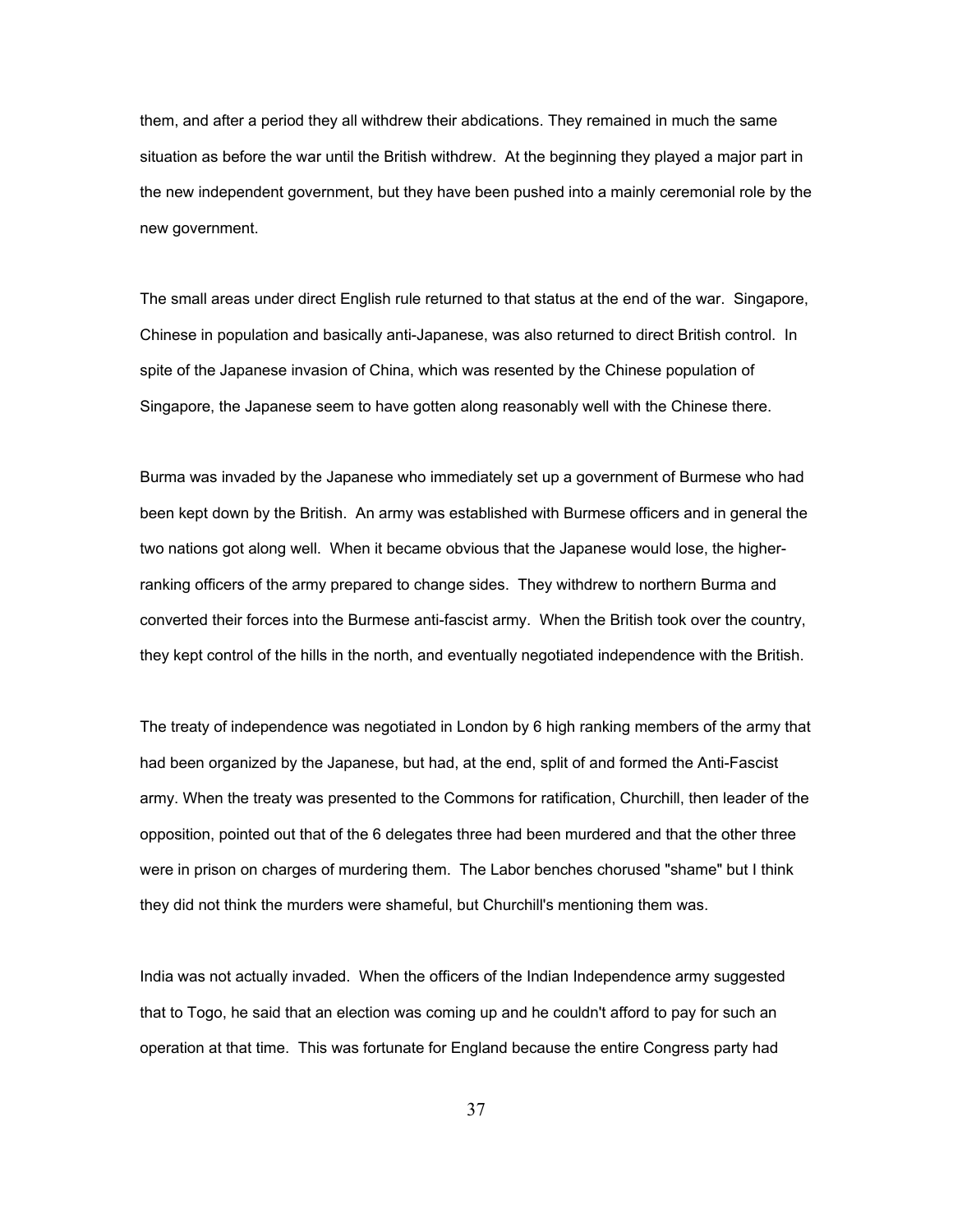welcomed the Japanese advance and Gandhi said he would welcome them in India. The English responded by putting the entire higher level of the Indian Congress party in jail where they remained for the rest of the war $^{13}$ .

Lower level members of the party were able to organize various local pro Japanese disturbances, but the British police and army were able to keep them under control. The British were not polite in their methods. Demonstrators were machine gunned, sometimes from the air.

The Japanese had made rather poor use of various Indian units they had encountered in the part of the empire they had overrun, but the numbers were quite small. Nevertheless, the Indian Independence Army was able to slip saboteurs into India to add to the popular disturbances.

Subhas Chandra Bose, a leading Indian politician who was something of a thorn in the side of the Congress party in early 194l succeeded in disguise in reaching Kabul. He tried the Russian Embassy for aid, but they refused to even speak to him. He then turned to the Germans who arranged to get him to Germany. There he encountered an unexpected problem, Hitler was against independence for India. Nevertheless, Hitler arranged his transfer to Japan by submarine. He became the leader of the Indian Independence army. He engaged in radio propaganda and his forces, although of little actual numerical strength, took steps to encourage desertions by Indian troops from the army of the Raj.

He was killed in an airplane accident a few days after the armistice. He apparently intended to continue his activities from somewhere in South East Asia. If he had fallen into British hands, probably nothing would have happened to him. The other commanders of the Indian independence army were tried in India after the war. This was a major public relations fiasco for

 $\overline{\phantom{a}}$ 

 $13$  For a discussion of the British Labor party attitude on the matter see "The Last Years of British India" , Michael Edwardes, Cassel, London, 1963, pp.82-3.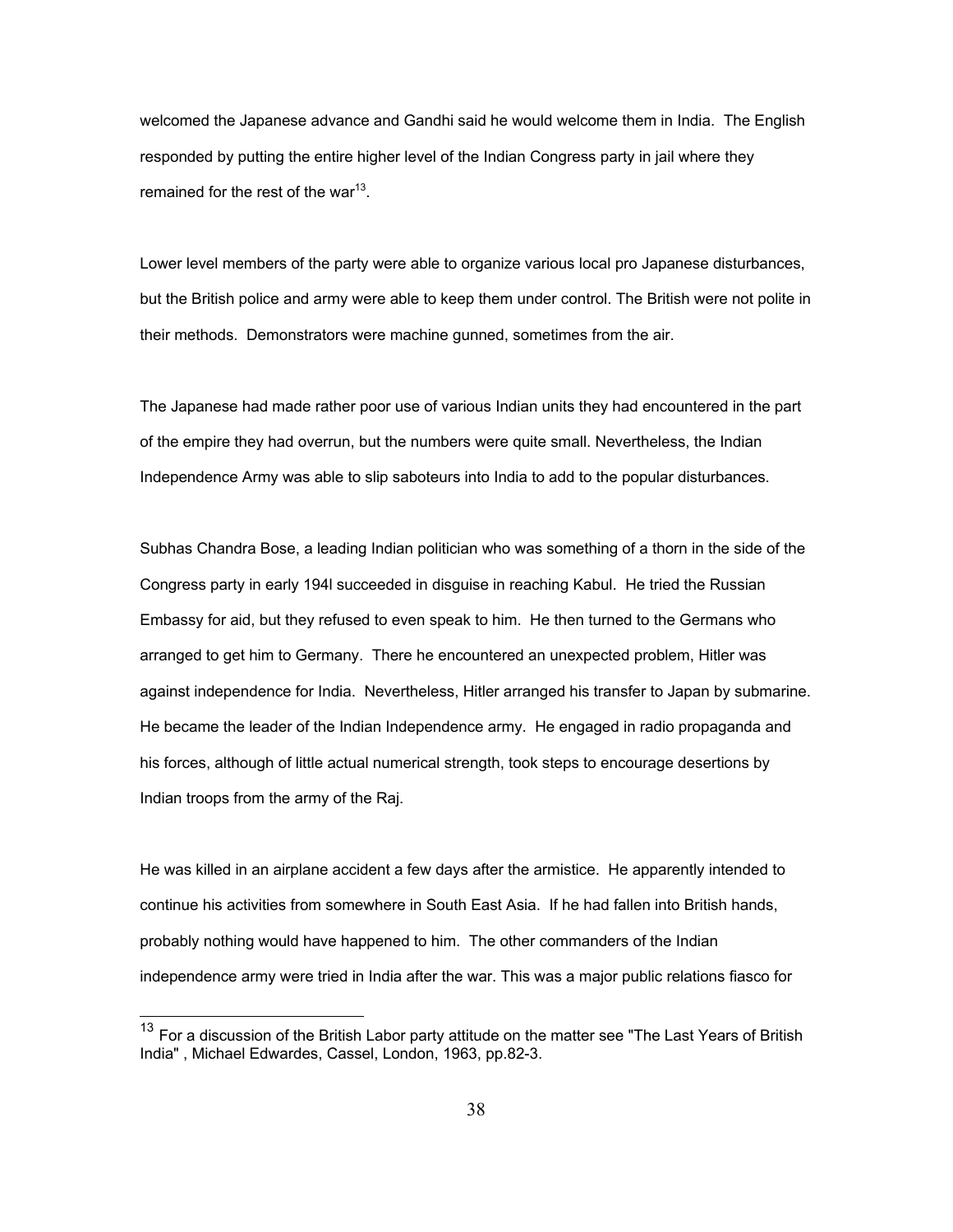the British. They were defended by Nehru (an attorney) and other high-ranking members of the Nationalist party. They were found guilty and sentenced to death, but Mountbatten commuted the sentence.

 The Muslims had been showing discontent with the Congress party, but Gandhi, Nehru, etc had been able to keep the movement minor. With Gandhi, Nehru, and most of the other leading members of the party in jail, Jinnah who supported the English war effort, was able to greatly strengthen his party and his demands for Muslim independence. After the war the country was partitioned, amidst an outburst of bloodshed, which looks positively Communist in magnitude if not in ideology.

Interestingly the actual partition line was drawn in such a way as to basically favor India, not Pakistan. The British left, now in power, was not interested in rewarding support of the Empire. They no doubt thought that Jinnah was on the right, and hence he and his followers should not be advantaged.

Altogether, the Japanese idea that they came as liberators was not either foolish or wicked. What would have happened had they won is hard to say. Granted what did happen when they lost, the long civil war in Vietnam and the other parts of former French Indo-China, the short but violent war in Indonesia, followed by the mass murder of the Chinese, the long guerilla campaign in Malaysia, the many misfortunes of Burma, and the long but minor guerilla war in the Philippines, its hard to feel certain the result would have been worse.

## **VII. THE PINOCHET EFFECT**

In an Editorial on the Chilean Supreme Court's decision to waive Pinochet's immunity, the Washington Post Editorial<sup>14</sup>, Persecuting Gen. Pinochet discussed "a momentous international

 $\overline{\phantom{a}}$ 

<sup>&</sup>lt;sup>14</sup> Aug 20,2000, page A28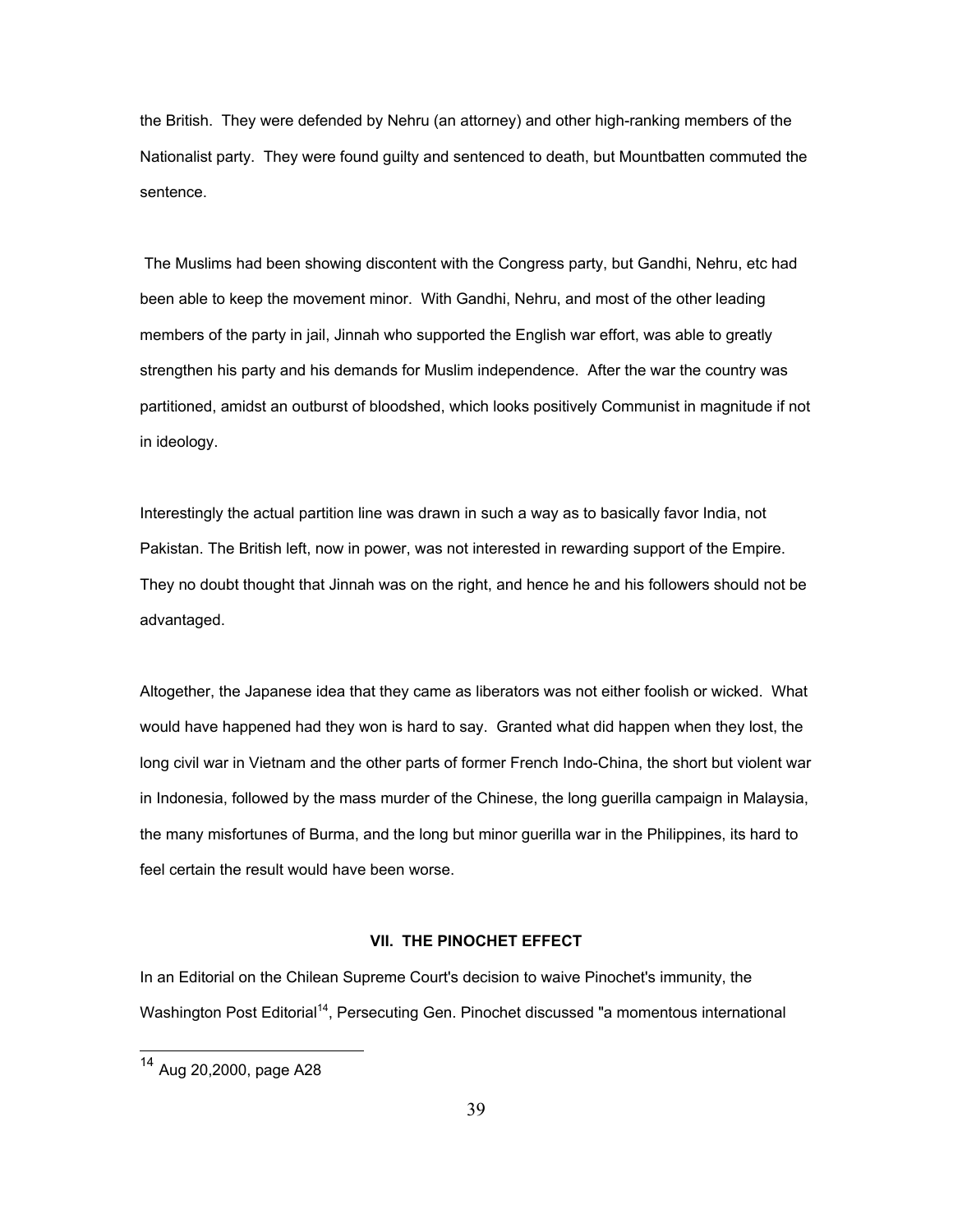debate on the question of whether the signatory countries of international conventions on crimes against humanity may exercise what amounts to universal jurisdiction, including ex-heads of state, from outside their own borders. Rulings by the British Law Lords, Great Britain's highest legal authority, seems to strengthen the principle of Universal jurisdiction..." It was clear what side the Washington Post took in that debate.

In the same issue Jim Hoagland<sup>15</sup> said, "International tribunals have begun to proliferate to handle the extreme cases that outrage and/or terrify international public opinion." Interestingly he then went on to say that they had also to praise the not guilty "finding by a committee that investigated war crime allegations against NATO's commanders and pilots for their 72-day bombing campaign against Serbia" This is particularly interesting because the bombing campaign was a clear cut violation of the United Nations Charter and hence a war crime. It was the use of military forces without the sanction of the Security Council and without any colorable claim of self-defense. Of course, it was not a first. We had done the same thing in Vietnam, Grenada, and Panama. We were not the only violator.

In order to clear myself of possible attacks, I should like to deviate from the main stream of this piece in order to say that I believe that most of the charges against Pinochet are true. It is also hard to like Milosevic. The theme of my argument is not that they are nice people, but that their crimes have little to do with their "legal" difficulties. They are being attacked not because of their crimes, which are real, but not remarkable in that terrible century, but because of their politics.

But returning to Pinochet, Chile was one of the few countries in Latin America that did not have a long history of coups and dictatorships. The Pinochet overthrow of the government, nevertheless, looks very much like the Latin American standard in this respect. His predecessor, who had been elected with only 36% of the vote (the two other candidates split the rest) was showing signs of

<sup>15</sup> Ibid. Page A29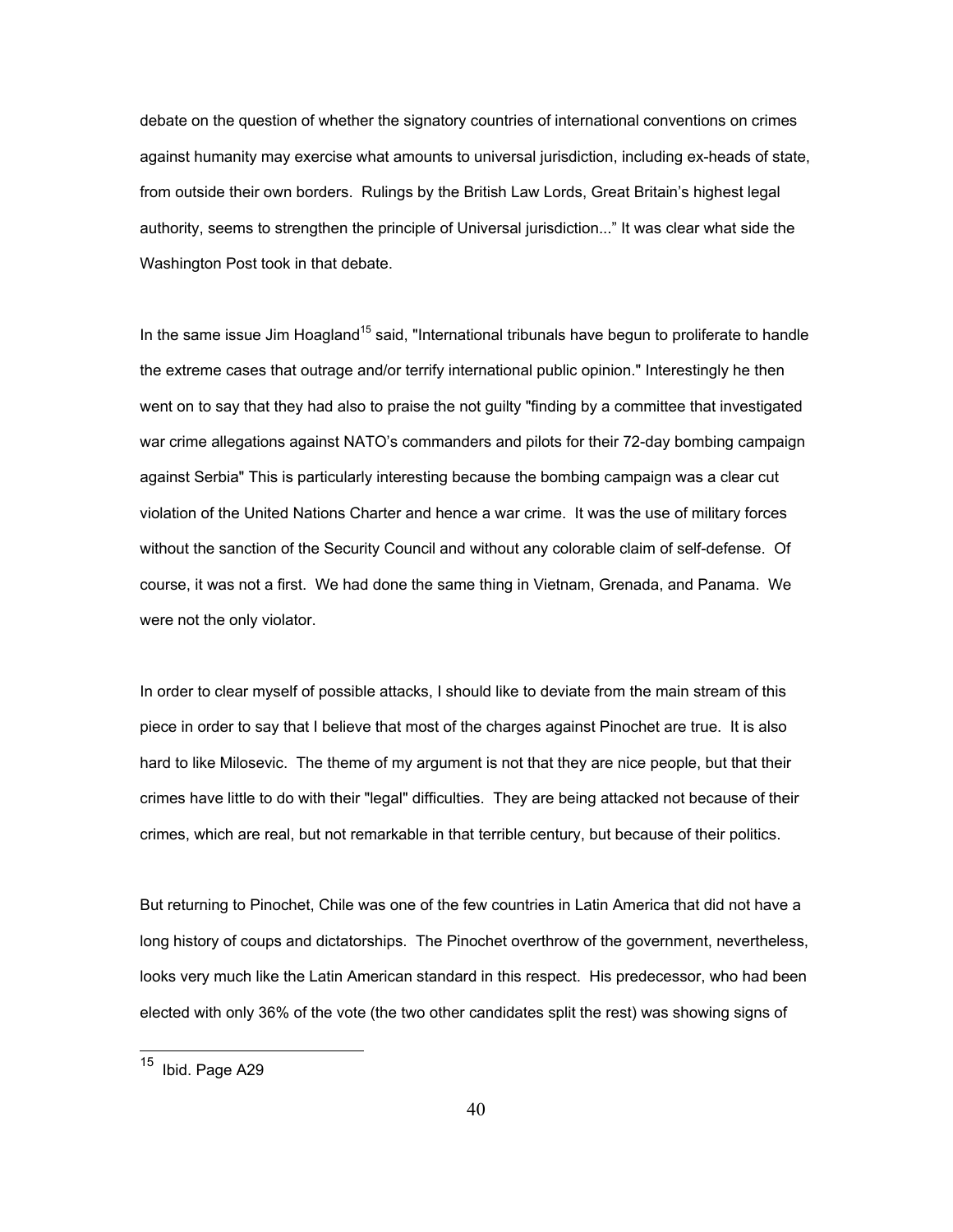what the president of their northern neighbor called a "self coup". Whether he actually planned that is unknown, but suspicion was clearly not irrational. Further he seemed to be organizing a separate military force that might replace or subordinate the existing services. There is nothing immoral about that, but that it would make the regular forces angry is clear.

They carried out, as I said, a rather typical Latin American coup. These things tend to be rather bloody. Not only are the supporters of the outgoing administration likely to be killed, but some innocent bystanders are in real danger. Further, once established they tend to use unpleasant police methods to stay in power. Compared to Stalin, Pol Pot, Mau Tse Dung, the Viet Minh or Hitler, they are mild, but that does not mean that they respect our bill of rights.

Pinochet fitted into this pattern, but he did more. Chile, like most Latin American states was rather socialistic. He moved rapidly toward capitalism. Tariffs were cut, industries were privatized, and the social security system was also privatized. With respect to the last, the incompetence of his predecessors made radical reforms easy. The combination of inflation and mismanagement meant that the real value of the expected pensions for most Chileans was quite low. Pinochet simply issued government bonds for the "debt". He then established a pensions system based on compulsory savings and an annuity in old age.

In all of these things he was a pioneer. Privatization, low tariffs, and some sort of privatization of the old age pension system are all the rage in the present day world. The political left is in two minds about this. Really they don't like it, but they realize that nationalization of the economy failed. Consider the situation of Jack Straw who was Home Minister in the present Labor government. In his youth he demonstrated against Pinochet. He became a minister in a government that, rather tentatively, is copying his reforms. He then found himself deeply involved in settling the future of the man who introduced many of these ideas.

41

.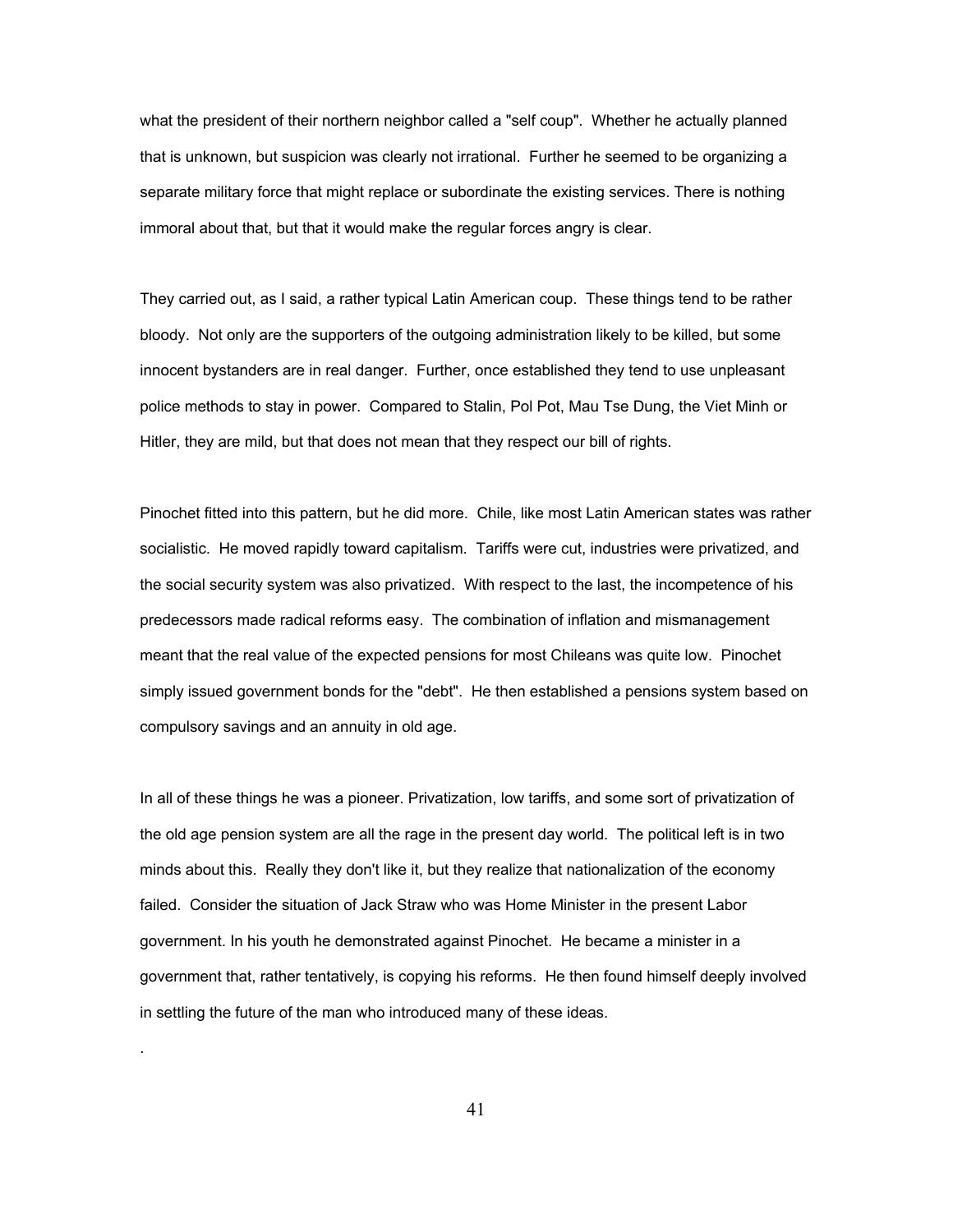Pinochet, although not the beau ideal of the Chilean people, was not particularly unpopular during his reign. I was in Chile for a few days and saw him drive by. I presume his car was armored, but he had only 4 motorcyclists as an escort. I was in Jerusalem when Clinton visited it and saw him also drive by. His security precautions were a high multiple of those of Pinochet. Pinochet did not find it necessary to close off the street in front of his house. He finally put his continuance in office up to a vote, and although he lost, he didn't do badly. His policies are not only being adopted in Europe by nominally socialistic, governments, but his successors in Chile have mainly continued them.

Now all of this does not indicate that the specific charges against him are false, indeed I think they are mainly true. But I also think that these charges have little to do with his legal difficulties. In my opinion, it is his general image as a rightist that causes the trouble. No person on the left has been similarly been charged even though many of them have committed similar acts. To take but one example, Castro was in Spain when the Spanish magistrate tried to extradite Pinochet. The Chilean government promptly requested the extradition of Castro on exactly the same charges. The newspapers reported this at the time, but it was quickly forgotten. Since Castro makes Pinochet look like a piker, this would at first seem surprising. But Castro has what may be the most socialistic (and unsuccessful) government in the world. His immunity is not surprising if the actual gravamen of the charge is not killing or torturing, but successful capitalizing.

The newspapers sometimes publish lists of potential defendants in these trials. Interestingly, none of them (except Pol Pot to be discussed below) are on the left. Wulfe in Germany is a particularly interesting case. He was in change of the East German equivalent of the Gestapo. The deal entered into by Kohl to get the Russians to leave not only involved a large sum of money to build officers quarters for the Officers who left, it also provided that no one could be convicted on the basis of activity which was legal at the time.

42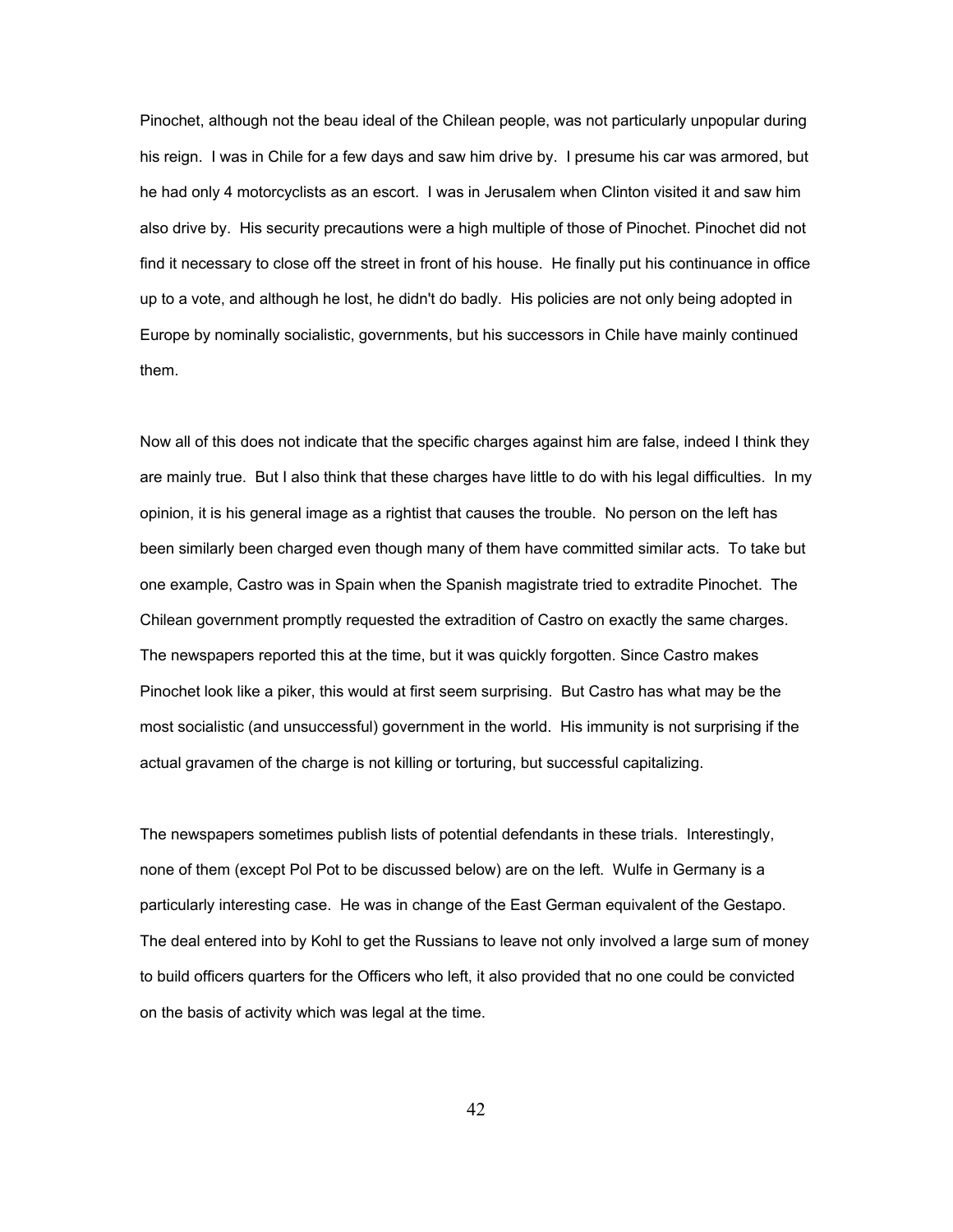This not only excused all the numerous crimes of the occupation forces, it verbally meant that guards at Auschwitz were protected. There aren't very many of them around, but this aspect of the agreement seems to be completely ignored. I feel sure that if they find a German who carried out the Nuremburg laws, he would not be protected in spite of the literal meaning of the agreement.

At the time I was writing the first draft of this paper there was, in fact, an example. An 84-year-old Austrian man who was accused of being a guard at Sachsenhausen was ordered deported to Austria by a US court. The judge made it clear that this was because of his guard service<sup>16</sup>.

Of Course, an agreement by Kohl would not bind an American court. No guard from the Gulag or its East German equivalent has been charged although that would be much more recent. In any event an effort was made to prosecute Wulfe the head of the East German equivalent of the NKVD on the grounds that he had ordered the border police to shoot people escaping, even if they had got across the wall before they were seen. They would then be in West Germany, even if only by a foot or so, at the time. The German courts held that the amnesty held in this case too. Interestingly, although this was reported in the Washington Post, they did not seem much perturbed. Wulfe had killed or tortured far more people than Pinochet, who also held a legal amnesty, but the Post apparently drew a political distinction. Wulfe, however, did not get off entirely free. Before 1933 he had been a Communist activist in Berlin, and in that capacity had killed two Germans who disagreed with the Communists politically. This was not concealed in East Germany, in fact he was proud of it. The Amnesty did not cover acts before the conquest of east Germany so he was finally tried, convicted, and imprisoned for a few years. The prison would be much less unpleasant than the ones he supervised.

The Communists in the rest of the former Russian Empire have been given a complete free ride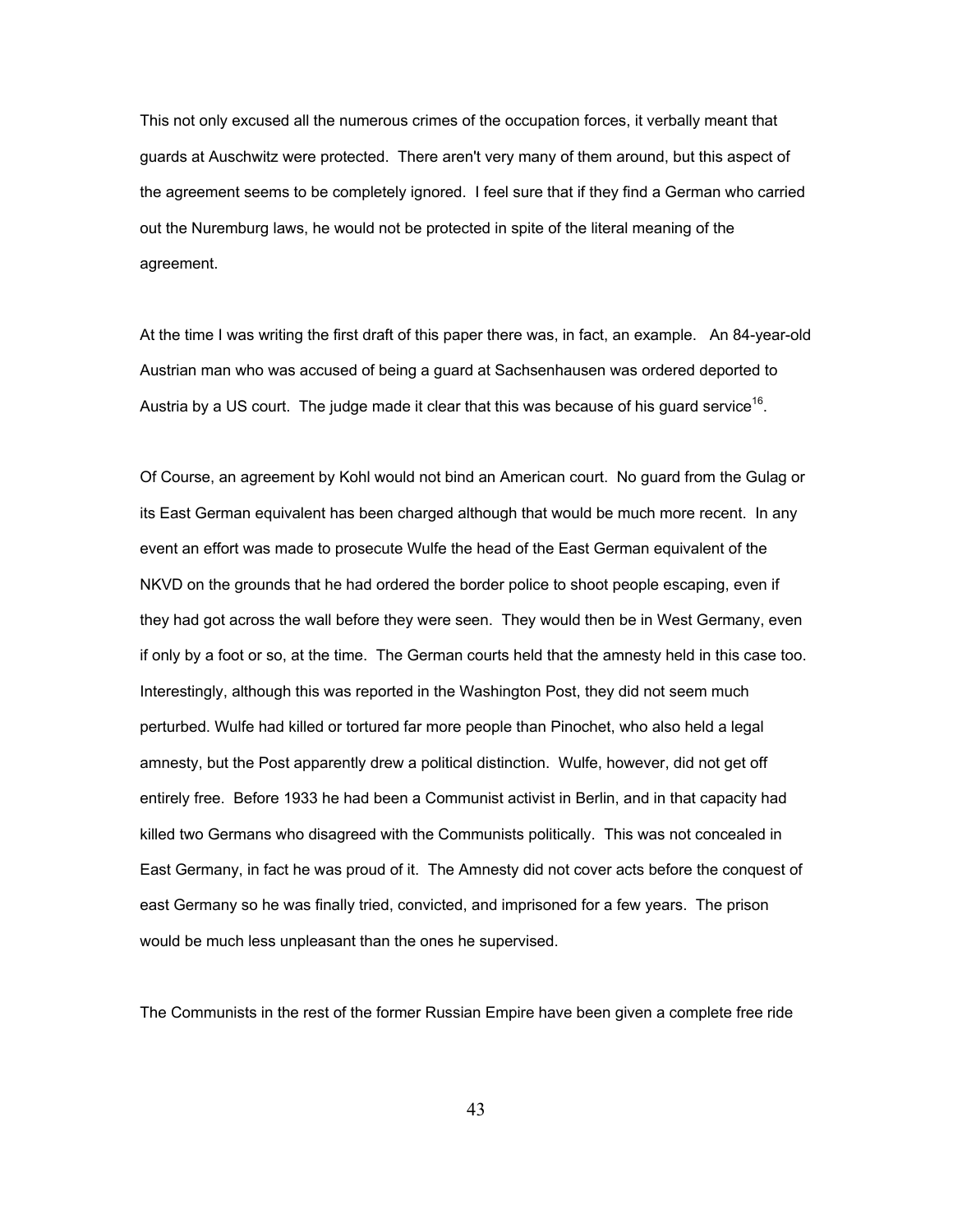since many of their atrocities occurred long after the end of the Third Reich, they would appear to be more easily prosecuted. Ex guards that are much younger than 84 would be available. The current head of the Russian government was a rather high official in the secret police in East Germany. He joined the service well after the death of Stalin when it had become much milder. Nevertheless he, and his colleagues who he has appointed to various high positions were far from safe from the kind of charge being used against Pinochet, except, of course, that they were in what is now perceived as the left.

In the various areas that are now considered east Europe, the situation is similar. Former members of the Communist apparatus are not prosecuted. Indeed many of them have been elected to positions of power in such places as Poland and Serbia. The United States and its allies who prohibited similar developments in Germany and Japan after the war, made no attempt to keep politicians in their more recent enemy regimes from high positions in the successors. The mere fact that a man was involved in the Great Proletarian Cultural Revolution, or pushing the boat people out to sea off Vietnam is not regarded with anywhere near the revulsion given a simple guard in a German Concentration Camp.

Pol Pot and Hen Sen were officials, in Pol Pot's case the dictator in the government of Cambodia during the period of the mass torturing and murders. Although they did not kill as many as Stalin or Mau Tse Dung, as a percentage of the population they hold the world record. After these murders Pol Pot decided to purge his own machine. Some of his officials, including Hen Sen got over the border to Vietnam in time to escape torture and death. Later when Vietnam attacked Cambodia they brought Hen Sen along in their baggage train and made him puppet ruler. When they withdrew he became dictator. Notably he and his colleagues held public denunciations of Pol Pot and those of his officials who had survived the purge in Cambodia.

<sup>&</sup>lt;sup>16</sup> A Reuters dispatch carried more or less unchanged by both the Washington Post and the Washington Times. In the Times it appeared on page A7, Aug 16, 2000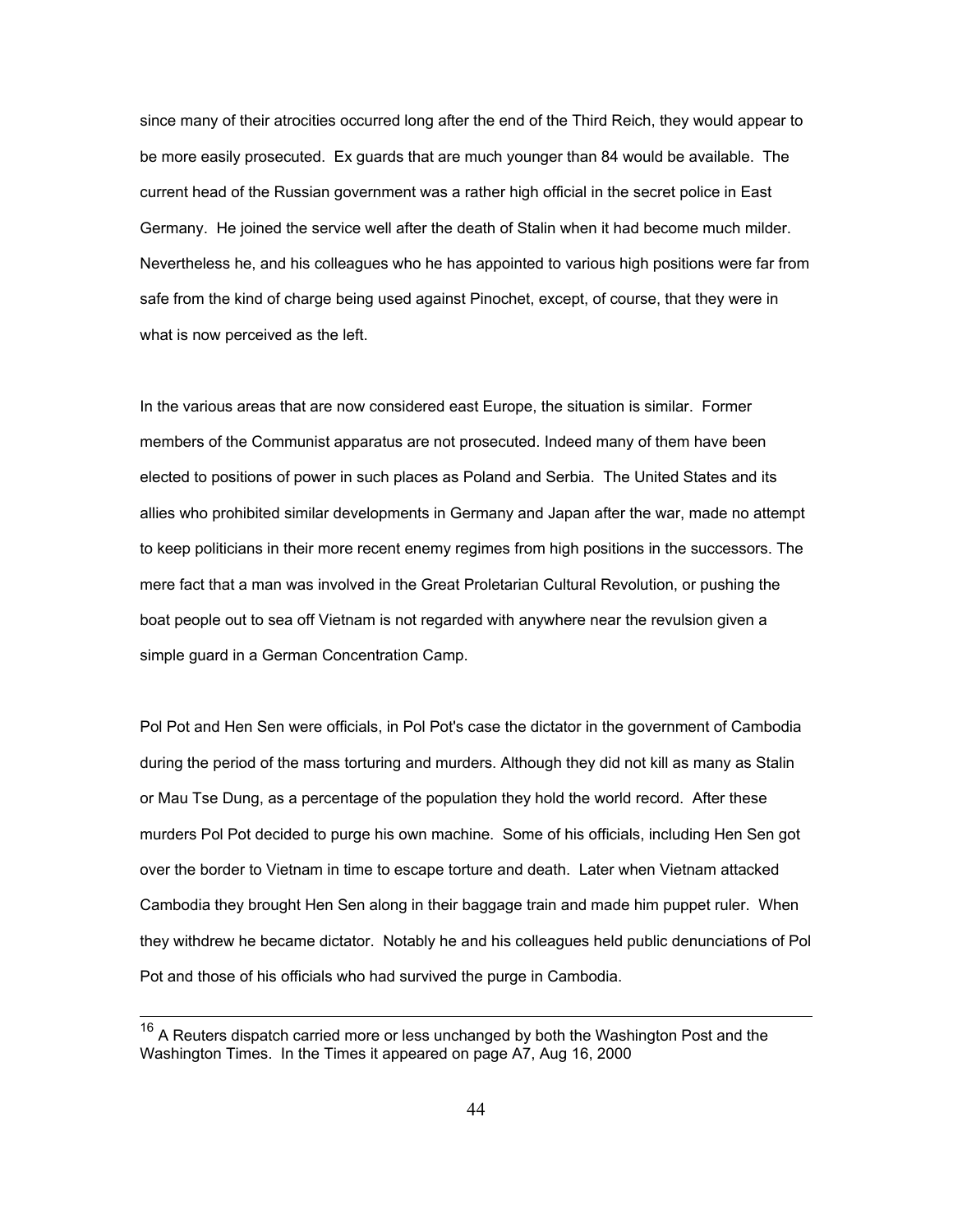Eventually Hen Sen made the mistake that dictators frequently do make. He thought he was popular and held a fairly open election. He, of course, lost, but he simply stayed on as Prime Minister. For a while Cambodia had two, but the elected Prime Minister not only had no power, he began to think he would be killed and left Cambodia. No one has suggested that Hen Sen be arrested and taken to The Hague. Pol Pot, old, probably senile, and having lost all of his followers is in some danger

Milosevic is another victim of the same phenomenon. He was in fact an elected official, but in a government which is now perceived as rightist. He is far from a nice man, but he did permit an opposition to exist and hold demonstrations. They had newspapers that did face difficulties, but still existed. It is possible to argue that Serbia was as democratic as Chicago.

Milosevic did not start the ethnic cleansing in former Yugoslavia, although he participated. He and some of his officials are the only ones threatened with criminal prosecution for it. Interestingly Holbrook in his book "To End A War" mentions his effort to get the Croats to advance into territory inhabited by Serbs in full knowledge that they would carry out ethnic cleansing without the slightest signs of feeling guilty<sup>17</sup>. Nor has he been criticized for it.

Returning to South America, a minor but significant case of the violation of amnesties for rightist occurred in Argentina. During the dirty war both sides committed fairly numerous crimes. It was ended by a treaty in which the military were given an amnesty for their fairly numerous killings. For reasons that have always rather puzzled me, they did not announce the names of people they killed, and hence the term "disappearances". In some cases these people had children, and the

<sup>&</sup>lt;sup>17</sup> Footnote needed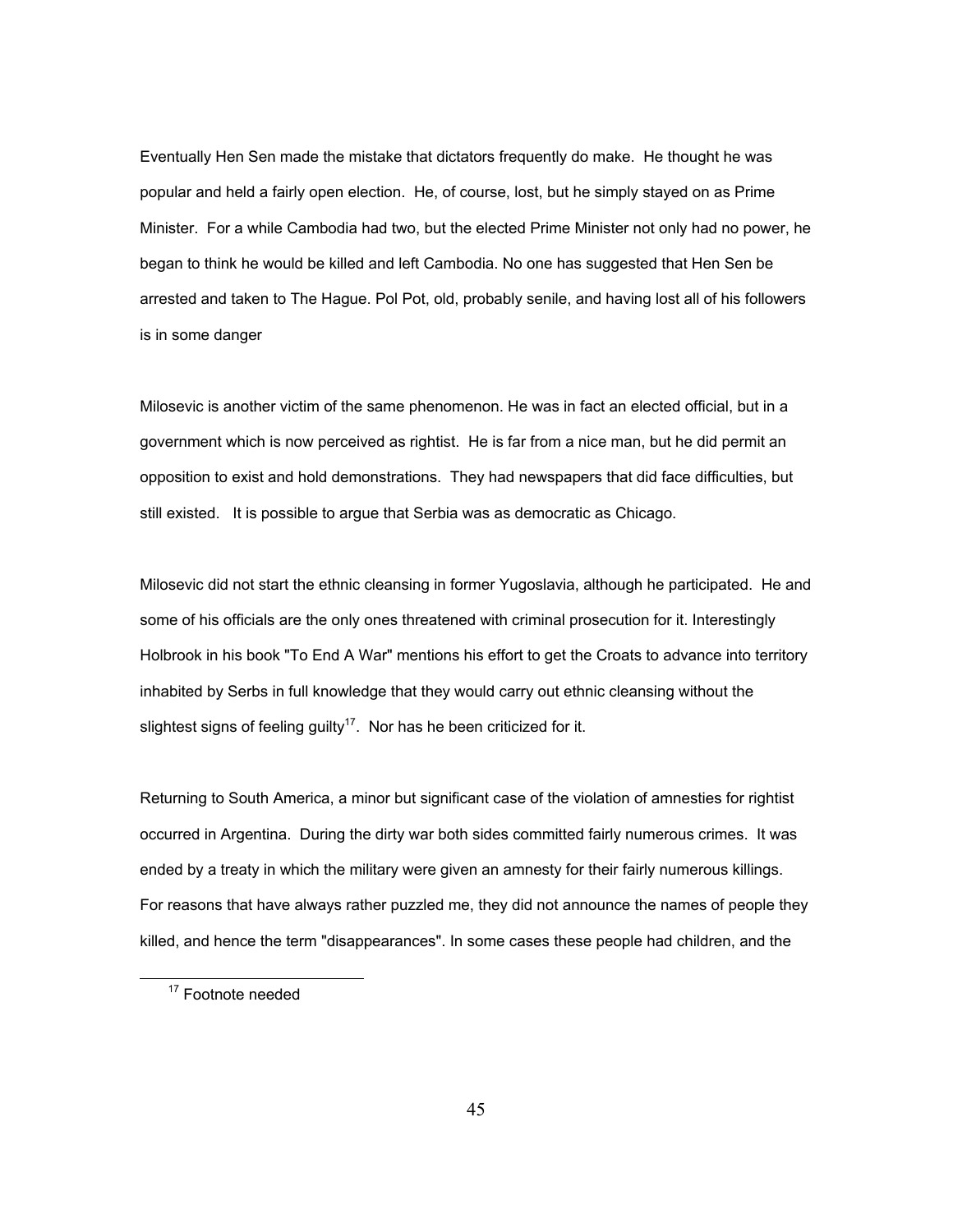military arranged for them to be adopted. At the present day this set of acts which, given what had happened to their parents, seems more or less virtuous, is being called kidnapping and the amnesty did not specifically cover kidnapping. As a result a number of officers who would have been quite safe if they had simply killed the children are in danger of imprisonment.

In Chile an equally bizarre legal method is being threatened. There too they did not announce the executions and the current government (on the left) is threatening them with charges of kidnapping unless they can prove that they actually killed their victims and hence are covered by the amnesty. Think what this would mean for former members of the Communist establishment. They normally buried their victims without any identification.

Altogether, Pinochet's difficulties come, not from his ostensible crimes, but from a worse one. He favored capitalism and proved that it worked. He will never be forgiven.

# **VIII. THE FIRST WAR THE UNITED STATES LOST?**

One of the things that are said about the Vietnam War is that it was the first war the United States lost. The people who said this were usually, but not always opponents of the war. Thus they normally did not mention the bloodshed after the end of the war or the fact that living standards fell sharply (they gave up the consumer society to quote a prominent reporter). But ignoring the merits or demerits of the war, it was the third or fourth war the United States lost. These figures do not include the various Indian campaigns in some of which our troops were less than outstandingly successful.

The very first war the United States fought, the war with the Barbary pirates, was a clear-cut  $loss<sup>18</sup>$ . The background is fairly simple. Adams had been building a navy, but when Jefferson

 $\overline{\phantom{a}}$ 

 $18$  There had been a few minor clashes between frigates of the French Republic and our navy, but these never were considered a war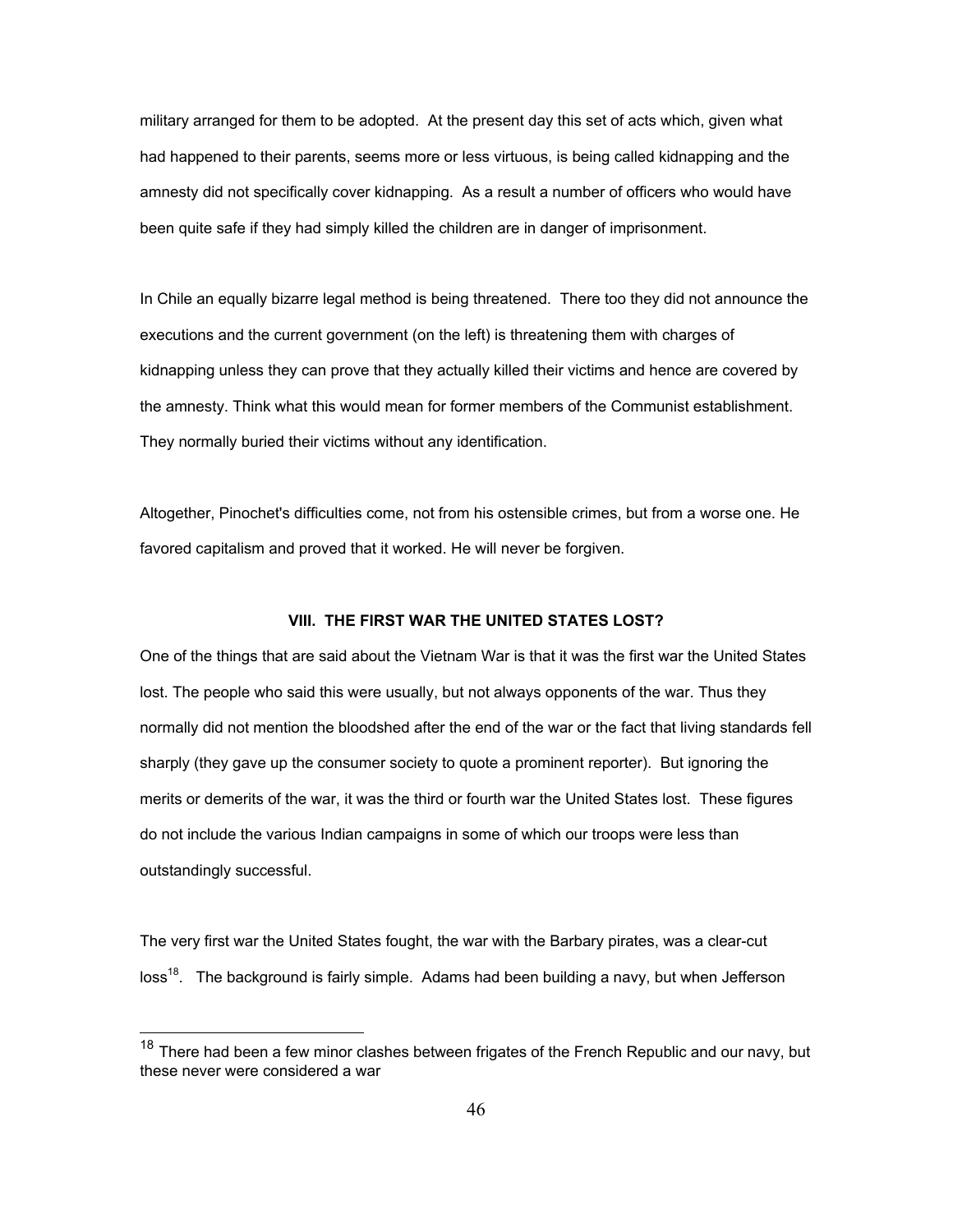took over he stopped construction on the ships of the line<sup>19</sup>, kept the frigates in commission and preserved every single naval shore station, apparently for purely pork reasons. The United States thereby became a very minor naval power.

The Dey of Tripoli had a habit of sending out his ships to capture merchantmen of countries who could not protect them, and the United States was obviously an example. The ships were captured and the crew enslaved, although he was normally anxious to have them ransomed. He was willing to stop the behavior for any country that was willing to make him regular payments, and some of the other minor powers made such payments.

The Americans took up the slogan "Millions for defense, but not one cent for tribute' and sent what was left of the navy out to attack Tripoli. They based themselves in Malta and from time to time sailed to Tripoli where they bombarded the city. Although this attack on civilians rather resembled our air war in World War II, it was obviously much less effective. The guns fired round shot and the city was mainly mud brick and hence easily repaired.

In the course of one of these raids the Philadelphia ran aground and was captured by the Tripolitan forces which floated it into Harbor and put its now enslaved crew at work improving the fortifications of Tripoli. In a daring raid, indeed the only daring raid of the war, Decatur succeeded in burning the Philadelphia at anchor.

 $\overline{\phantom{a}}$ 

 $19$  They were burned in their stocks by the British in the war of 1812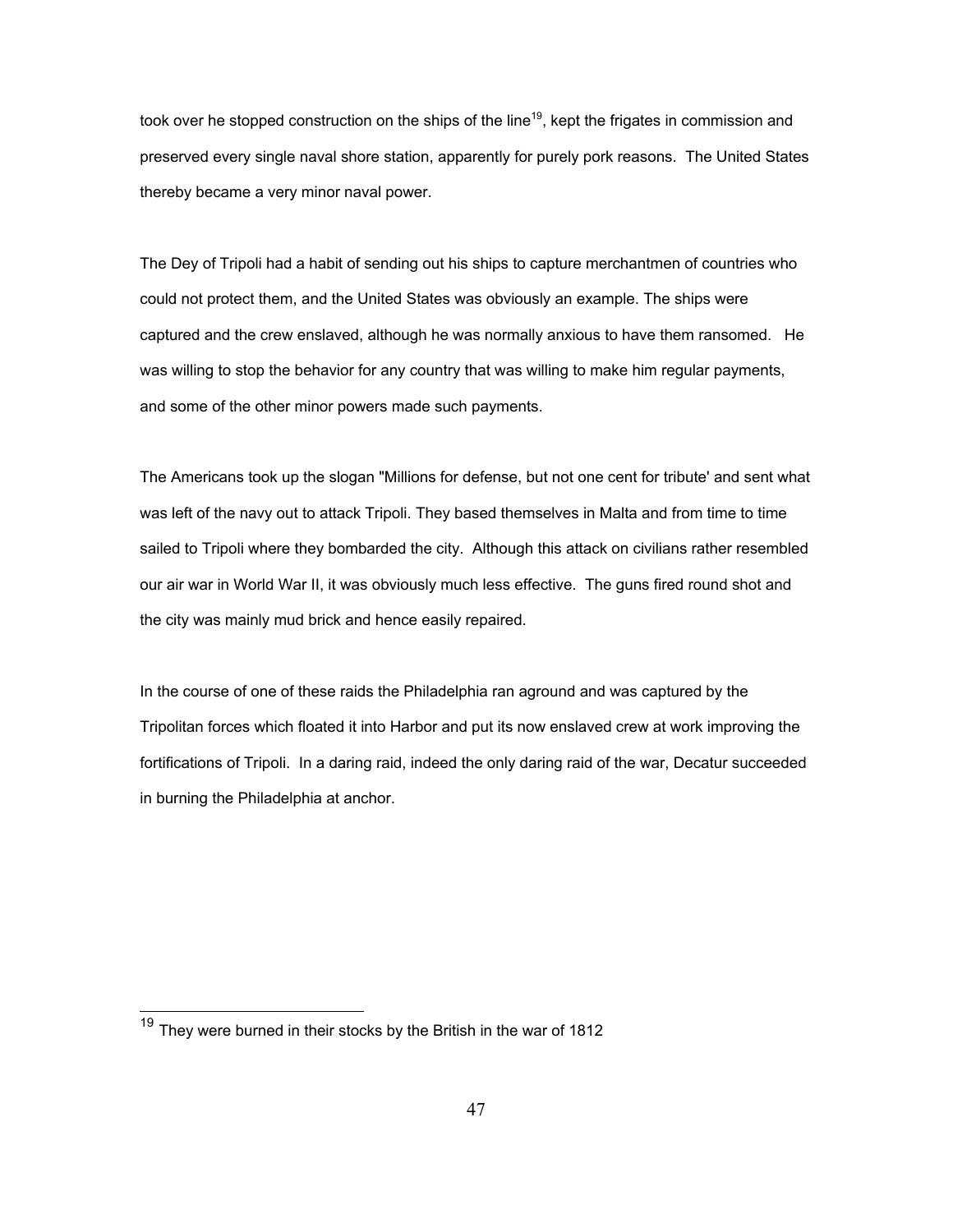The Dey showed no signs of being other than mildly annoyed by the bombardment and the war might have gone on indefinitely had not the US army taken a hand. An army officer, with a few Marines<sup>20</sup>, collected another potential heir to the throne in Cairo, moved across the desert taking the second city of the kingdom, Derna, en route, and approached Tripoli with the intention of attacking it. The advance created a crisis, first for the Dey who was apparently uncertain of his ability to defend the city, granted that his relative would have some supporters within the walls, and, more importantly, for the navy which did not want the army to win the war after the navy had spent so much time with nothing to show for their efforts.

An emergency peace was patched up in which the United states paid a large ransom for the Americans held by the Tripolitanians. Thus we ended up paying tribute and clearly lost the war. We were down the tribute and one frigate while the Dey of Tripoli got the money and had his defenses strengthened by the labor of his American prisoners. The part of the wall they had worked on was called the Philadelphia bastion in remembrance of their labor. The millions for defense was responded to by laying up most of the frigates, although the pork rich shore installations were retained.

Jefferson decided he would try to put pressure on England. The English held Canada, which we wanted and had a habit of stopping American ships at sea (including at least one American frigate) and removing seamen who they claimed were deserters from the Royal navy. Modern historians agree that there were many such seamen on our ships, but it is not obvious that the Naval Officers were good at distinguishing them from native-born Americans. This led to an outburst of indignation on the part of the Americans.

-

<sup>&</sup>lt;sup>20</sup> Hence "to the sands of Tripoli"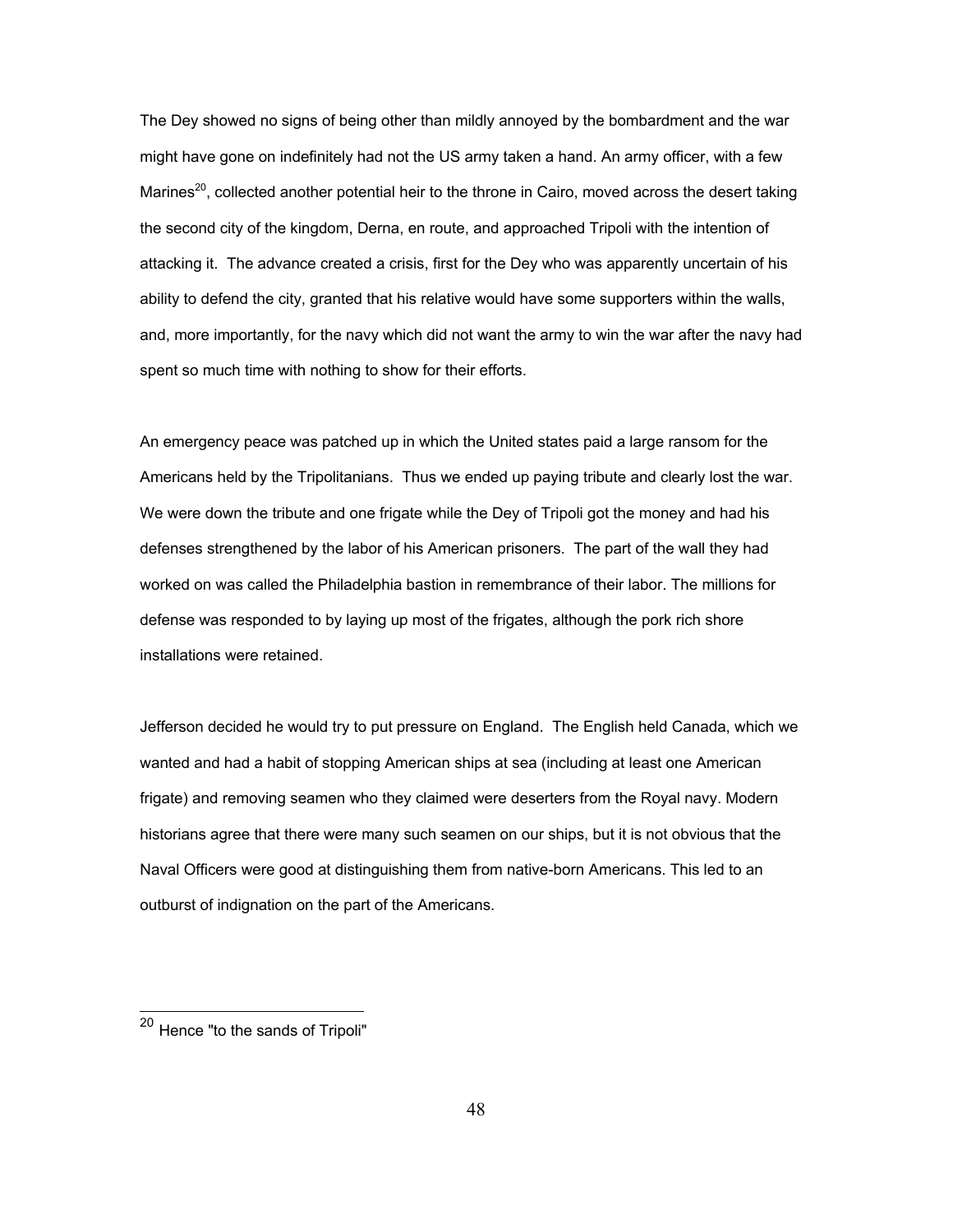Before Jefferson became president, Adams sent our leading diplomat, John Jay, to England to negotiate a treaty on the matter. Under the treaty a commissioner in each American port would issue a certificate that there were no English deserters on a given ship after having inspected it to make sure. For some reason this also led to an outburst of indignation, and Jefferson never even sent it to the Senate for ratification. He invented the embargo that has caused so much difficulty in the diplomatic history of the United States. The absurd idea that a third rate power, without a real navy, could coerce the then two leading powers, France and England was absurd. It did cause more difficulty for the English than for Napoleon, but England did not stop impressing our seamen $^{21}$ .

The situation remained in a more or less deadlock with the principle people injured being the maritime interests in New England. They were mainly federalists, so Jefferson and his successor Madison were well able to withstand their pain. Finally, just as Napoleon was marching on Moscow, We entered the war on the French side. Our major objective was Canada, but preventing impressment of our seamen was also thought important. England fought a war that strategically was defensive although tactically it sometimes involved taking the offensive. They had fought a major war with France for twenty years, and the United States had more than doubled in population since independence. Actually occupying it would have been an immense task and they didn't want to try.

Our navy consisted of a small set of very good frigates and some half built ships of the line. Our frigates distinguished themselves, but were only an annoyance to England. The British blockade of our coast together with occasional landings was also mainly an annoyance, but a more severe one than that inflicted by our miniature navy on them.

 $\overline{a}$ 

The Republicans were rather pro-French while the Federalists were rather pro-English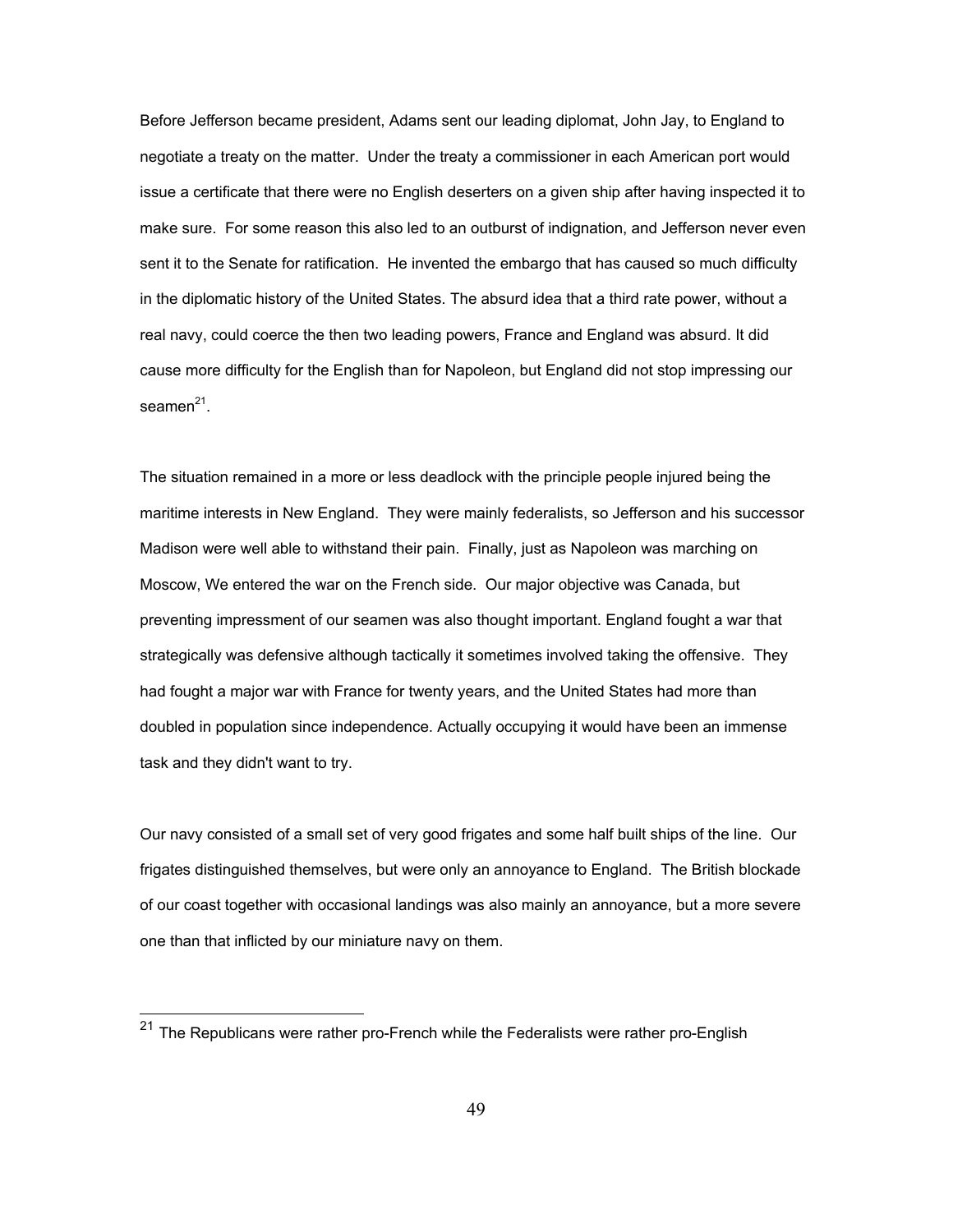The effort to take Canada was a frost, mainly because of the poor quality of our generalship. Scott, a very young and junior general did well, thus starting what was to be a long and distinguished career. The quality of Madison's other appointees is illustrated by a general in command of 1200 soldiers near Niagara who surrendered unconditionally to an English general with 300. The American general was the only one of our generals sentenced to death by court martial. Unfortunately, Madison commuted the sentence.

The war continued badly and the treaty of peace did not mention any of our war objectives. I remember that my high school history text emphasized our defeat. Politically, however, Madison did well and was able to hand on the Presidency to another member of his party.

The third war that we did not win was the Korean affair. The North Koreans drove us back to Pusan, we then drove them back more or less to the Yalu when the Chinese, aided by the Russian air force entered and drove us back nearly to Pusan. We then recovered and moved back north to an approximation of the pre 1950 dividing line. The American generals were seriously handicapped by the fact that Maclane was the Officer in the British Embassy in charge of liaison on the Korean War. He kept the Russians and through them the Chinese fully informed on our plans. MacArthur thought somebody was betraying his plans because the enemy so often pre-empted them. At the time, there was a tendency to discount this, but we now know it was true.

In any event, the war ended more or less where it had started. After much death and destruction, nothing had been gained. We may not have lost, but we certainly did not win.

### **IX. DID KENNEDY HAVE MORE POPULAR VOTES IN 1960?**

The table below was taken from America Votes and purports to show the popular votes in l960. You will note that Kennedy had only slightly more votes than Nixon and neither had a majority.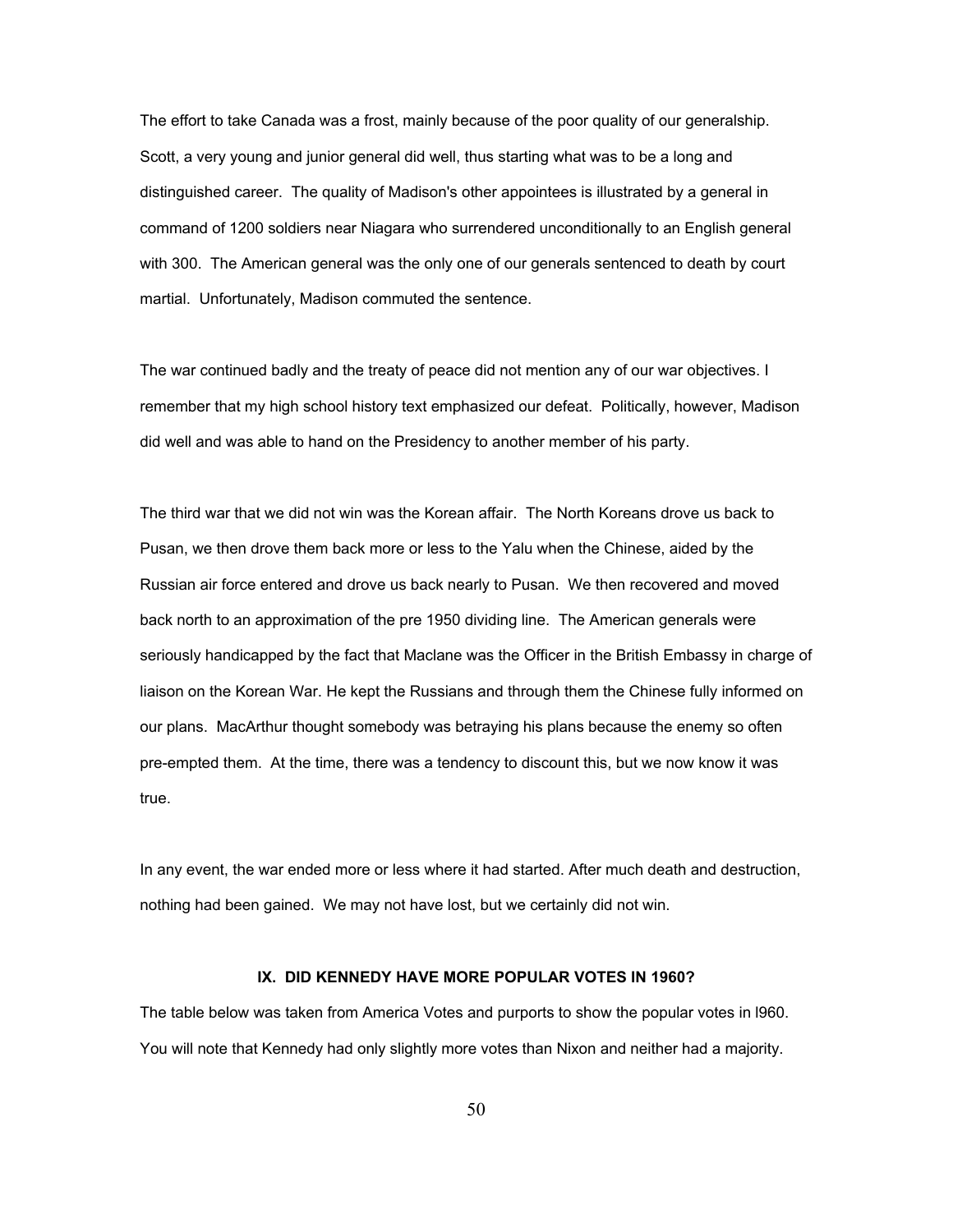Kennedy had only slightly over 20, 000 votes more than Nixon.

| <b>State</b>          | Alabama  |
|-----------------------|----------|
| <b>Electoral Vote</b> |          |
| Republican            | Ι        |
| Democratic            | $5*$     |
| <b>Total Vote</b>     | 570, 225 |
| Republican            | 237, 981 |
| Democratic            | 324, 050 |
| Other                 | 8, 194   |
| Plurality             | 86, 068D |

\* Indicates six Alabama Democratic electors cast their votes in the Electoral College for Senator Harry Flood Byrd for President.

The top line on the table, Alabama, looks odd, however. "Other" got 6 electoral votes with only a little more than 8,000 popular votes while the Republicans with about 238 thousand such votes got none and the Democrats with about 324, thousand got 5. Clearly, something is wrong, and the only comment on the figures offered by the editors is that the six votes were cast for Senator Byrd.

1960 was a peculiar year. The south was in revolt against the national Democratic party and in a number of states there were electors who opposed the national party. In Mississippi they won and all of their electoral votes went to Senator Byrd $^{22}$ .

In Alabama the situation was more complicated. Alabama had a primary for electors and two slates one pro and one anti Kennedy ran. Five pro Kennedy electors and 6 anti Kennedy won. They were all listed on the ballot as democrats. The anti Kennedy electors carried on a strenuous campaign and the pro Kennedy electors stayed home. On election day, 324,050 voters followed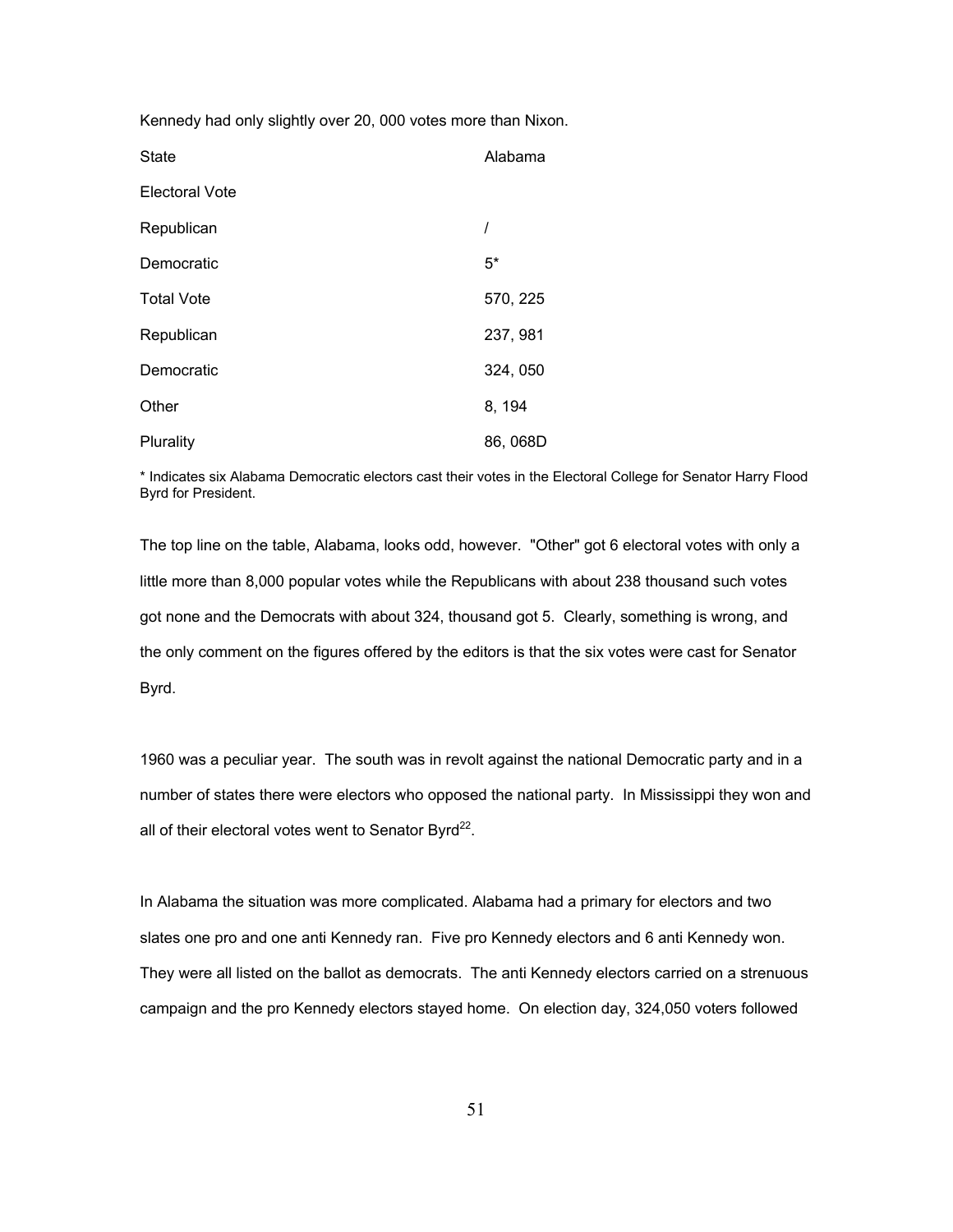local tradition by voting a straight democratic ticket. Granted the situation at the time, and in particular the primary vote, it is not very obvious whom they thought they were voting for.

My suggestion is to say that they spoiled their ballot by not indicating whom they favored. This would give Nixon more popular votes than Kennedy, although not changing the electoral votes. It would be the second case in which a Presidential candidate with more popular votes was the loser in electoral votes.

There are two other possibilities. One is to divide the "other" vote between the two candidates in accordance with the electoral vote, giving 6/11ths of the vote to "other" and 5/11ths to Kennedy. Or we could divide the "Other" vote according to the vote in the Primary. Either of these methods would, again, give Nixon more popular votes than Kennedy.

The Newspapers and the America Votes gave all of these votes to Kennedy. This is not obviously wrong, but it is peculiar. I can think of three motives, other than dispassionate search for truth, for this allocation. The first is a feeling that we should not admit that person who stood second in popular vote was elected President. This would cast doubts on our democracy. A second is that Kennedy is a hero to most intellectuals and Nixon a villain. The anti democratic democrats in the South, most of whom were racists, were another group we would not expect intellectuals to give an even break. But although there are reasons for suspecting prejudice, probably the Scotch verdict of "not proven" will be most people's decision. Note that both sides are "not proven".

These are not the only questions about the election. Illinois was very close with the democratic vote only about 10,000 more than the republican. There have been rumors that Joseph Kennedy used his Mafia connections to get the Chicago machine to produce this majority. This is, however,

 $22$  Senator Byrd was not running. The decision to vote for him was an effort to get revenge on the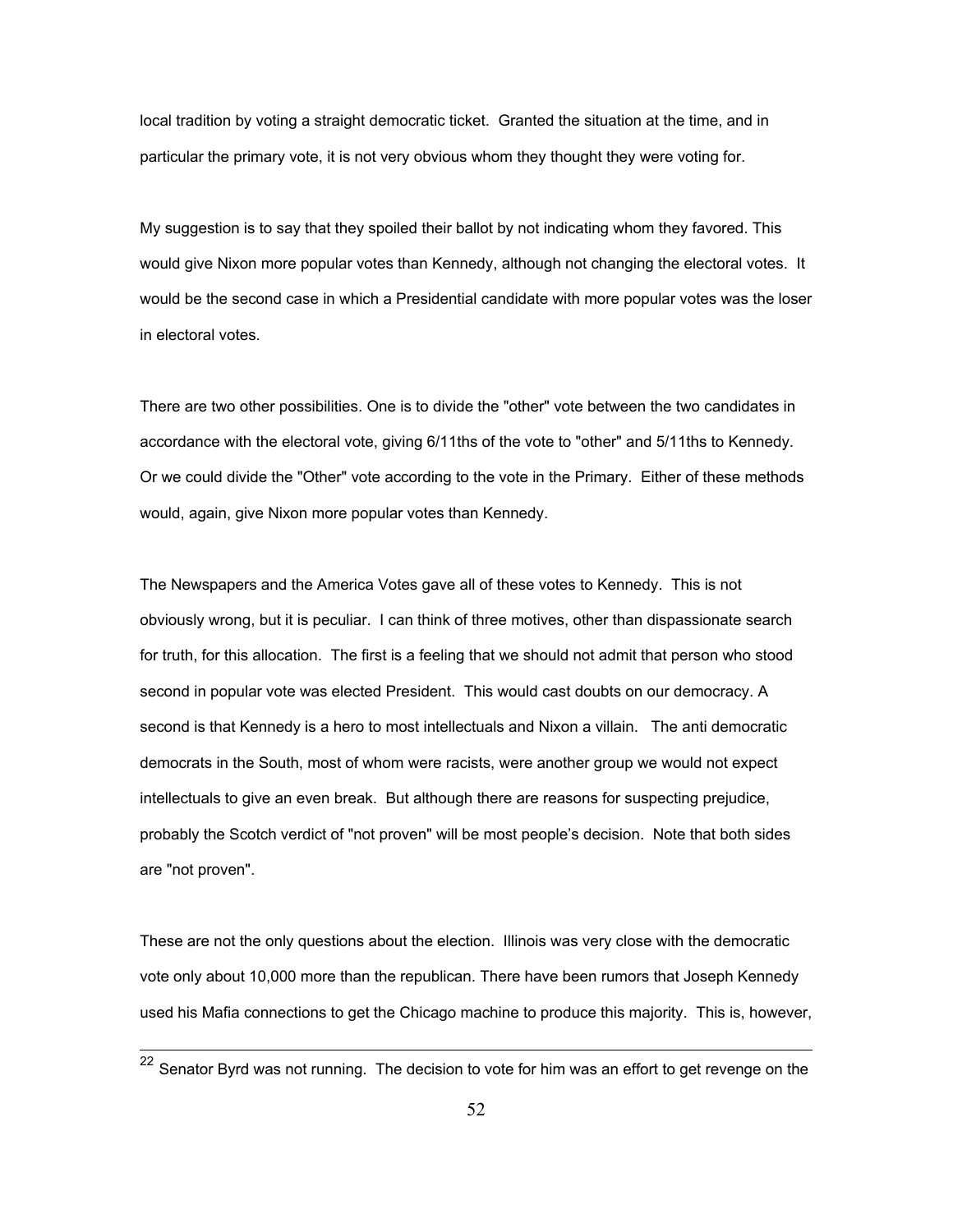silly. There probably has been no mid century election in which the Chicago democratic machine has not produced More than ten thousand votes from the honored dead and other illegal sources. No Mafia connection was necessary.

Texas is another state where the election system is corrupt. Further "Landslide Johnson" was on the Democratic ticket. Here the difference was greater, over 150,000, but certainly it was not beyond the bounds of possibility that the miscount was that large.

### **X. DRUGS AND SOME REMARKS ON THE CONSTITUTION.**

I should begin by confessing my personal attitude on drug consumption. I see no reason why people cannot be permitted to consume them if they want. I have had this attitude since the 1930s although have never taken anything stronger than alcohol. It is possible to argue that drugs are a sort of trap into which it is possible to fall, and hence, that people should be protected from it. The scientific studies on the subject seem to be poor, however, and I would suggest further research rather than prohibition.

That is my personal position, but it is offered only to warn the reader. The bulk of this essay is devoted to methods of getting rid of drug addiction, not because I want to do so, but because our present methods are expensive, ineffective, and lead to severe foreign policy problems. There are cheap, effective, methods that would not necessarily lead to difficulties with foreign nations. I suggest that if we are to try to "solve the problem", we turn to these.

Before World War II, neither England nor the United States had large numbers of drug addicts. My first suggestion is that we consider their procedures. The used different methods, but both were far more successful than we are today.

national Democratic Party. This decision was made after the election

 $\overline{a}$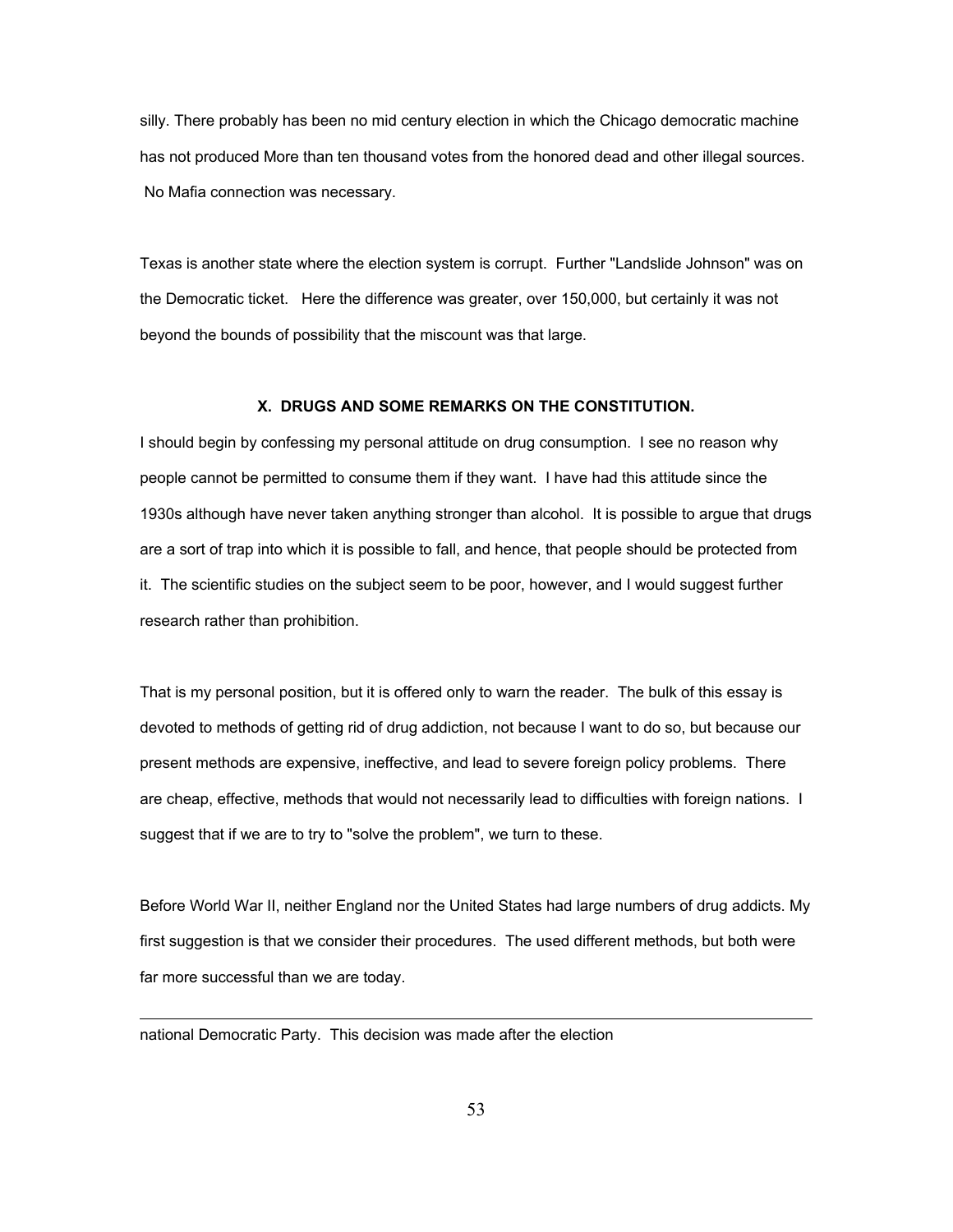Beginning with England before the war, any one who was addicted could get a certificate of addiction, and using it he could go the a doctor for drugs by prescription. The doctor was theoretically treating him with the intention of his eventually stopping drug consumption. The addict, however, could normally find a shady doctor who would simply give him as much as he wanted. The addict was a highly profitable patient since he paid his fee without putting the doctor to much trouble.

The drugs purchased on the prescription would be cheaper than the smuggled product and of greater purity. Thus there would be no market for the illegal drugs and the illegal drug trade would (and did) disappear. There would be no one who could profit from addicting any one, and hence no trade. The total number of certified addicts in the whole of England was around 100; most of them were medical personnel who had succumbed to temptation to sample their own supplies. In essence the procedure sacrificed the existing addicts to prevent the creation of more.

The United States followed a different and more expensive method. Drug addiction was a crime and any one arrested for it was sentenced to one of two special institutions maintained by the federal government. They were called hospitals, but were actually rather unpleasant prisons. The addict would spend about a year being gradually dried out by slowly decreasing doses. This was the standard cure method then and was very unpleasant. At the end of the cure the former addict would be released. He would have lost his physical addiction, but not his physiological one. Most of them simply stopped taking drugs at this time.

The police would watch the former addicts and if they saw signs of addiction, would arrest and test them. I am told that addicts can be detected by observation. In any event there is no great harm in being tested if the former addict is genuinely "former". He would have lost his contacts with his suppliers while in detention, and the suppliers would know that he was being watched and likely to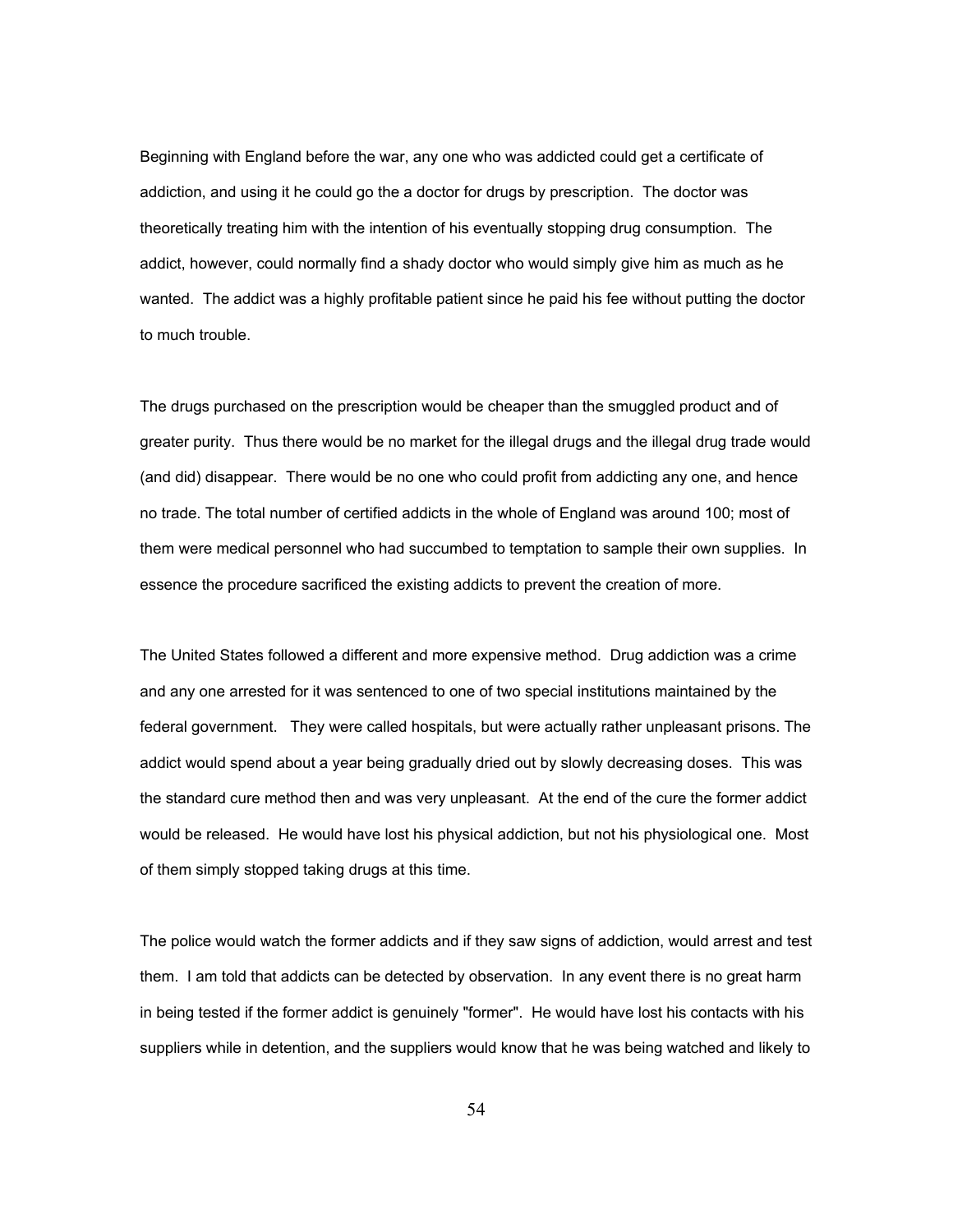once again cease to be a customer shortly after they resumed the relationship. Under the circumstances, the drug trade was small, and unprofitable. The Mafia stayed away. The total number of addicts was a small part of the number at present. In both nations the "drug problem" was minor compared to today.

Adopting these procedures today in the United States would be possible, but I think very unpopular. The English procedure would involve certifying literally millions of people as addicts. The illegal trade would shrink or die, but there would be millions of certified addicts at large. Gradually they would either die of or stop their addiction voluntarily. It would, however, take a long time. The total number of addicts would be less than today, but they would be more conspicuous. My guess is that politically the procedure would fail.

The system is no longer working in England due to a peculiar by product of the National Health Service. Doctors in the service are not paid by the call. They have a list of clients and provide medical services for them as needed without specific reimbursement per time. With this fee system, the drug addict is an unprofitable customer. The doctor must give him prescriptions fairly frequently and is paid only by the year he has him on his list. Under the circumstances the doctor is likely to actually try to cure him by gradually reducing his dose. Thus there is a market for the illegal supply of drugs and a trade is gradually developing.

Attempting to apply the pre-war methods to the United States would require the building of many, many specialized prisons and training medical personnel. The cost would be immense and it seems most unlikely that it would even be feasible. Thus although these two methods worked before the war, we must either let people freely take drugs (the course I favor) or continue our present ineffective methods or turn to something new. There is another method that would work better than our present methods and I am about to outline it.

55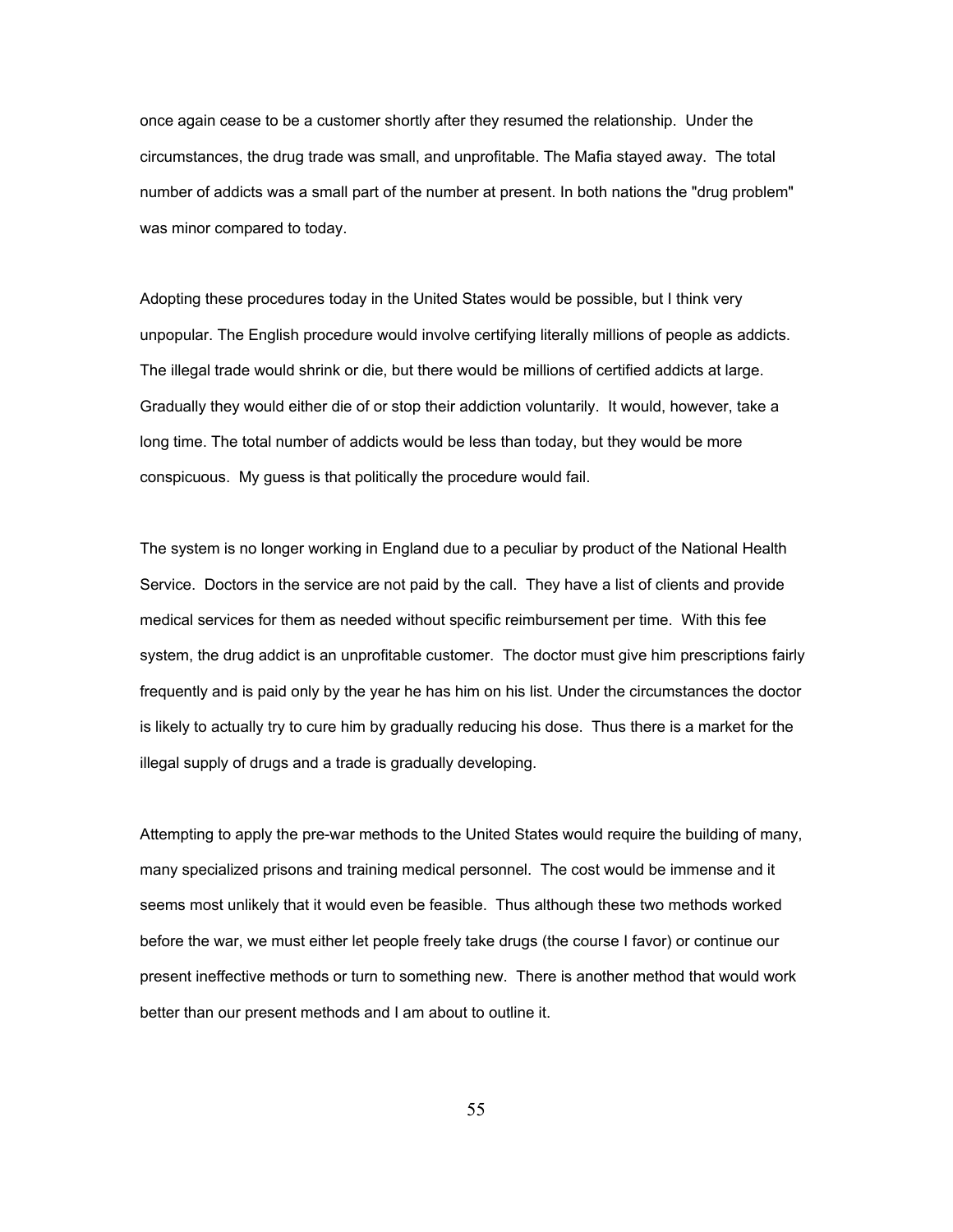First, however, I must say something about the constitution. Most lawyers would say that the method that I propose is unconstitutional. This requires a brief constitutional discussion. The constitution is a fairly brief document, but there is an enormous library of judicial decisions interpreting, misinterpreting and applying it. Lawyers regard all of this as constitutional law, but there is a distinction. The courts having made a decision can always change it. Indeed they do so quite often. Thus a suggestion that the courts overrule one of their decisions is on quite a different standing than mending the document itself. The proposal I am about to make could be made constitutional by either method.

The problem is "search and seizure". Our constitution provides that a warrant must be obtained before search or seizure except in a limited set of situations that are not relevant to our present concerns. This is the national constitution, but many states have similar provisions in their constitutions. My discussion will be limited to the national document.

The original constitution had a massive loophole in the prohibition of non-warrant search and seizure. Customs officers may search anyone in the general vicinity of the docks. Since the federal government had little jurisdiction in the interior, and mainly lived on customs duties, it seems unlikely that the search and seizure provision seriously limited the powers of the government.

In any event, tax collection has always been given special privileges in the courts. When I was in law school we read a case in which the judge said that taxes were necessary to support the government, and in particular pay the costs of courts. Thus strict protection of the taxpayer was not necessary. Anyone who has dealt with the Internal Revenue Service or the local real estate assessment procedure will be able to testify to that from experience.

Until a little after the turn of the 20th century, the federal restriction had little effect. If the federal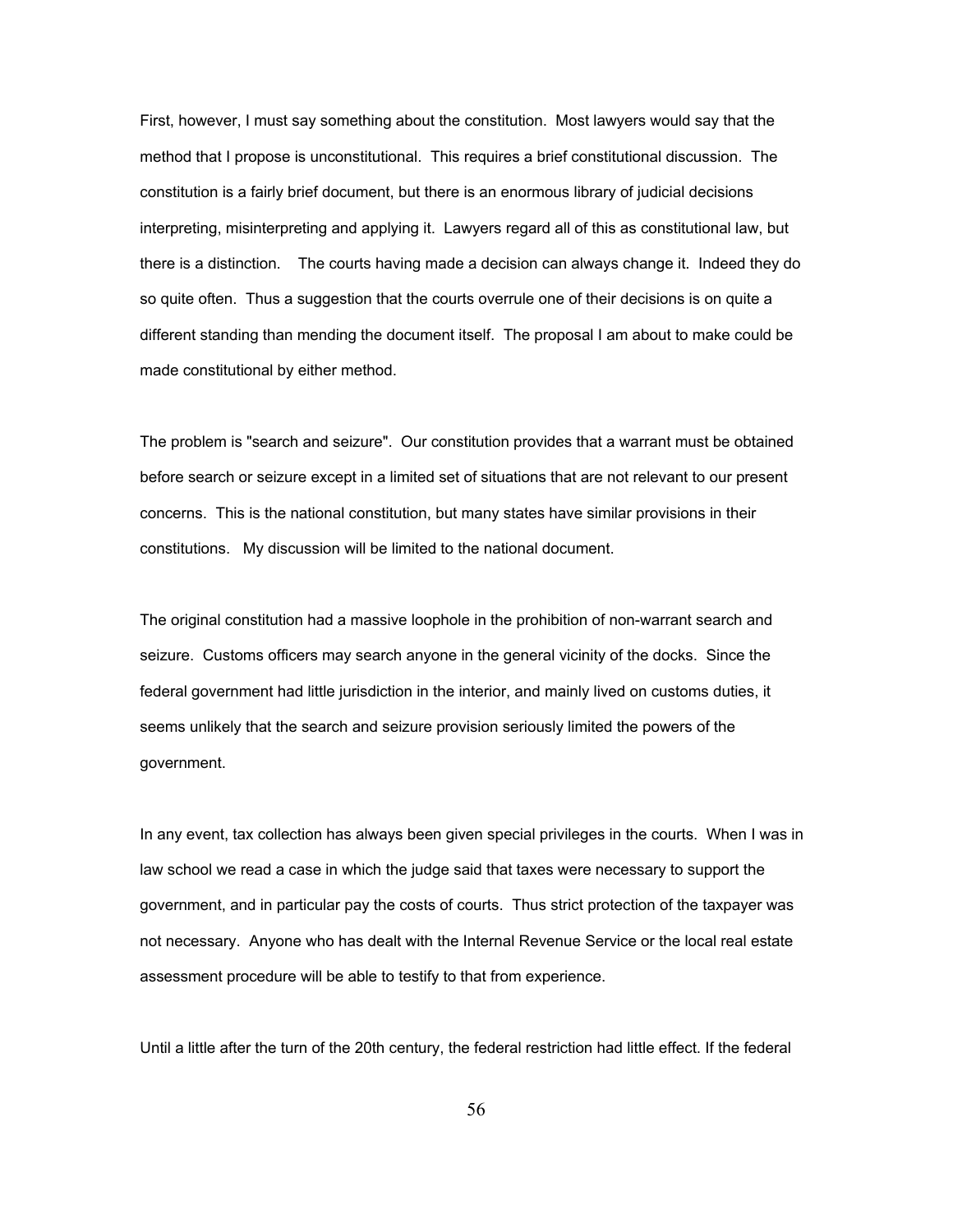officer undertook a search far from the docks without a warrant he was guilty of a minor crime, but there was no other consequence. It was easy to get warrants so the problem rarely arose. The Supreme Court, however, changed that by ruling that the "fruit of the poisoned tree" i.e. evidence obtained improperly, could not be used in court. Since this applied only to federal cases, and they were rare, the matter was unimportant.

In the days just before I was drafted and sent to Europe, my teacher of criminal procedure, an old fashioned liberal, expressed discontent with the ruling. He said that if a policeman conducted an illegal search, then the prosecuting attorney had two potential customers, the criminal and the policeman, but the criminal "should not profit from the constable error". This was my opinion, and I think very widely held.

The argument on the other side was that the prosecuting attorney would probably not prosecute the policeman, and hence illegal searches would not be deterred. There was no empirical evidence on the point, but state courts dealt with most crimes, so the matter was of little importance until the late 50s and the Mapp case. In this case, the Supreme Court held that the "fruit of the poisoned tree" precedent applied also to state courts. Some of the states had, of course, been applying similar doctrine on the basis of their own constitutions, but this decision made it nationwide.

It is interesting that at about the same time that the courts began imposing strict rules on searching people suspected of crimes, searches of all sorts of completely innocent persons, suspected of no crime or misdemeanor suddenly became routine. This originally came from a burst of aircraft hijackings, but there were also some cases of bombs on aircraft. Originally, the searches were manual, and would have led to immediate dismissal of the charges if they had been used on people suspected of other crimes without "reasonable cause".

57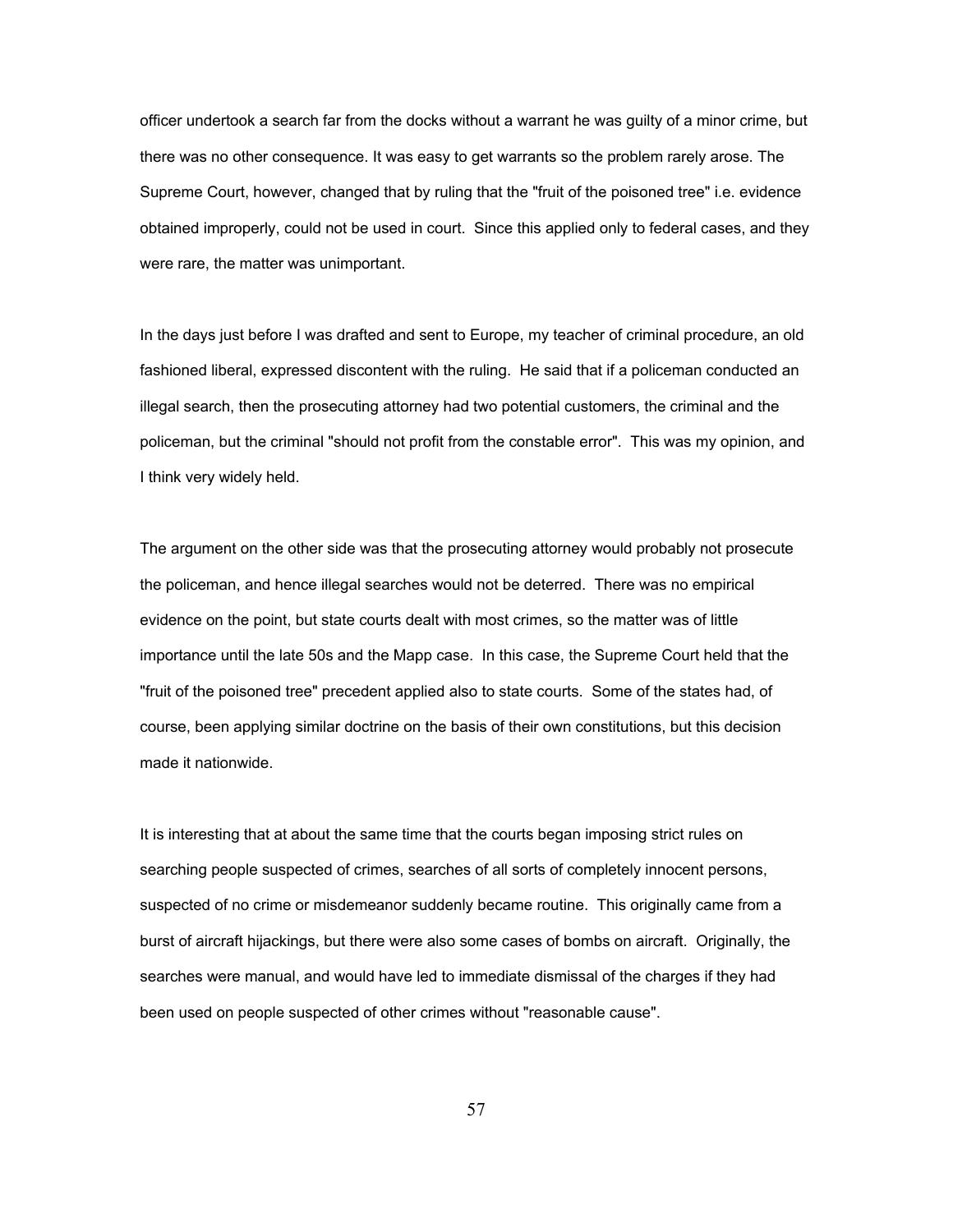The use of electronic procedures rather than physical search has now become common, but physical searches are still used in some cases after the electronic search. These special searches are commoner for baggage than the person, but I have had the attendants reach into my pockets when the electronic system detects metal that is suspicious. It is interesting that these searches, particularly, in the early days when the search was manual, sometimes turned up drugs. The ACLU objected to this although they did not object to the original search. In any event, in spite of the constitutional ruling, almost everyone has been searched, first electronically and then manually if the electronic search shows metal. In the early days it was all manual.

The practice has spread. Most courts follow the same procedure for everyone who enters. Many stores have electronic search apparatus on their doors, mainly to detect shoplifters. The student restaurant and bookstore in my university in my university are equipped to electronically search everyone who goes in or out, of the library. I should emphasize that I do not object to these searches, but I do object to the searches of genuine criminals being restricted. Note that the only cases in which searches of people suspected of crimes get to court are those in which they police find evidence in their search, and it is then thrown out. I suppose that a person searched without a warrant or the circumstances in which the courts permit a police search, and in which no evidence was found could sue the police. Such cases are rare to non-existent, and I suspect that juries would be sympathetic to the police if one were brought.

I may as well confess that I think I have an explanation for this apparently perverse behavior on the part of the courts. They all involve the w ell being of judges. Cheating on taxes might reduce the pay of judges, hence the pretty complete absence of protection against official prying in cases of Taxes. A judge can be inconvenienced by an aircraft hijacking or killed by a bomb in the luggage compartment. Certainly friends of the defendant who brought guns into the courtroom would disturb the judge. In all of these cases a search would reduce the risk. In a recent case a bystander told the police that three passengers waiting to get on a bus had guns. The police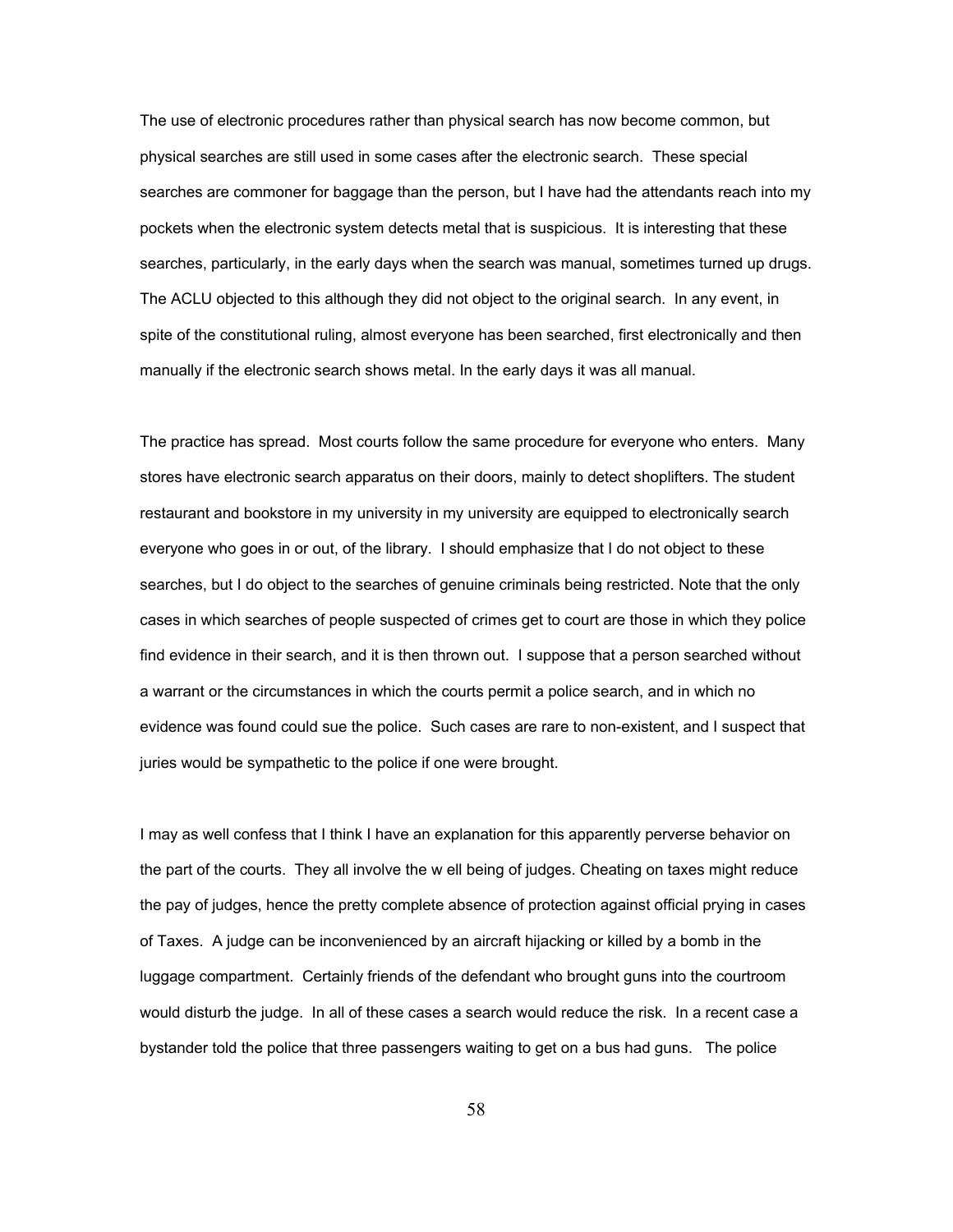patted them down, found the guns and arrested them. The Supreme Court freed them on the grounds that the oral report was insufficient to justify a search. If, on the other hand, they had decided to enter the court, they would have been routinely searched, electronically at first, but with a manual search if the electronic device suspected them, and arrested. Perhaps if there had been a judge on the bus the search would have been upheld.

Drunk driving raises much the same issues. A judge can be killed by a drunken driver as easily as anyone else; in consequence the police are permitted to stop people they suspect of being drunk and even set up road blocs. Further, if you are stopped for drunken driving you can be deprived of your driving license, a very severe penalty, particularly for people who need it to practice their profession like cab drivers, not only without a jury, but by an anonymous civil servant in the motor vehicle office with no hearing at all. Once again, I do not object, but I do object to the extension of the constitution to protect more serious criminals

Long ago, in my book "The Logic of the Law", I suggested that the police be permitted to search freely, but be compelled to pay a fee to the person searched equivalent to the inconvenience imposed. This would solve the whole problem. The police in order to conserve funds would only search with good reason, and the people searched would either be convicted of a crime, or reimbursed. No one but criminals would be hurt. This simple Pareto optimal solution, would I a sure, be held be held unconstitutional. To quote Mr. Pickwick, "The law is a fool and an ass."

#### **XI. HE THAT TAKES THE SWORD**

In casual conversation some of my friends, particularly my liberal friends, sometimes say that assassinating Saddam could solve our problems with Iraq. When I say that assassinating a chief of state is not easy they will normally ask "Why?". This shows they have not given the matter much thought, but that is no sin. How often do the best of us carefully consider everything we say in casual conversation?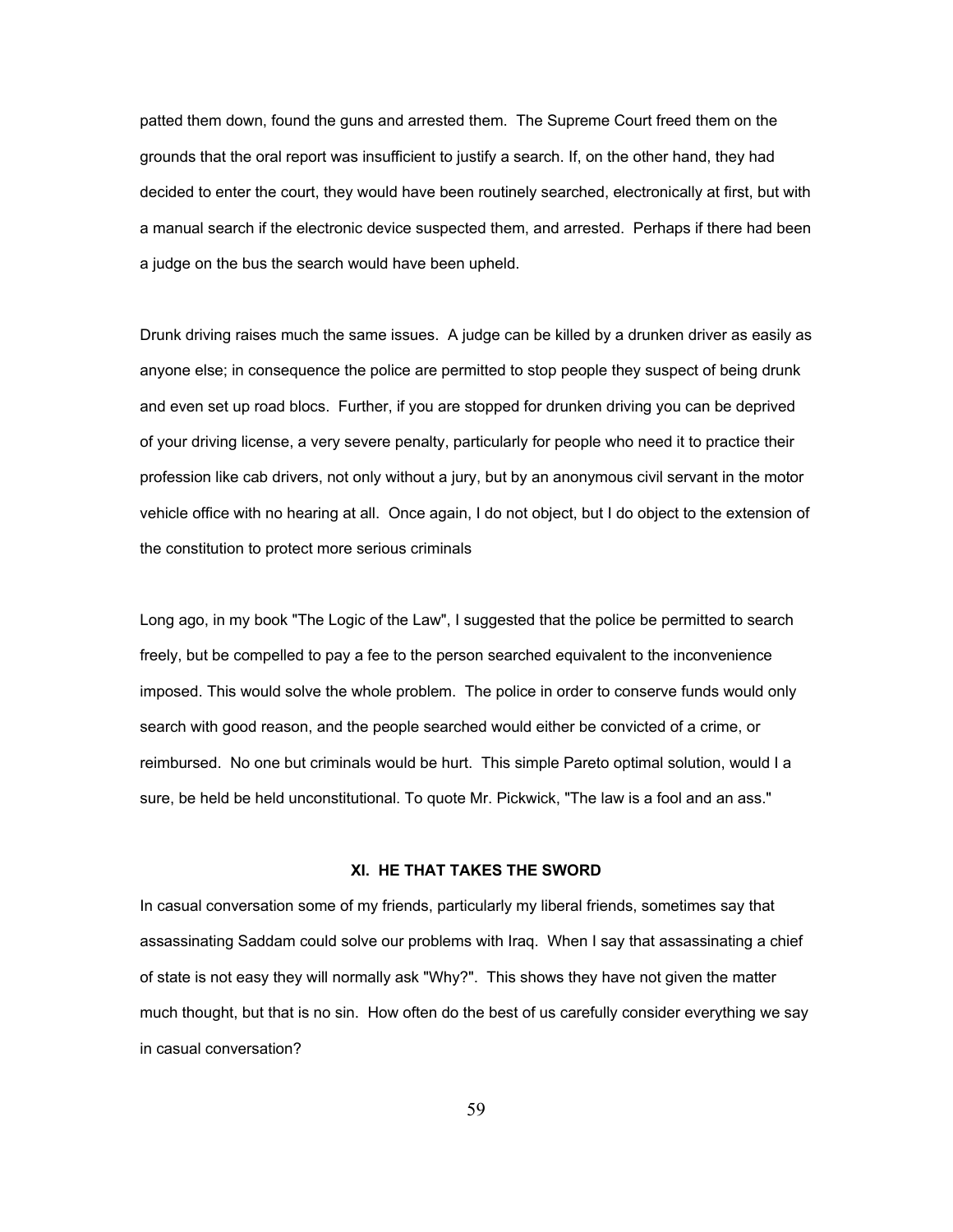But if it is no sin to make a suggestion that you have not carefully considered, the question is still worth thinking about. Firstly, Chiefs of State normally are well guarded. The President of the United States not only proceeds in quite a caravan, but there are two limousines and which one contains the President is not announced. The Secret Service provides an extensive set of bodyguards when he is not in a car or plane.

There is also a sort of comity. If I don't try to assassinate you, you will not try to kill me. It is a sort of trade union of Chiefs of State. We will discuss this further below. Normally, although not always, our presidents do not try to kill their opposite numbers. Further, normally they are not targets of other governments. We have had 4 presidents assassinated, but in only one of these cases, Lincoln, was it a matter of a hostile intelligence operation. The others were the victims of nut cases, although Kennedy is a little different as will be seen below.

American Presidents have also rarely tried to kill other heads of State. Interestingly, Kennedy is an exception to this rule. He organized the overthrow of Diem under circumstances in which Dien would probably die. It should be said that there is no evidence Kennedy wanted him dead, but he was not particularly concerned with keeping him alive. Since Diem had the situation more or less under control, and it immediately collapsed when he was removed, this was one of the worst decisions any American President ever made.

There was also Lumumba, who had been causing difficulties for our African policy, although less violent means could have been used to solve that problem. Trujillo is a special case. He was a not very nice man who had been put in power in the Dominican Republic when the Americana forces withdrew in the twenties and remained ever since. He had one nothing very much to annoy the government in Washington, but was certainly not a model ruler.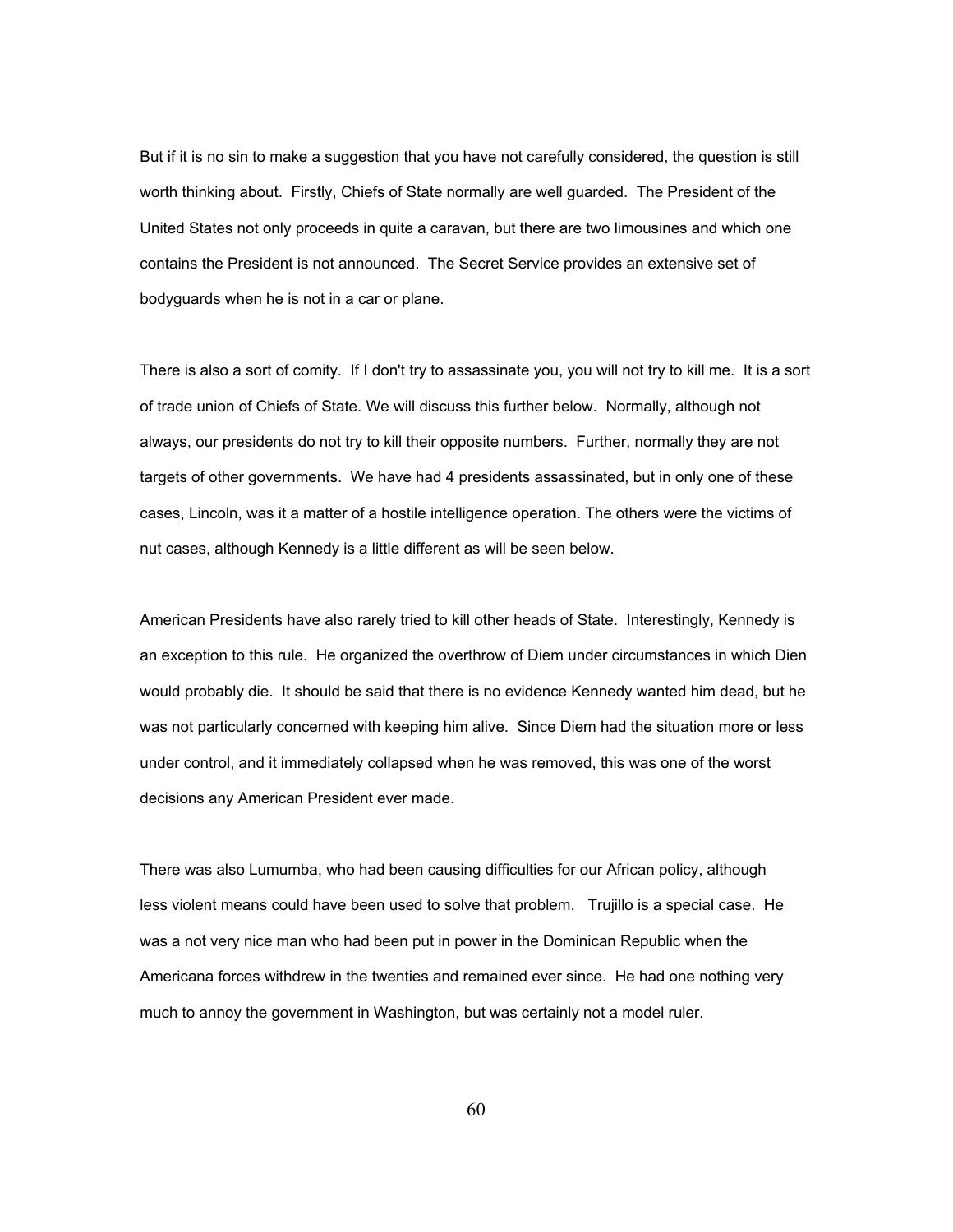The motives for Kennedy arranging his assassination by the CIA are unclear. I suspect that Kennedy who was trying to get Castro killed (by the Mafia) thought that he had better get a right wing dictator in order not to appear too reactionary. It led to considerable other American intervention. When it looked like the Trujillo family could remain in control a major naval demonstration off what was then Ciudad Trujillo was laid on and his relatives retired to the United States to live on their ill-gained wealth. Eventually Johnson sent in the 82nd airborne to straighten out the situation. Fortunately there was not much fighting. Not much more than a dozen were killed in the operation and a respectable man became president.

This leaves Castro. The Bay of Pigs was planned under Eisenhower, but implemented by Kennedy. The original plan was decidedly a long shot, but Kennedy intervened to make it a no shot. The Kennedy family (Robert was Attorney General) then turned to assassination. CIA tried several things achieving only bad publicity and they then turned to the Mafia. Castro, of course, knew about this and began talking about it in his radio broadcasts. He pointed out that two could play at that game. Whether the Kennedy's gave up or not is still classified information. It is possible that Oswald was inspired for his attempt by Castro's broadcasts. He was certainly a careful and admiring listener. On the other hand he first attempted to kill General Walker, which seems to show he was just a loose cannon. In any event, Johnson thought that Castro might be responsible and apparently told Chief Justice Warren that he was to eliminate that question in order to avoid war with Cuba. Why he wanted to avoid such a war is not obvious. Robert was also assassinated by a nut case.

There have been several other attempted assassinations of foreigners by American Presidents. Reagan attempted to kill Khadafi by an air attack, but got only one of his daughters. Clinton's effort to distract attention from his domestic difficulties by air attacks on what he thought were terrorist bases apparently killed no one. Certainly it did not cause the terrorist any difficulty, but the innocent owner of pharmaceutical plant in Khartoum lost his plant and so far has been unable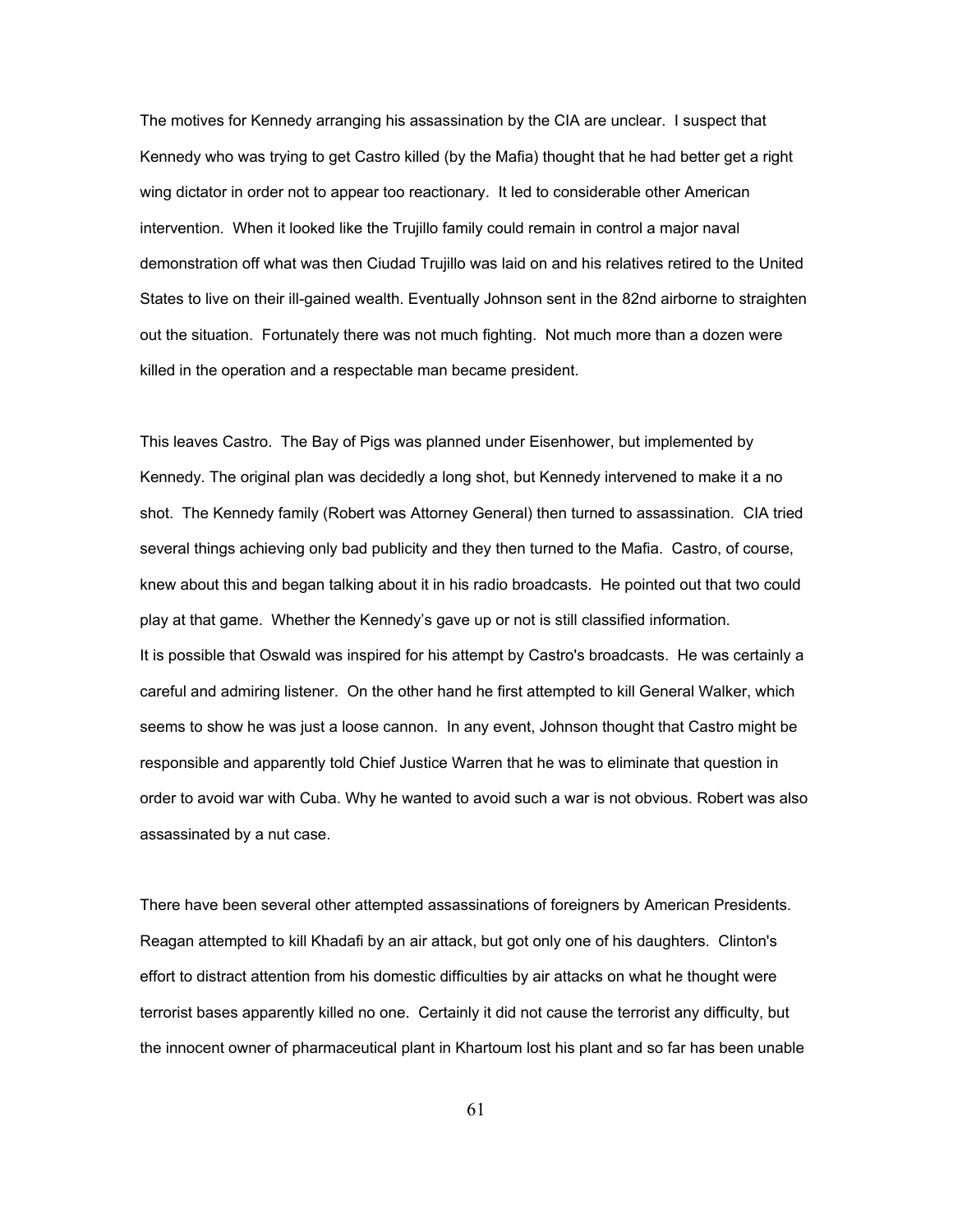to get compensation. The shacks destroyed in Afghanistan may have been occupied by low-level terrorism trainees. On the other hand, they may have been empty or the bombs may have hit the wrong targets.

Ignoring moral principles, assassination is difficult even if the target is merely a terrorist and not a head of state. I titled this section "Hey that takes the Sword". Why I thought that a suitable title is, I presume, obvious.

## **XII. FURTHER THOUGHTS ON THE KOREAN WAR**

At one point in time, I was the American Embassy in Korea's expert on North Korea. I was never very much of an expert, depending on the foreign broadcast interception service for most of my information. Indeed, I remained the principal expert in the department of state for North Korea after I returned to Washington. The fact that someone as junior in rank as I was the principal expert shows low priority the Department of State gave to the subject. But even though I was not much of an expert, I know more than most people on the subject.

This particular part of the paper will deal with things which although not secret were mainly not published in the newspapers. Thus in a way it doesn't fit into this manuscript. Nevertheless I will continue. Everything that I say except a few cases of internal gossip in the Foreign Service is available somewhere or other. Still it will surprise many people including people who were in the China service of the department of state.

In part is a discussion of our policy, but in part it is also a tragedy in the Greek mode. When I was in high school one of our teachers said that in each Greek tragedy there was a hero who was very heroic, but had a fatal flaw. In my case the hero of the tragedy was O Edmund Clubb.

Clubb went into the Foreign Service in the 1920s and became a China service officer for which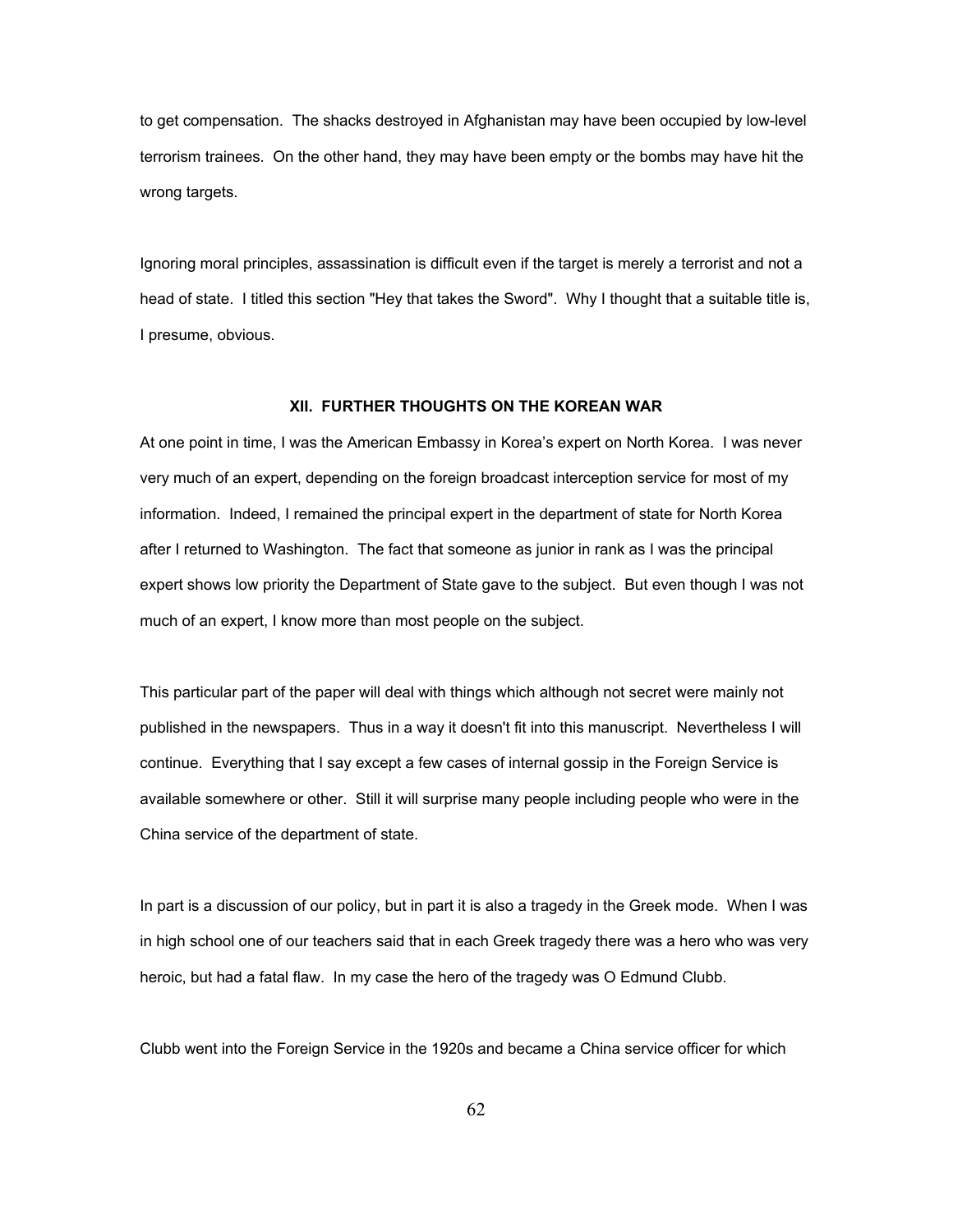purpose he learned Chinese. This was during the late warlord period and each Foreign Service officer in the political area wrote papers on various warlords. Clubb became interested in the Chinese Communists and wrote a couple of papers on them. Long after, I read these papers and was unimpressed. They were mainly based on Chinese newspaper stories and like those stories were not terribly penetrating. No doubt he wrote papers on other Chinese warlords that I've never read. Nevertheless he was clearly interested in the Chinese Communists and it was impossible for him to make direct contact in China.

When he returned to the United States on leave he decided to visit one of their important American intellectual allies, the Pacific review in United States. This was of course perfectly legal and basically harmless. I could find no evidence that his meeting with them influenced him in his later work. Unfortunately, in their office he met Chambers who is also simply visiting. From what little evidence there is, the meeting was brief and unimportant.

Clubb however was ambitious. He proposed to rise in ranks of the service become ambassador in several places and perhaps assistant or under Secretary of State. When he reached the age of 65 he proposed to write his memoirs, and for that purpose he kept a detailed journal. In it he mentioned meeting Chambers and made a couple of remarks about his physical appearance. These remarks were completely harmless, but indirectly, as I will explain, they led to his being forced to resign from the service.

He returned to far Eastern service and developed a good reputation. There was only one criticism ever offered which was that he was rather verbose in his communication with Washington. At one point when he was in a small post and doing his own encoding he said: " I wished to iterate and reiterate". The junior officers who had to decode the message kept repeating this in gossip. Other than that he was liked and respected, became Counsel General in Peking and was there when the communists took the place. So far as I know his general attitude was that of the other Foreign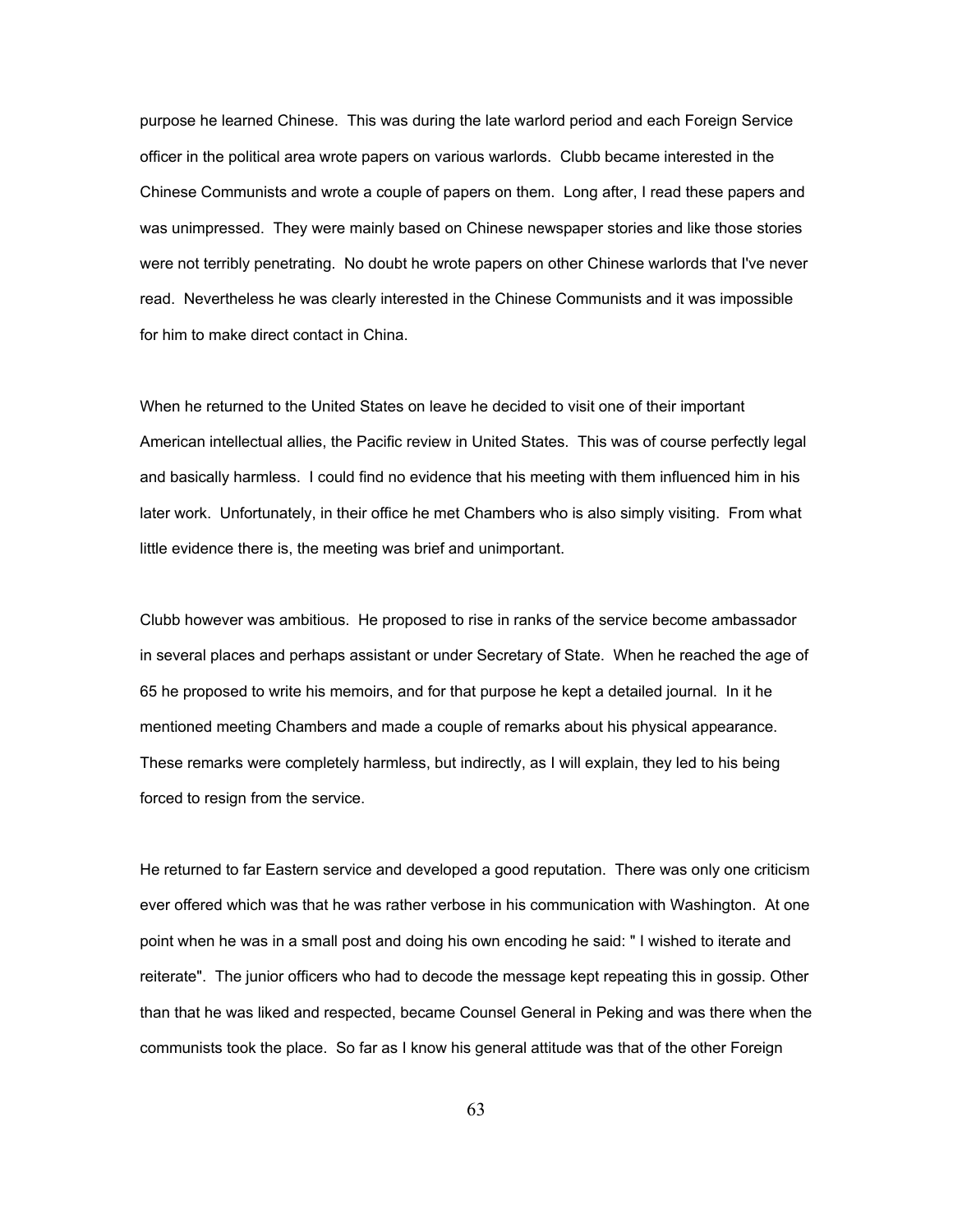Service officer's and, and like the other Foreign Service officers it changed rapidly with personal experience.

In his case the change may have been less than that of other people. He had learned Russian and in World War II became the American council in Vladivostok. This was a tiny post established solely for wartime purposes because at the time considerable amounts of American military aid for Russia were passing through that port. This tiny post was an unpleasant one and they had the usual difficulties with the Russians. I can remember his wife talking a great length at parties about how difficult it was and her difficult personal relations with Russians including her maid. He was busy and I had little contact with him, but so far as I know he shared her feelings. Putting the matter more directly, he was not sympathetic with communism as a world movement although he may have at one point sympathized with them in China. If he had, he was only one of many.

The Department thought, as did I, that he had done a good job. When he returned to Washington, he was promoted to head of the China Desk. When the Korean War broke out, he obviously took an active part. After the break out from the Pusan perimeter, he began arguing against crossing the 38th parallel on the grounds that this would bring the Chinese in. At the time this did not seem particularly irrational, although I myself thought we should cross. Since at the time I was a language student in New Haven my opinion had little weight.

Now we know that it made no difference. The basic diplomatic documents have now been released. They show that Kim, Mao, and Stalin had planned War together with agreement that probably United States support for South Korea was to be expected, China would enter, and the Russians would offer air cover. This arrangement was made before the North Korea attack and long before we crossed the 38th parallel.

There is here a minor puzzle which is why the delay in the Chinese entrance. Of course, in the

64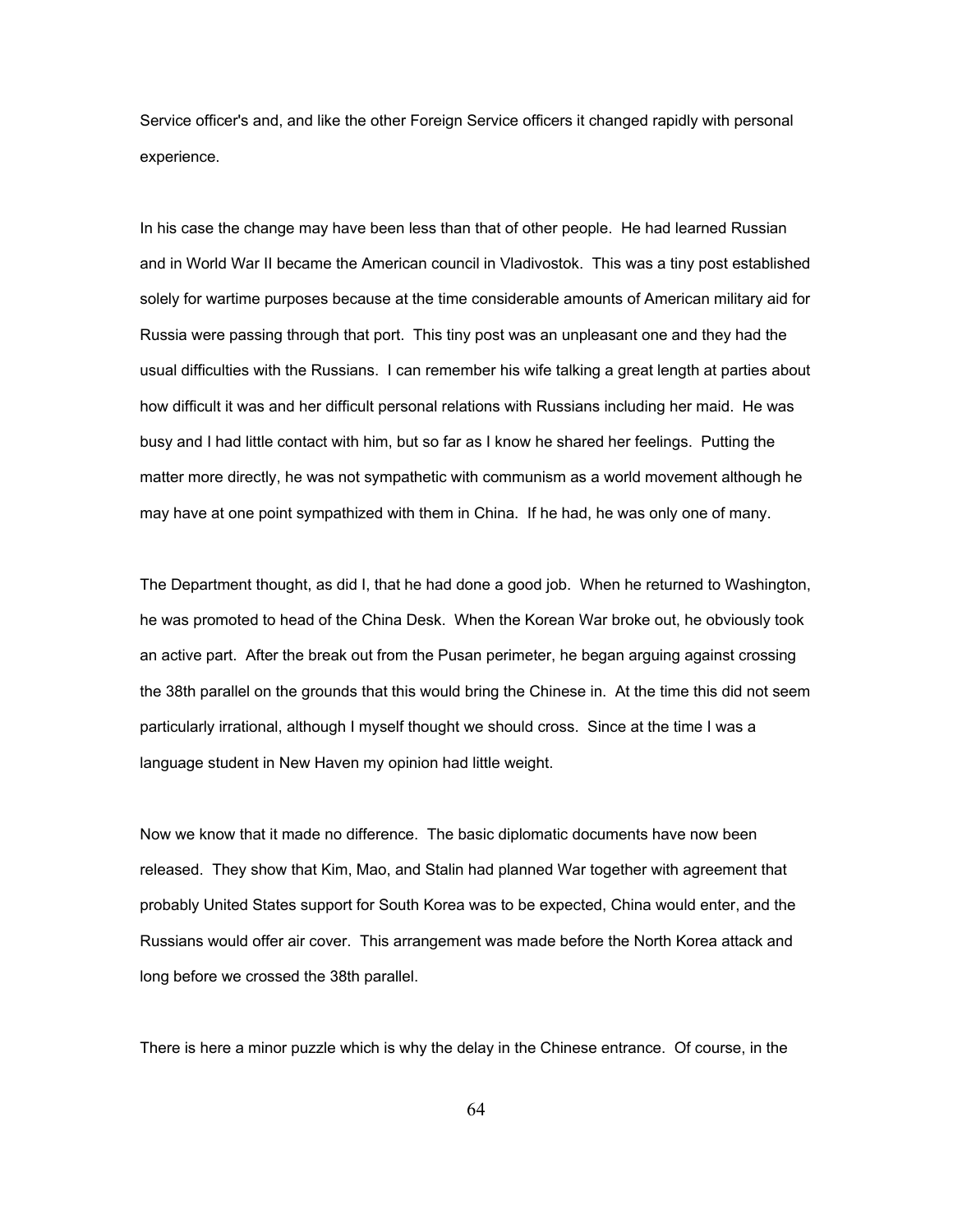early days of the War the Chinese troops were not needed. Then why were they not introduced as soon as the American forces broke out of the Pusan enclave and landed at Inchon. One would have thought they would've been prepared to move immediately when their troops were needed. Instead they permitted almost the whole of North Korea to be overrun before they entered.

I have a solution to this puzzle that so far as I know has never been mentioned in the general discussion except in a dispatch I sent back from Korea. The dispatch was classified secret but that was long ago. In any event what I am about to say also draws heavily on a paper I read to a class as a student in Cornell. In the Communists takeover there were four field armies each headed by a general who was appointed to run an area in each case of little less than a quarter of the country in the settlement at the end. The area immediately around Peking was not in any of these areas and was occupied by a fifth army that was much smaller and apparently more fully under the control of Peking.

Apparently Mao distrusted these generals to some extent. Since shortly later he removed in disgrace one of them and another died rather mysteriously charged with a plot against Mao many years later, the suspicion would not be totally unfounded. On the other hand it is doubtful that they fully trusted Mao. The actual shift of troops to Korea involved one large unit from each of these four armies and a somewhat smaller one from the Peking area. The forces were rotated and when units came out of Korea they were not sent back to their original army. I suspect that arranging all of this took time and hence explains why the Chinese did not come in immediately. Thus it would be seem that we would've faced the Chinese anyway unless we had been driven out of Pusan in the first few weeks.

The view that we brought the Chinese in by crossing the parallel is fairly widely held among intellectuals. I did not, and do not believe it, but I should say that I also was wrong on an important matter. I thought that Kim had started War all his own as result of misunderstanding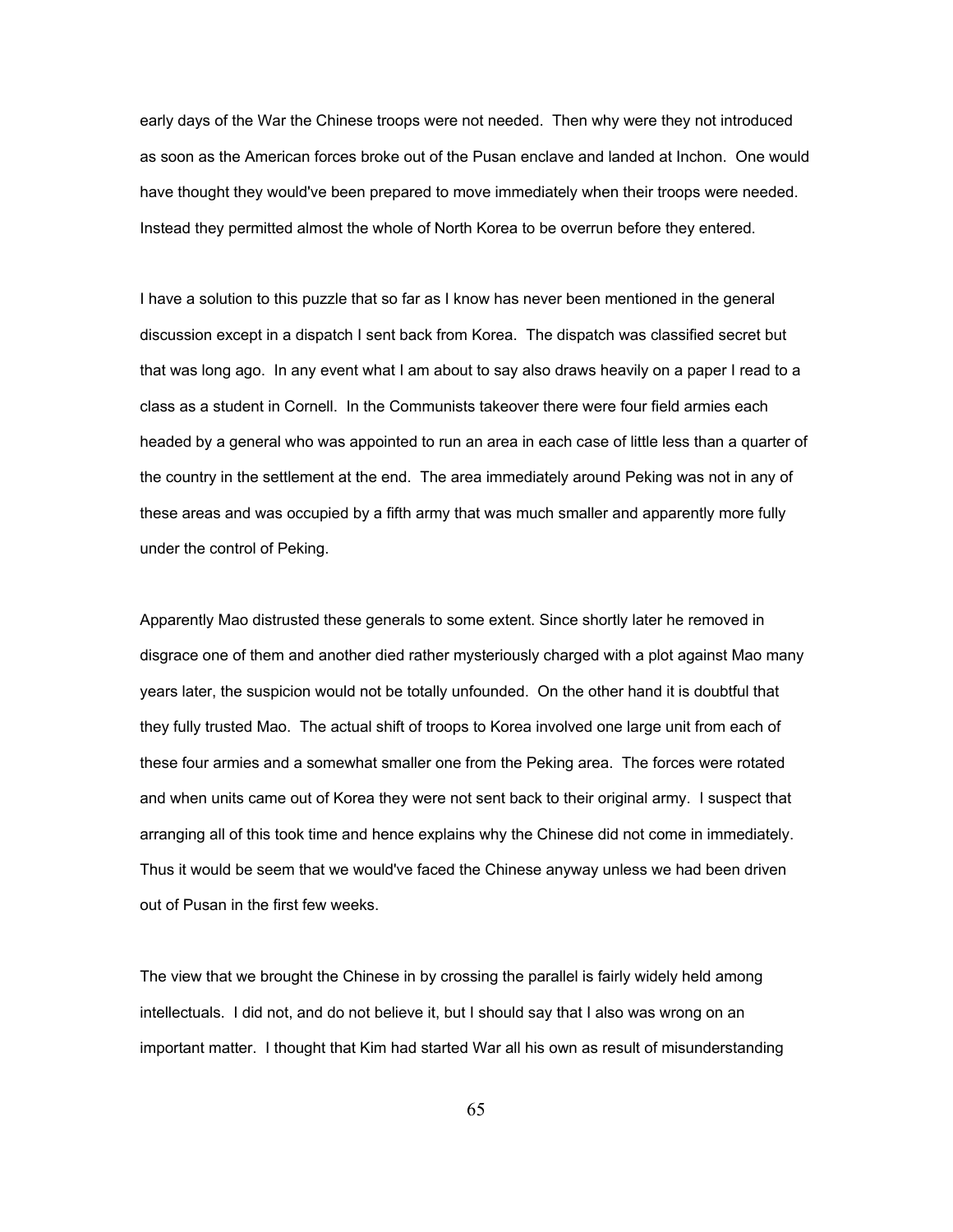some newspaper reports from Moscow that he took as the go-ahead signal. The diplomatic documents now indicate that I was wrong which puts me in the same boat as Clubb, albeit in a different seat.

But to return to the Greek tragedy, Clubb kept a careful diary with the intent of writing his memoirs when he retired at 65. He of course anticipated, justly anticipated, that he would serve as ambassador in various places and perhaps be under Secretary of State. The diary contained some information that should be secret and hence was kept in secure custody in the various posts where he served.

When the American diplomatic establishment was removed from communist China it did not have diplomatic privileges or a courier system. Clubb deposited his diary with the British diplomatic establishment in Peking. Just a few days before the British had recognized communist China. The Chinese however had not recognized England and did not for quite sometime. Thus England had only a charge de affair in Peking, but their safes were probably secure against the Chinese. They were, however, insecure against British intelligence.

Clubb return to Washington and as mentioned above became head of the China Desk. The Korean War then broke out and Clubb not knowing about the treaty between Russia China and North Korea thought, as did many other people that China would not enter if we did not cross the 38th parallel and would if we did. He accordingly began a major campaign to influence our policy not to cross. Higher ups however decided to cross and he was told to stop making trouble. He did not so stop, and Rusk then Secretary of State decided he had to be removed in order to improve relations between the Department and other parts of the government.

This was during the period when there was considerable concern about security. As we now know this concern was not misplaced, but it was also rather helter-skelter. Clubb, like many other

66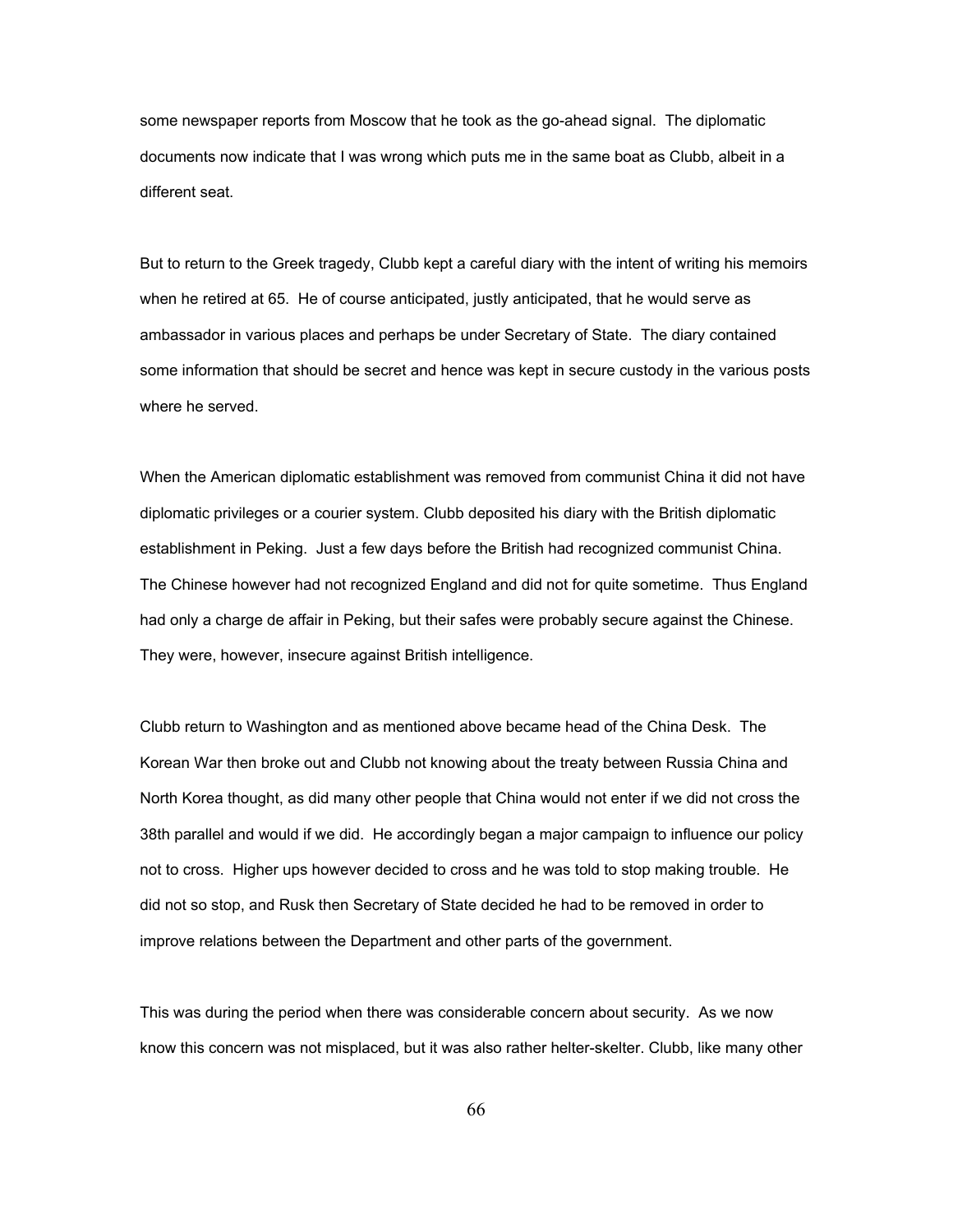officials (including me) had done various things that could be in a file as grounds for (Faint) suspicion. The Secretary of State having ordered that he be removed, the easiest way of doing so was to suspend him on security grounds for investigation. He was suspended but nothing else done for a number of months.

Meanwhile Congress heard about the matter and he was asked to appear before the relevant committee. The committee looked at the charges and decided they were nothing much, which was true. Unfortunately Chambers had remembered meeting Clubb and included it in his de briefing. One of the congressman asked Clubb about it, and Clubb replied that he didn't remember it, but it could be checked by looking in his diary. The fact that he referred to this source indicates that he also thought it was a minor matter, as indeed it was. The committee however asked where the diary was. On being told it was in Peking, they asked the Department of State to get it. It was accordingly taken to London by British diplomatic courier and then to Washington by an American courier. It was read, not by the congressman, but by officials of the Department of State and they decided it was hot enough so it should not have been left in the custody of foreign power, even an ally. I knew one of the officers who made the decision and he was very far from a McCarthyite. It was this minor indiscretion that was the fault I've referred to in connection with Greek tragedies. He was forced to resign and a brilliant career ended in obscurity.

#### **XIII. SUBMARINES**

United States entered World War I because of the German submarine attacks on shipping in the Atlantic. We not only objected to the use of submarines, but also to the particular methods they used. When Germans first began using the submarines they would surface fire a shot across the bow of merchant ship and wait until the crew were in the boats. Sometimes even giving the boats a tow to someplace near land.

67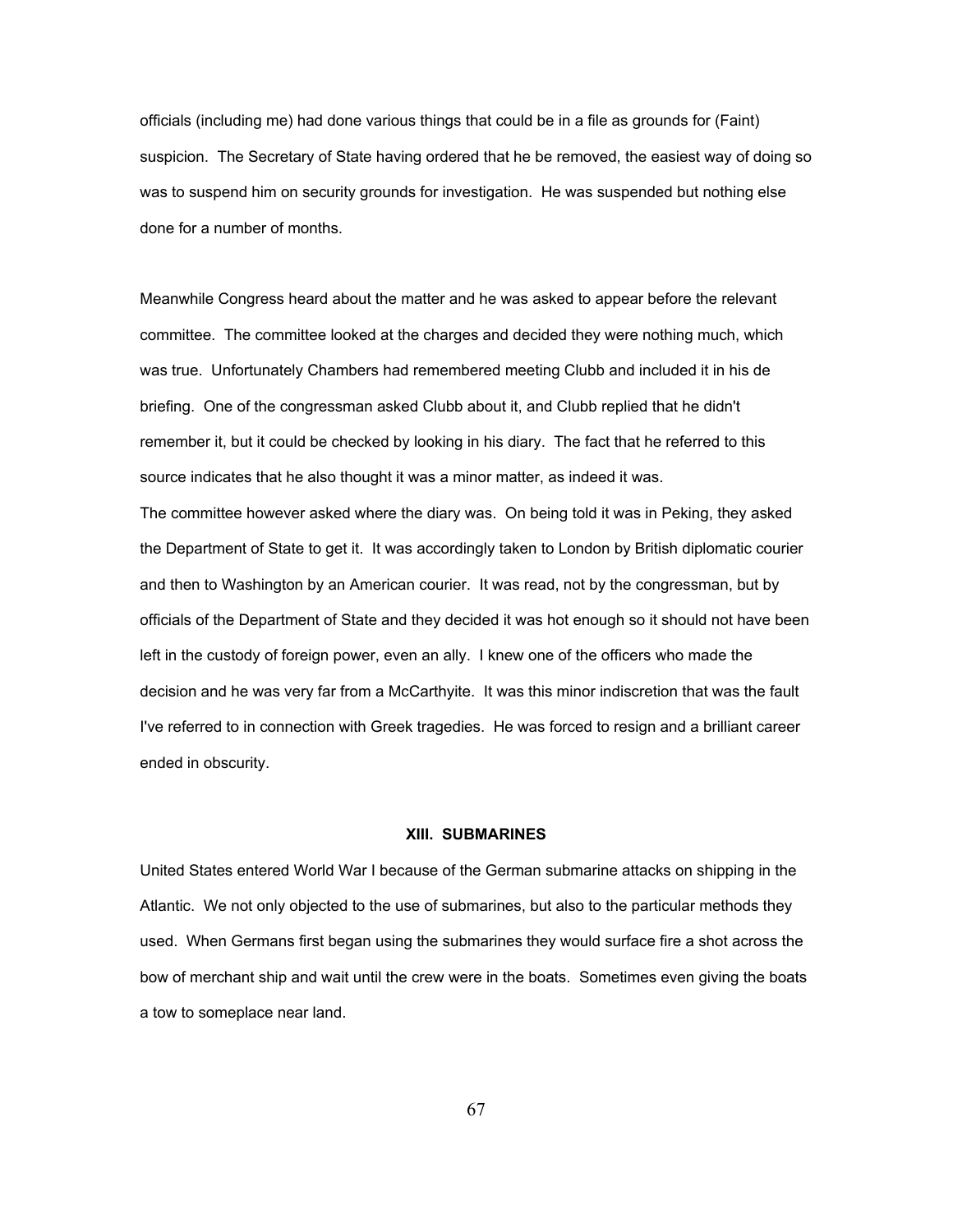Whether they would have continued with his practice is dubious but in any event Churchill then with jurisdiction over the matter ordered merchant ship's not to stop and if possible to ram the submarine. This led the submarines to change their policy, although they continued to occasionally offer some protection for the crew. This was the type of submarine war to which we took exception.

The intriguing feature of this is that in the Second World War we began with direct torpedo attacks on Japanese merchant shipping and certainly did not do anything to save the crew. Of course since they were Japanese they would probably have refused aid in any event. Nevertheless we followed in World War II the policy which when applied by Germany had led us to enter World War I. Further, although our history books normally described correctly, I've never seen one that even hints there was anything odd in this opposing pair of policies on submarine warfare.

## The war in Vietnam

I'm going to start my account of our engagement in Vietnam by an incident that occurred far, far away and far, far earlier in the far Eastern library of Yale. One of my fellow students who was rather more advanced than I happened to be there at the same time. At that time French were still trying to put down difficulties in a Vietnam and we were giving them some minor assistance. Really I think it would be more accurate to say that we were not impeding them rather than the helping them. Our basic policy in the Empires, all of them, was to favor independence, and certainly most American academics favored independence under more or less socialist regimes.

My colleague, whose name I have forgotten, expressed distress that we were on the French side in Vietnam. I myself that no strong feelings about the matter, but I did know that the northern forces had strong connections with the Communists. They were in fact, of course, simply a branch of the worldwide communist movement that we were attempting to stall. At this time military situation was such that the French could've withdrawn leaving the control of the government in the hands of Vietnamese who in fact wherein favor of independence, but not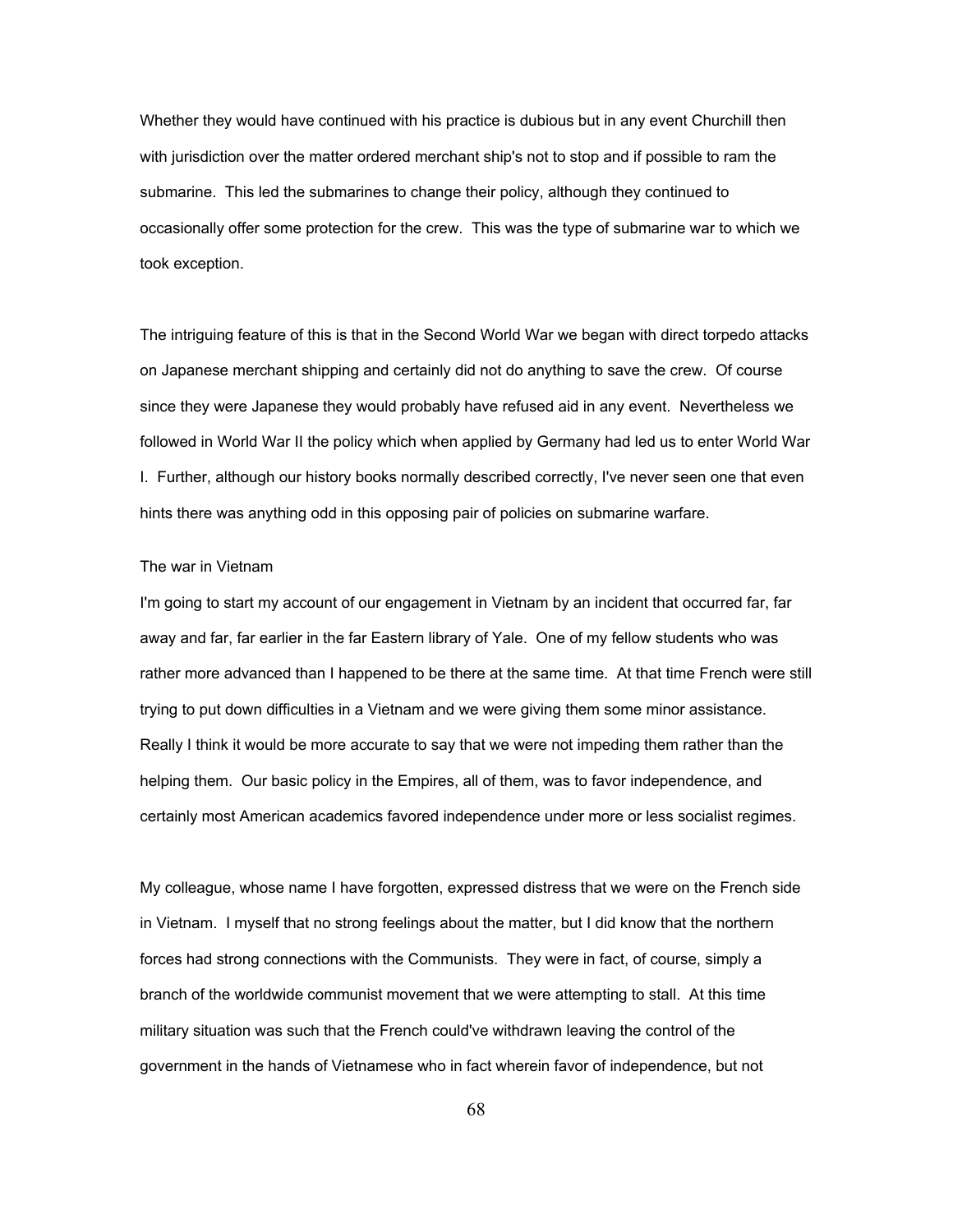Communists. It didn't seem that the French would do this and, this being before Dien Ben Phiu; their prospects of holding on indefinitely seemed not bad.

My colleague stated fairly strongly that he thought we should not help the French in Vietnam, which was then, of course, French Indochina. Although no admirer of the French empire, I preferred it to the Communists, but I also felt it an unimportant matter from the standpoint of American foreign policy. At the time I was a Foreign Service Officer on detached duty at Yale to study Chinese, so he obviously expected me to express my views on the subject. More correctly he thought that I would express the Department of State's views.

I responded by saying that Europe was more important than Indochina and we were attempting to restore the remnant of Germany to prosperity and give it possibly a little strength. The French were impeding this and I thought an implicit trade in which we gave them some minor assistance in their empire and they at least moderated their objections to the restoration of Germany would be sensible. He did not object to my statement about the world, but said" I don't think we should do this kind of trading". Although this was only one person, his phrase stuck to my memory as representative of a general climate of opinion among academics studying the Far East.

Eventually the French gave up and after the armistice we apparently took the view that we were to some extent responsible for the southern half. We gradually increased or forces there until there were about 15,000 people engaged in various military assistance activities but not in direct combat, except perhaps as advisers to small units.

Intellectual attitudes that I have given above continued, and since the average person knew nothing about the place, the general intellectual climate continued as mildly favorable to the northern regime. The average citizen knew nothing much about the matter and objected to aggression on general terms. He also recognized the northern government as Communists and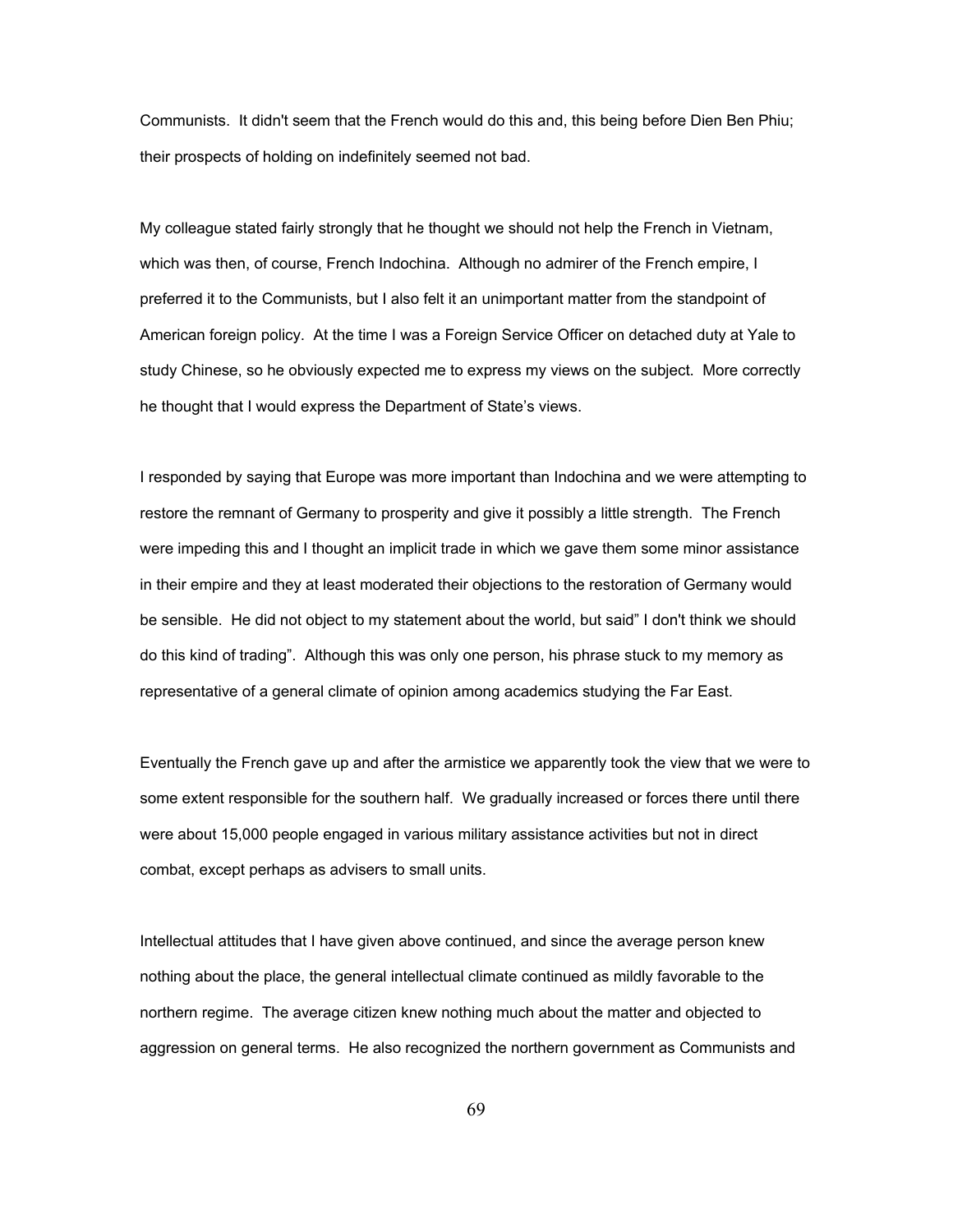hence opposed to us. Although the intellectuals generally disliked our feeble aid to the south, there was little effective political opposition. The likelihood that it would go into a real war was, of course, obvious.

The North had begun significant transfers of troops and supplies to support elements in the south that did not like the government on whose side we were. Further in the United States a number of Republicans had become quite strongly supportive of the south. During the 1964 presidential year two incidents occurred in Vietnam. One of these a minor brush between American destroyers and North Vietnamese torpedo bouts was mentioned by President Johnson as a reason for much larger aid to the south.. The other, in which North Vietnamese supported guerrillas, shelled an American military hospital that had clear-cut Red Cross markings killed about 15 patients. For some reason Johnson did not mention this as among his reasons for sending troops to Vietnam.

We now began a very clumsy effort to intervene in Vietnam. Among other things the draft which made many, many college students eligible for combat, was so arranged that you could not tell in advance whether you were to be drafted or not. Further people engaged in advanced studies were exempted; a rule that led to a flood of people taking advance studies in areas that weren't particularly difficult, like English.

It seems likely that the actual reason for Johnson entering the war was neither the brush in the Gulf of Tonkin, nor the shelling of the American hospital. I think Johnson simply saw that it would make it much easier for him to defeat Goldwater if he stole from Goldwater his military position. In any event the sending of troops many of whom were drafted, and who were under command of a rather inept general, Westmoreland rapidly developed serious domestic difficulties in United States for the war in Vietnam, but insured Johnson's victory in 68.

We now come to the actual fighting. Johnson appears to have taken a fairly active role in the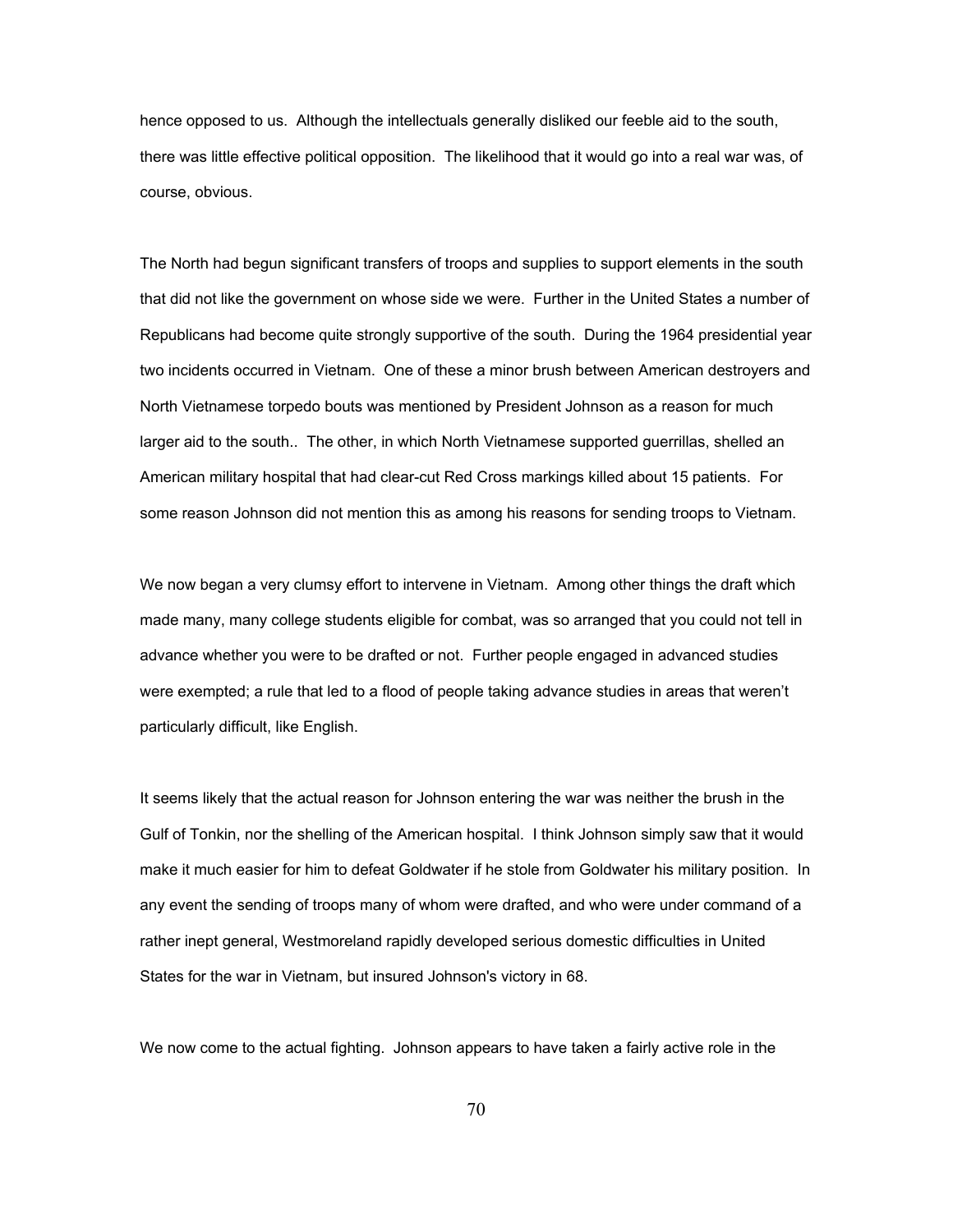command. It was reported at the time that he actually selected bomb targets. If the newspapers are to be believed he made the selection calls sitting on the toilet seat in the White House. Since almost all bombs were dropped over empty forest it's hard to see why anybody would be concerned about which particular trees were killed.

There were of course suitable bomb targets in the North. Hanoi almost escaped bombing until the fall of 72. It was not a major industrial city but nevertheless in World War II We blew up many harmless cities in Germany and Japan. I occasionally visit Wurzeburg, a pretty little city without industry. It was leveled late in the war for no known reason. Certainly Hanoi made at least an equally worthwhile bomb target.

There were two other a rather good bomb targets. The northern boundary of Vietnam is mountainous although not a major mountain range. There were two railroads connecting with China running through this mountain range. Breaking them up by use of fighter-bombers and then keeping them non-operational permanently was militarily obvious and probably worthwhile. Certainly far more worth while than Wurzeburg.

The North of Vietnam is very largely the lower reaches of the Delta of the Red River. This being on the outskirts of the traditional rice growing area of Asia it had been thoroughly converted into a long series of irrigated and drained rice paddies. Breaking up the dikes would have been an easy thing for the air force to do and it might have starved the North Vietnamese government out .We announced that we were not going to do that at the very beginning of the war.

That the North was worried about it was demonstrated when an American fighter-bomber dropped a bomb one part of a dike which had a road along top of it. The North Vietnamese propaganda agency saw to it that photographs of the bomb crater were widely distributed. Since this was an unique incident it seems likely that the fighter pilot saw the road and did not realize it was on the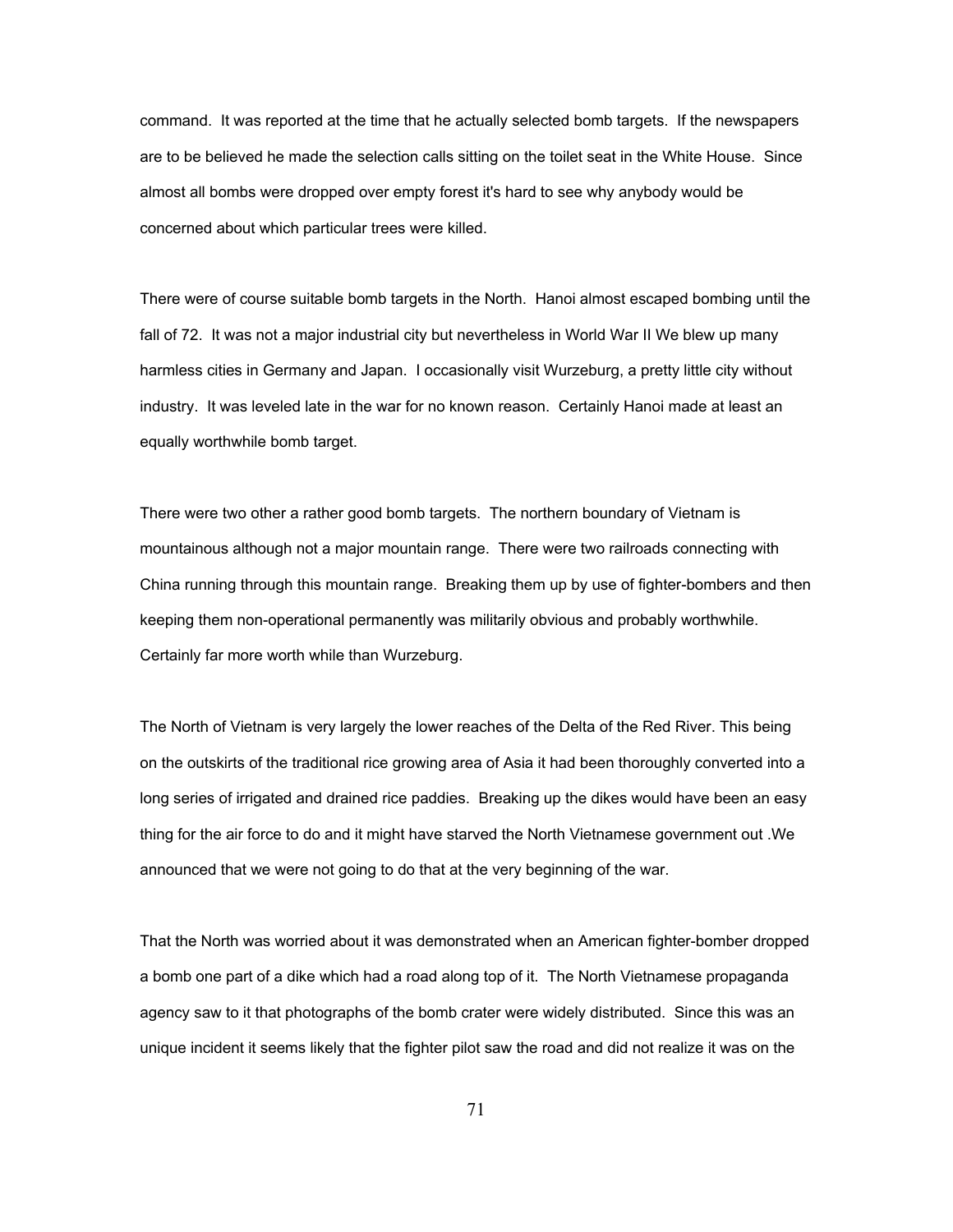dike. Presumably he had missed his assigned target earlier, and wanted to get rid of the bomb while doing some damage to the North. The issue, however, was played up in the American press, which never emphasized its unique nature.

But let us now turn to various other things that were not done although the fact that they were not done was the open secret. The first of these is blockade of the North. There was no blockade until after the '72 election when Nixon imposed a blockade and ordered a bombing of Hanoi. This speedily changed the northern negotiating tactics in the attempt to make peace. Thus the open war ended at this time to be renewed later, of course. I never saw any explanation as to why the blockade had not been put on earlier.

There was however a rather comic semi-blockade attempted. The United States tried (rather ineffectively) to get friendly countries to agree not to refuel merchant ships coming from Europe to Southeast Asia. I remember this because I was in the American Embassy in Seoul at the time and the middle ranking Foreign Service Officer who was obviously the best example of such an officer and obviously rapidly rising to the top, expressed enthusiasm for the project. I said that the only affect would be slightly reduce the cargo carrying capacity of the freighters because it would be necessary to convert some of their cargo compartments to carry fuel. The immediate response to this remark by me was sharply negative, but the following day the upwardly mobile FSO said the objective of the rule was to reduce the cargo carrying capacity of the freighters. He received general approval. Thus I can claim to have had some influence in the Embassy.

 The North of Vietnam sent most supplies to the south by way of the Ho Chi Minh Trail which ran through Laos. This ran parallel to the Laotian South Vietnamese border and not terribly far from that border. We did not however make any serious effort to block it. It was bombed from time to time, but it was in the forest and only a trail anyway so this did not do very much in the way of blocking it. On one occasion the South Vietnamese army mounted a light raid on it but quickly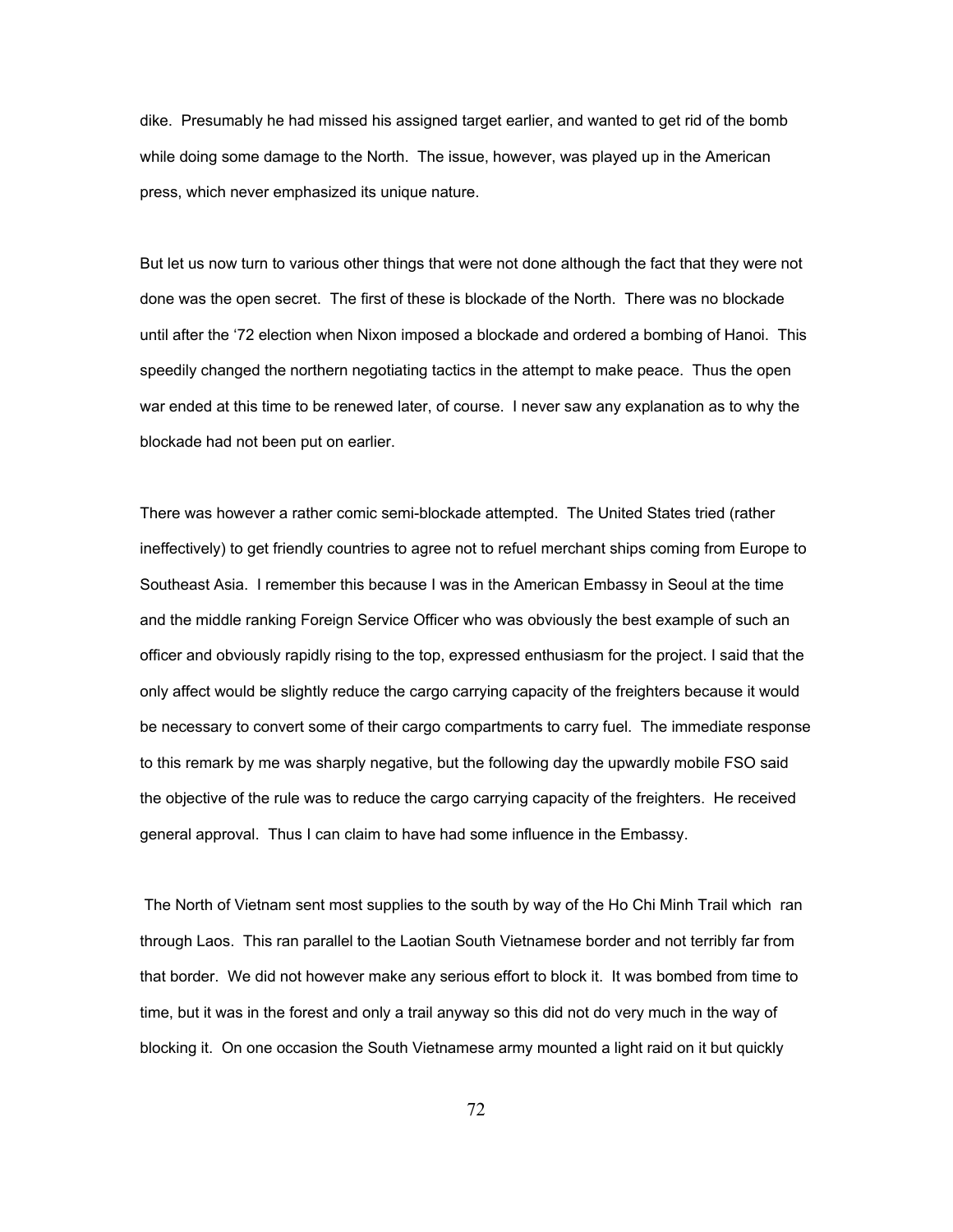withdrew. The only explanation I never heard for failing to make any serious effort to block the trail was a statement by a employee of the department of state in Washington in which he said that if we moved into Laos the Vietnamese would simply move their trail westward into Thailand, thus bringing this Thai into the war. Why that was thought to be undesirable, was not explained. Surely if they were trying to defend their own territory against the North Vietnamese, their intervention in the war would've been to our advantage

What happened after the war although covered by the newspapers has been largely forgotten. I suspect that the invasion of a large number of intellectuals, who regarded their antagonism to the war and their demonstrations to that effect as a high point in their lives, means that they must forget or suppress the mass murderers that followed the Communist victory.

The first of these mass murderers occurred in Cambodia. As soon as we withdrew our forces from Vietnam, it was possible for the Communist to take over Cambodia without any interference from us. They carried off what was the most intense campaign of mass murder anywhere in the world. They only killed 2 million people but as percentage of the rather limited population of Cambodia this was a record breaker. There was a brief attempt to blame it on United States, but that faded out very quickly. Now I think you can say that the whole thing has gone into memory hole.

There were also the boat people. Apparently the Communist government in Vietnam was anti-Chinese and a large number of people, exact number is not known, were put into leaky boats and shoved out to sea. Estimates of the death rate run between three-quarters of million and million and a half. It may be that this was one of the reasons for China attacking North Vietnam. The boat people got a lot of newspaper publicity at the time and a number of people who been strongly supporting the North in the war signed a full-page advertisement in the New York Times in which they in essence apologized. The matter has, however, been largely forgotten since then.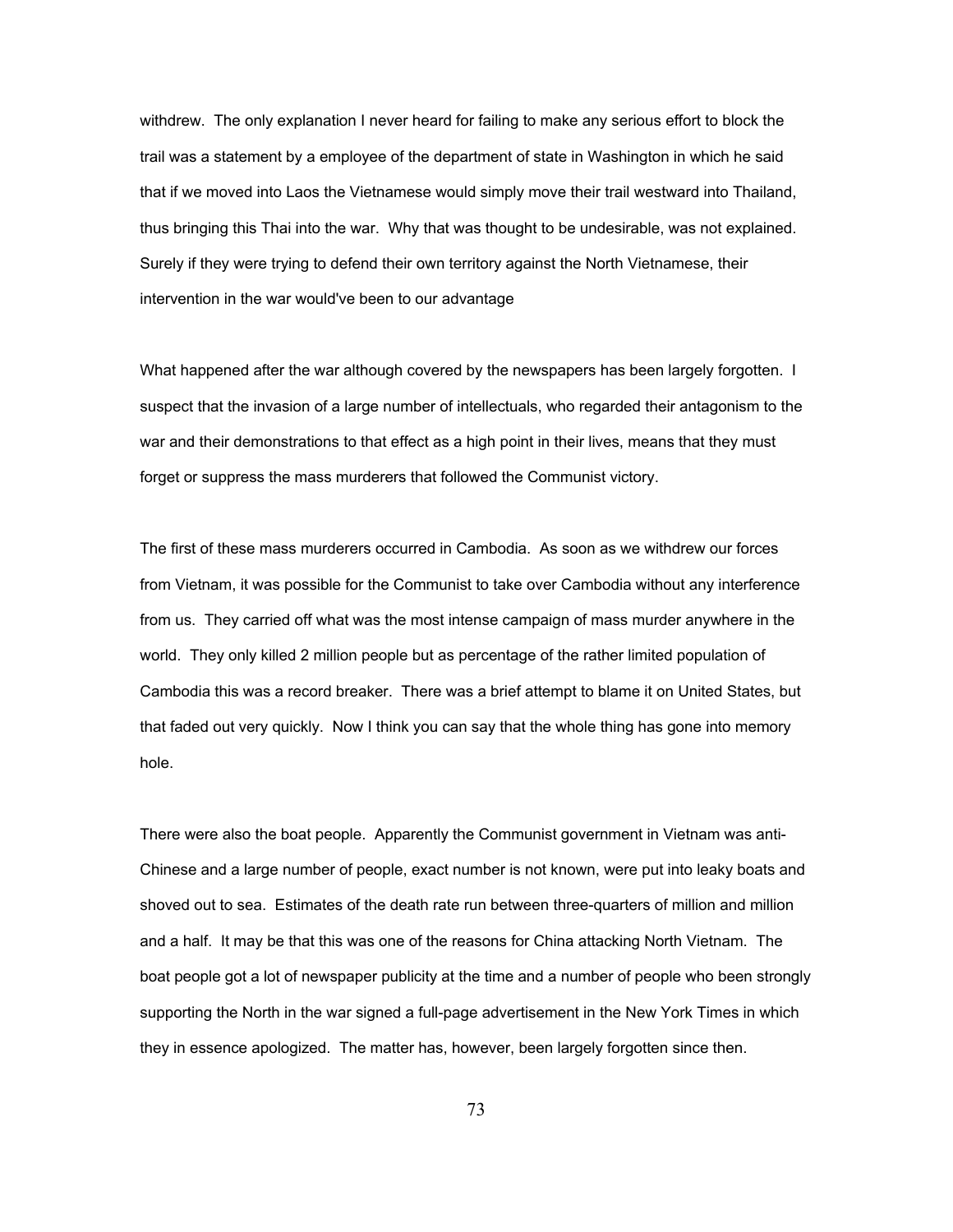As a final blow to the supporters of the North in United States, far from having democratic socialism, they retain their dictatorship, bit have gone capitalist. From the standpoint of most American supporters of the government during the war this is a catastrophe, but from the standpoint of the Vietnamese people it is a great step forward. On the whole, they have reachieved the living standard they had under the previous government. This again seems to be one of the open secrets with which this manuscript is concerned. I read about how prosperous they now are and about their capitalism, but never is this contrasted with the objectives backed by the American supporters of North Vietnam.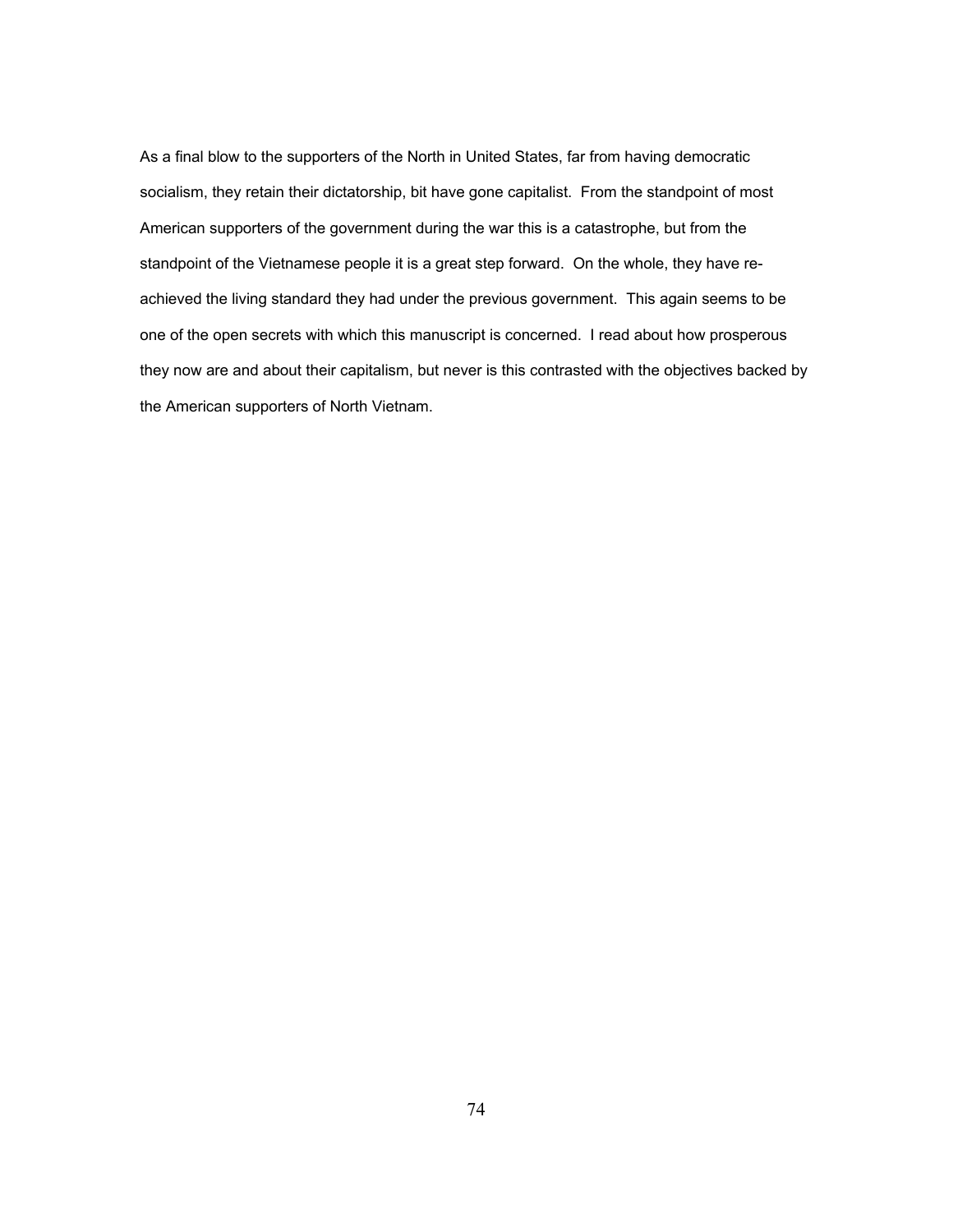## **XIV. AGGRESSION**

In the present-day world "aggression" is usually regarded as a very serious sin. We have several times engaged in wars against aggressors and normally regard them as "just" because aggression is regarded as sinful. As a matter of fact United States is one of histories most successful aggressor nations. We conquered almost the entirety of continental United States through a series of small but undeniably aggressive wars against the Indians who were in possession. We also made a serious but unsuccessful effort to conquered Canada in 1812. Much of the Southwest was originally taken from the Mexicans who were in occupation by two wars, one by the Texans and then, when we annexed Texas, by us. There were still many Indian tribes who did not recognize Mexican sovereignty or our sovereignty when we replaced them. The wars with Geronimo in that area were among our most difficult aggressive wars. We of course bought Florida from Spain, but only after making it clear we would compel an exit by force if they decided not to take our money.

Let us consider first the Indians. It should be said that in many cases there were European powers who claimed parts of the future United States, and they were either were forced to "cede" those parts by war, or sold them to us, but in most cases north of Mexico the area was actually controlled by Indian tribes and the European sovereignty was more or less theoretical. Until our armies had driven out the Indians it is very hard to argue that these areas were actually in our possession.

Let me begin at the very beginning with the settlement of the English colonies. Beginning with the settlements in Virginia and those in New England, colonists had gradually build up a thin layer of essentially European civilization along the Atlantic Coast of what would eventually become the United States. This colonization had proceeded by simply seizing land, sometimes compensating the Indians already there and sometimes fighting wars with them. In general apparently no one ever really considered their rights in the matter. In these areas colonial powers issued charters to

75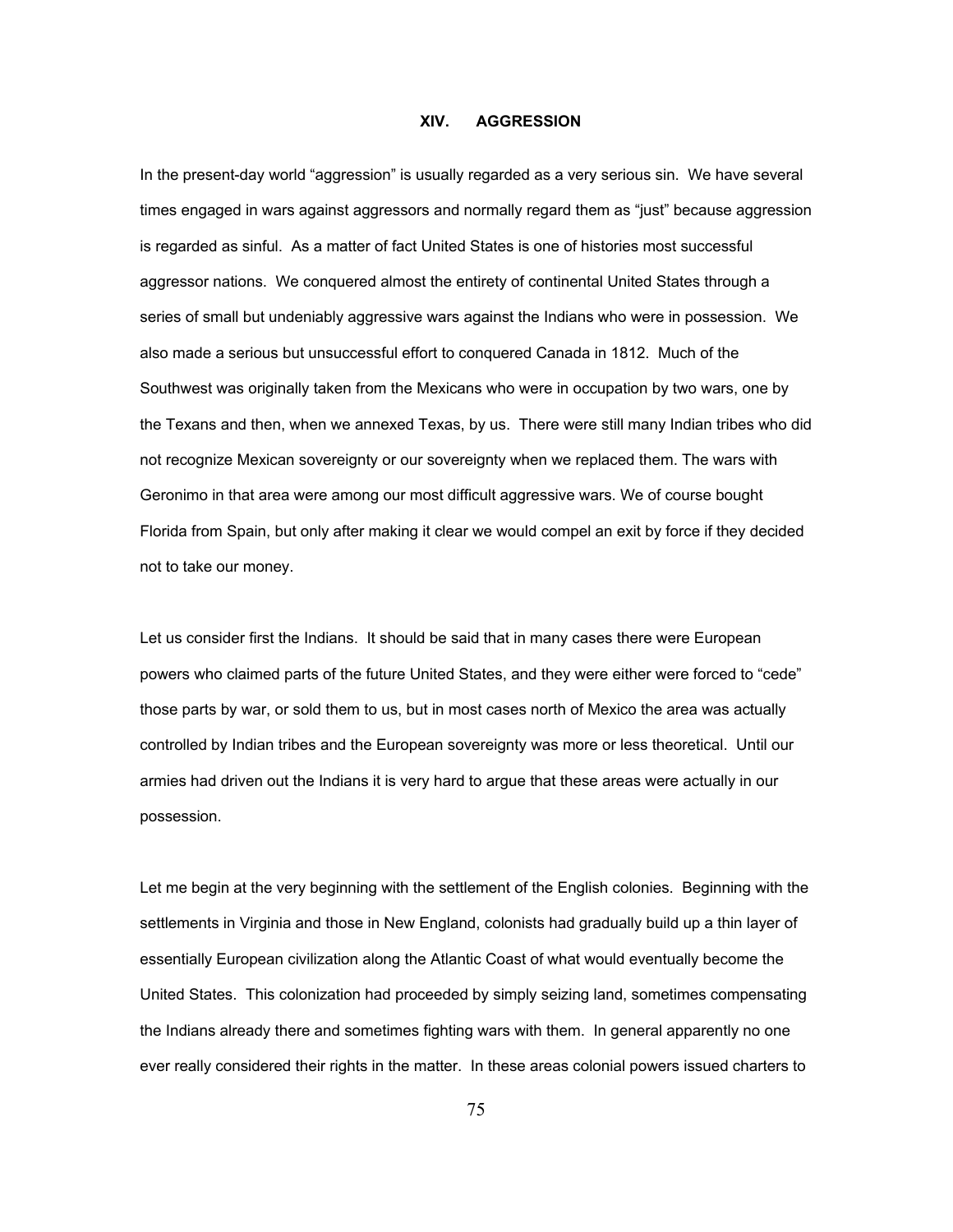their colonists that rather assumed that they had a right to do this. Locke, for example, drew up a charter for the Carolinas in which people's ownership of land came from their farming it. He paid no attention whatsoever to the natives already there.

But it should be said that the native tribes were not absolutely peaceful. Indeed small groups of Indians tended to raid outlying white settlements. This would continue to be true almost up to the 20th century. Indeed there was one raid in which Indians attacked a federal court in the late 1980s. In what the Europeans call the seven years war and we called the French and Indian war the two major powers in the North American continent, France and England, attempted to involve the Indian tribes in their war. There were raids from some tribes on the English colonies and English entered into treaties with some of these tribes under which they would protect our colonies in return for a guarantee of their keeping's existing tribal lands. It was this guarantee that prevented or impeded the westward push on the colonists and they objected to it. Indeed the Declaration of Independence in its long list of "crimes" of the king of England said: "He has refused to pass other laws for the accommodation of large districts of people unless those people would relinquish the right of representation in the Legislature, a right inestimable to them and formidable to tyrants only23". That it was also formidable to the Indians then in occupation was not of course mentioned.

In general most of the European powers and United States, after it became an independent country, took the view that their government had the right, as it certainly had the power, to simply allocate land now occupied by Indians to settlers. The Indians tended to object and this led to a long series of very minor wars of aggression by, firstly, the English, and then by us. In the course of these wars we created the United States in its present borders.

 $\overline{a}$ 

<sup>&</sup>lt;sup>23</sup> We bought Alaska and the Gadsen purchase proceeded quite peacefully although in neither case were the Indians in actual possession consulted. The same can be said about the Louisiana Purchase.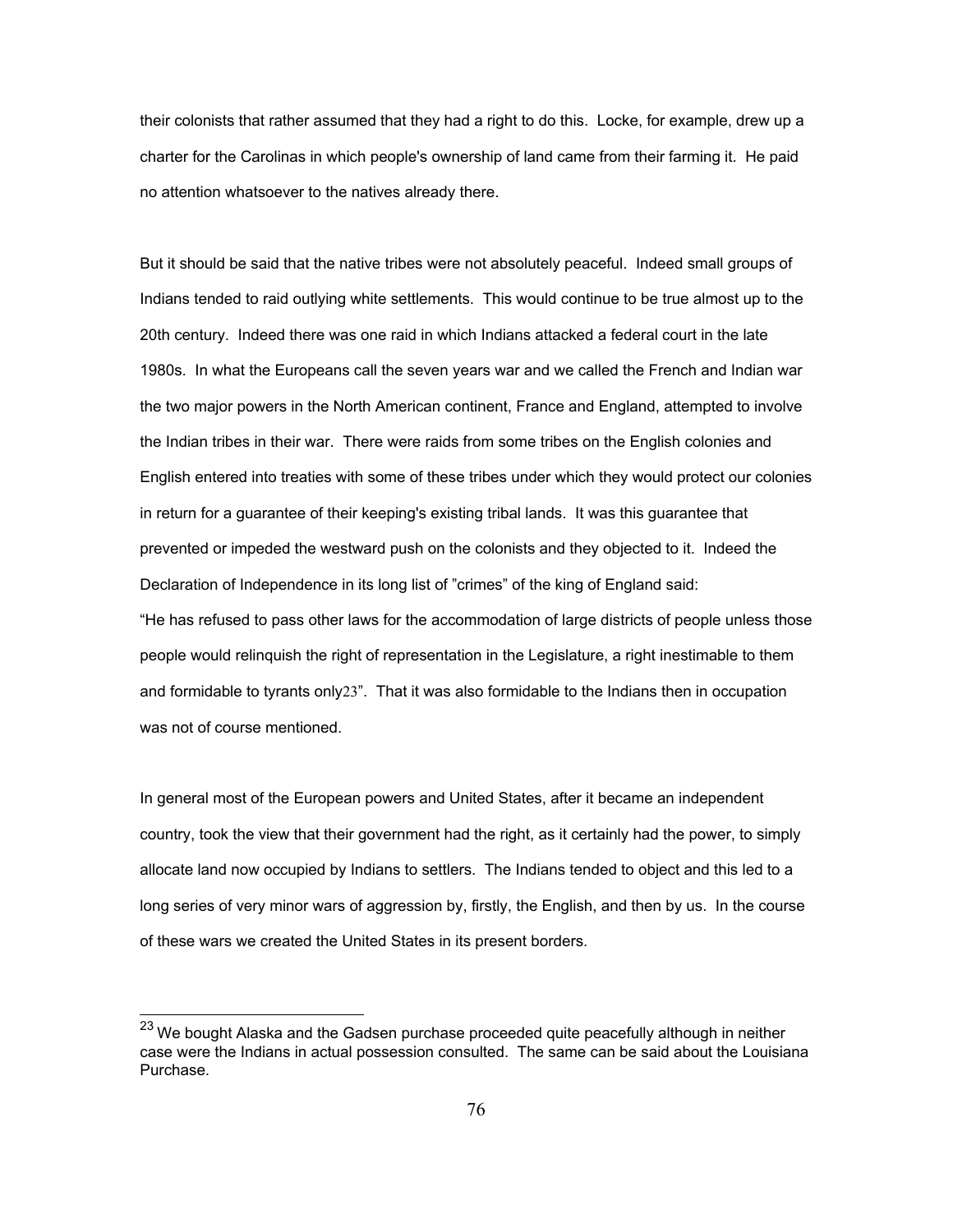Speaking as a personal matter, my own moral code does not hold aggression as per say wicked. Those among my readers who do feel that it is always and under all conditions wicked should feel guilty at the fact that they are living on real estate that was seized by an act of aggression.

It should be said that the Indians in general lived by hunting and gathering and required a great deal of land to support individual families and tribes. Efforts were made, particularly in the Louisiana Purchase to get them to farm the land but this was in general unsuccessful. Thus land that might support 20,000 settlers was occupied by perhaps only 500 Indians. Purchase of the land was difficult because the Indians had no clear-cut tribal or family ownership. The individual tribes were in almost continuous minor wars with each other and hence purchase of land from one would not extinguish the claim of another. Nevertheless, with rare exceptions, we and the other "European" claimants simply ignored Indian rights and issued charters to settlers or in Mexico, conquistadors.

It is interesting that with the occupation of the entire United States by Americans we stopped engaging in wars of conquest. The Philippines and Cuba which we took from Spain were granted independence. Puerto Rico also taken from Spain in the same war has remained a minor burden on the United States but surely could obtain independence if it wanted it. Guam remains as a minor product of the war with Spain. In neither World War I nor World War II did we really seize real estate. The mandates in the Pacific were taken from Japan and then given independence. The net long on the effect of this will, no doubt, be that we spend considerable amounts of money supporting them in their newfound self-government.

In the late 19th century and early 20th American military forces occupied a number of minor Central American countries. In each case however we withdrew. During World War I we purchased from the Danes what is now the American Virgins and we have rented, also from the

l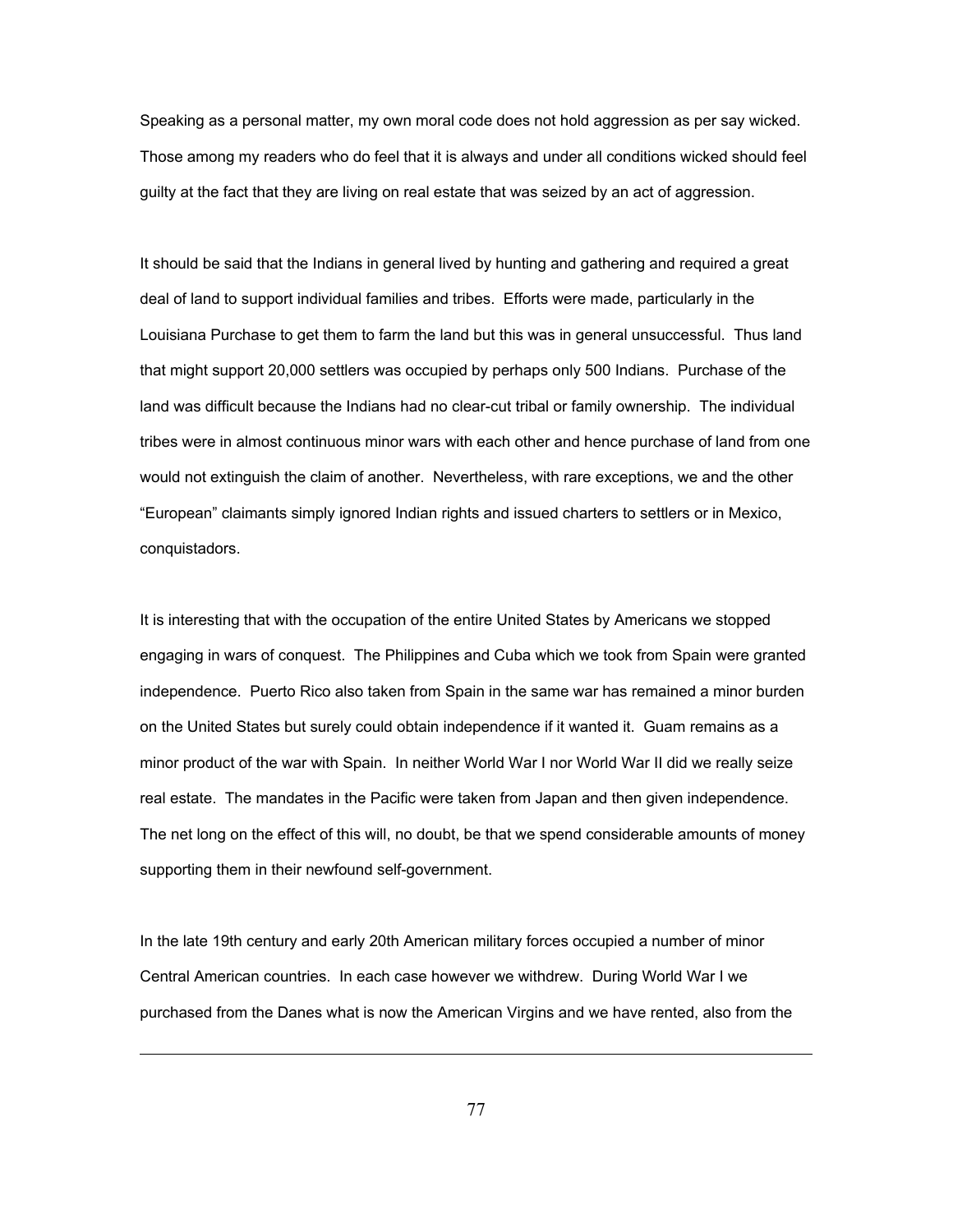Danes, some air bases in northern Greenland. They are spectacularly of no economic value. We have various military bases scattered around the world, but we in no case show signs of wanting to annex them. Indeed I believe that any proposal to bring the troops in Germany back home would be objected to by the Germans.

In sum, we created United States by a long series of minor acts of aggression. Since we acquired the entire continental area, however, we have not seized any the real estate of any importance by military means. Those Americans who feel that aggression is wicked can support American policy in the 20th and 21st centuries but not in the 19th.

## **XV. THE DEMOCRATIC PEACE**

Apparently many political scientists feel insecure in their teaching that democracy is the best form of government. Thus recently there has been quite a fad in political science arguing that democracies are one way or another peaceful. It's hard to argue that the Roman Republic was a peaceful conqueror, and the Athenian democracy was hardly reluctant to get into wars. It could of course be argued that these are long ago and that maybe they're not true democracies. I suspect, however, that they are left out simply because most modern political scientists know little about them. A classical education is no longer part of the normal background of a scholar.

Since democracies undeniably were involved in two major wars in the 20th century and United States succeeded in having a major war that was entirely internal in the 19th century, this contention seems hard to support. It has then been gradually modified in order to bring it into accord with the average political scientist's gradually growing historical knowledge. The first step was to allege that democracies did not engage in aggressive wars. After this argument had gotten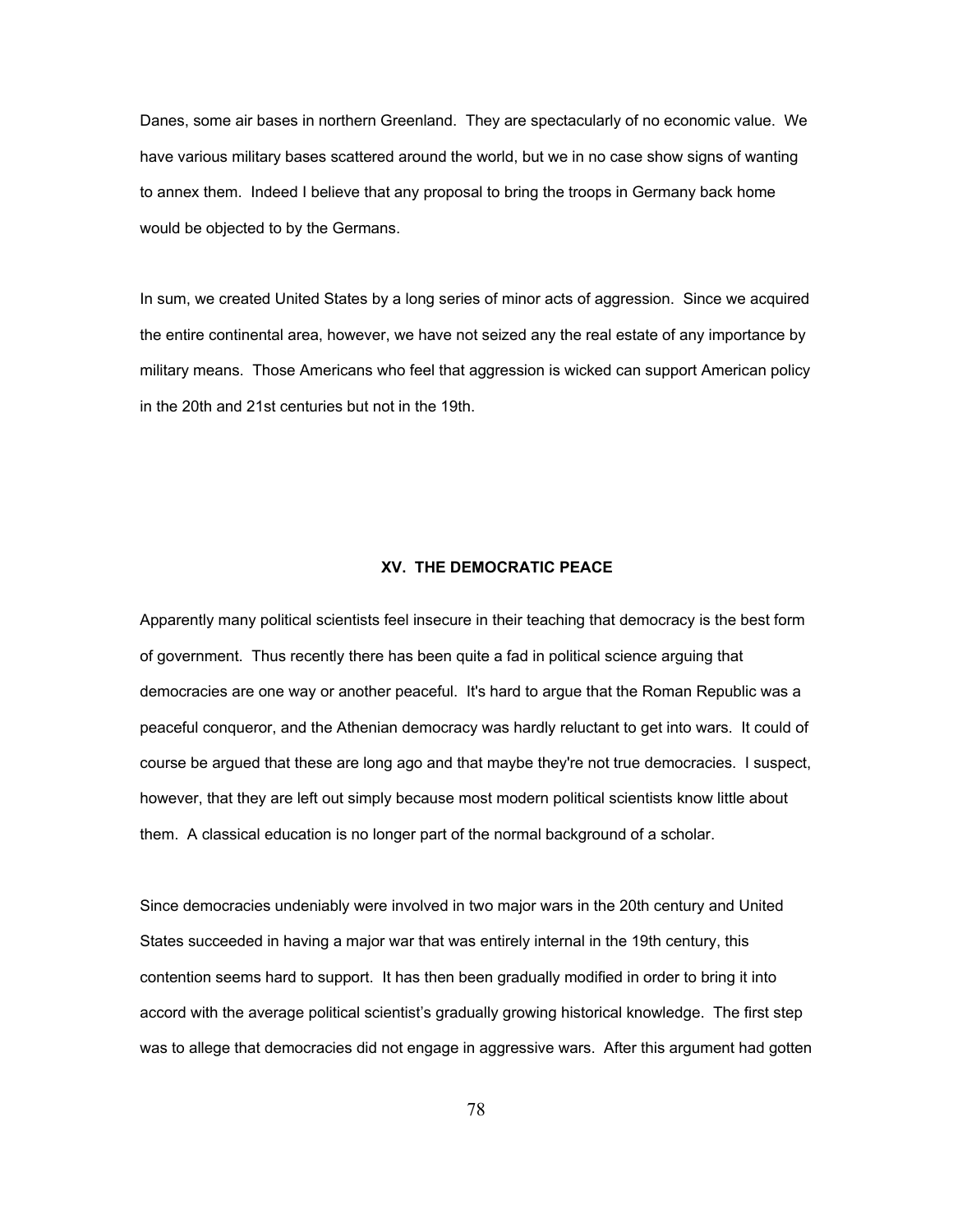into print, somebody read a little bit about the 19th century in which European democracies seized much of the world by a series of aggressive wars. Thus that particular argument had to be abandoned. I should perhaps say that in no case did anyone say that the previous argument was in error, they just stopped using it.

This leads us to the final version, which is that democracies do not fight with each other. It is to this myth that this paper is devoted. The two largest wars in recent times were the two world wars. In each of these there were democracies on both sides. This will surprise the average reader since the standard history in United States and England claims that our opponents were dictatorships. Indeed we normally call all of our opponents dictatorships. In essence the wars became virtuous because the democracies fought with, and in fact, defeated dictatorships.

Let us start with World War I. On one side was a German Empire that was a constitutional monarchy with an elected legislature that had the power of the purse. In fact it had a large number of socialist members in that legislature. Criticism of this from those who are proponents of the Democratic peace hypothesis normally point out that the upper house was elected by a method which permitted people of upper incomes to have somewhat more votes than the poor. This was true, but consider the upper house in England, which was hereditary. It is true that its powers had been somewhat restricted, but it still could exercise in almost completely effective veto.

Germany had permitted women to vote from well before the beginning of the war. England did not finish making women eligible to vote until 1931. Indeed during World War I there were many males who could not vote until the passage of the representation of the people act in 1918. The United States of course did not permit blacks living in the South to vote. I suppose it could perhaps be argued that this war does not contradict the thesis that democracies do not fight with each other because it could be argued that there were no true democracies on either side.